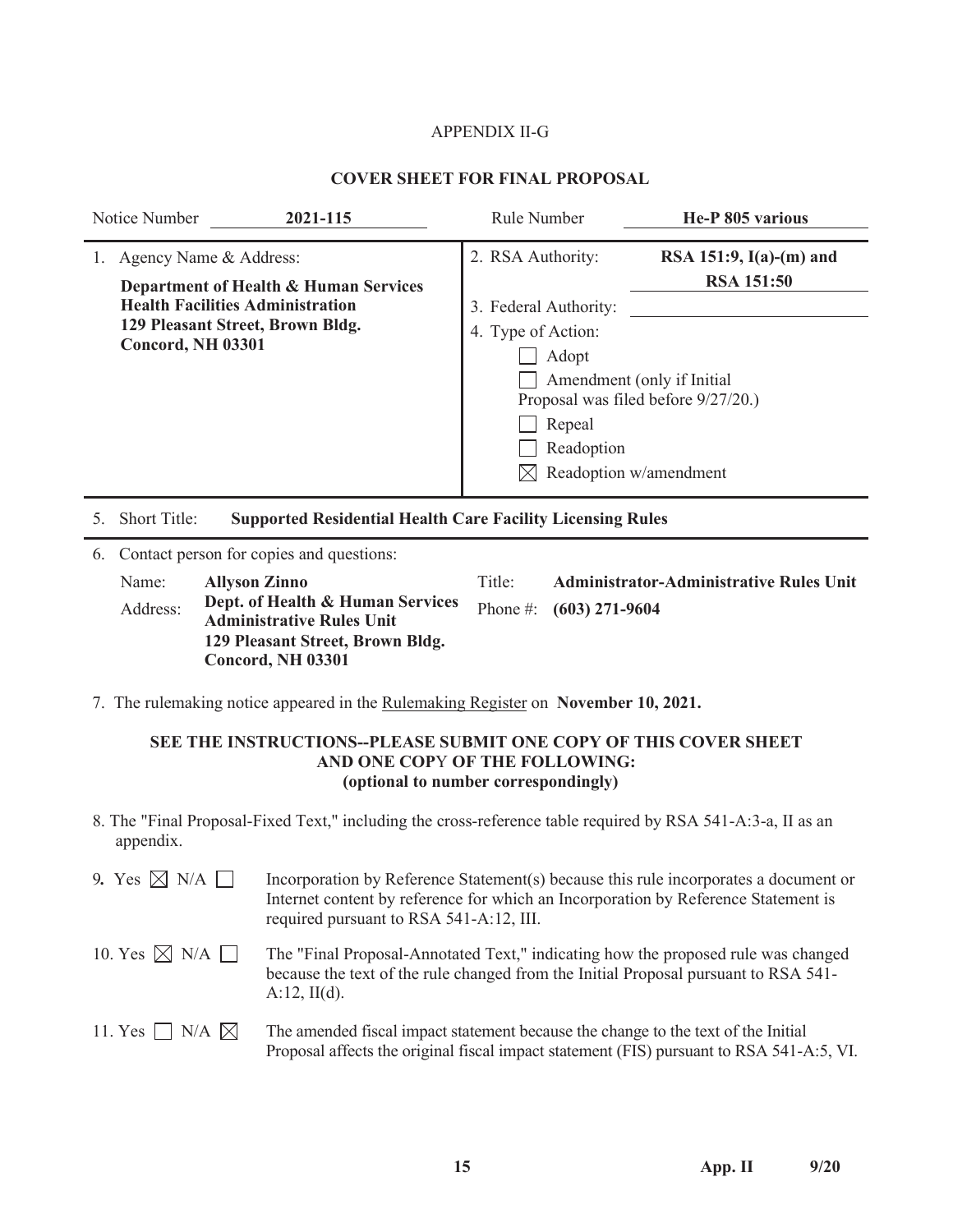| Notice Number<br>2021-115                                                                                                                                                 | Rule Number                                                                                                                    | He-P 805 various                                   |
|---------------------------------------------------------------------------------------------------------------------------------------------------------------------------|--------------------------------------------------------------------------------------------------------------------------------|----------------------------------------------------|
| 1. Agency Name & Address:<br>Department of Health & Human Services<br><b>Health Facilities Administration</b><br>129 Pleasant Street, Brown Building<br>Concord, NH 03301 | 2. RSA Authority:<br>3. Federal Authority:<br>4. Type of Action:<br>Adoption<br>Repeal<br>Readoption<br>Readoption w/amendment | RSA 151:9, I (a)-(m) and<br><b>RSA 151:50</b><br>Х |
| Short Title:<br>5.                                                                                                                                                        | <b>Supported Residential Health Care Facility Licensing Rules</b>                                                              |                                                    |

6. (a) Summary of what the rule says and of any proposed amendments:

**He-P 805 sets forth the classification of and licensing requirements for supported residential health care facilities (SRHCF) pursuant to RSA 151:2, I(e)(2) and as described in RSA 151:9, VII(a)(2). Groups affected by this rule include any individual, agency, partnership, corporation, government entity, association or, or other legal entity operating a SRHCF pursuant to RSA 151:9, VII(a)(2).** 

**The Department of Health and Human Services (Department) is proposing to readopt with amendment various sections of He-P 805, specifically He-P 805.03 on definitions, He-P 805.04 on the initial license application submission, He-P 805.05 on processing of applications and issuance of licenses, He-P 805.06 on license expiration and procedures for renewals, He-P 805.07 on SRHCF construction, modifications, or structural alterations, He-P 805.08 on SRHCF requirements for organizational or service changes, He-P 805.09 on inspections, He-P 805.10 on waivers, He-P 805.11 on complaints, He-P 805.12 on administrative remedies, He-P 805.13 on enforcement actions and hearings, He-P 805.16 on required services, He-P 805.18 on personnel, He-P 805.20 on respite care in SRHCF, He-P 805.24 on physical environment, and He-P 805.25 on fire safety.** 

**The proposed amendments include:** 

- **Updating various provisions of the rule for better clarity and program integrity, and to be consistent with language used in other licensing rules that have been more recently adopted;**
- **Updating the language surrounding the "New Hampshire Fire Code", or for purposes of this rule the "Life Safety Code", to reflect the code being adopted in RSA 153:1, VI-a and amended in Saf-FMO 300 by the Fire Marshal with the Board of Fire Control pursuant to RSA 153:5 throughout;**
- **Updating He-P 805.03 on definitions by:** 
	- **Adding the definitions of "advance directive", "affiliated or related parties", "area of noncompliance", "care assessment for residential services tool", "clinical laboratory improvement amendments", "contracted employee", "critical incident stress management", "direct care personnel", "discharge", "do not resuscitate order", "employee, "enforcement action", "equipment", "facility", "governing body", "incident command system", "informed consent", "Life Safety Code", "medical director", "owner",**  "physician", "point of care devices", "point of care testing", "qualified personnel", **"Underwriters Laboratories listed", and "volunteer";**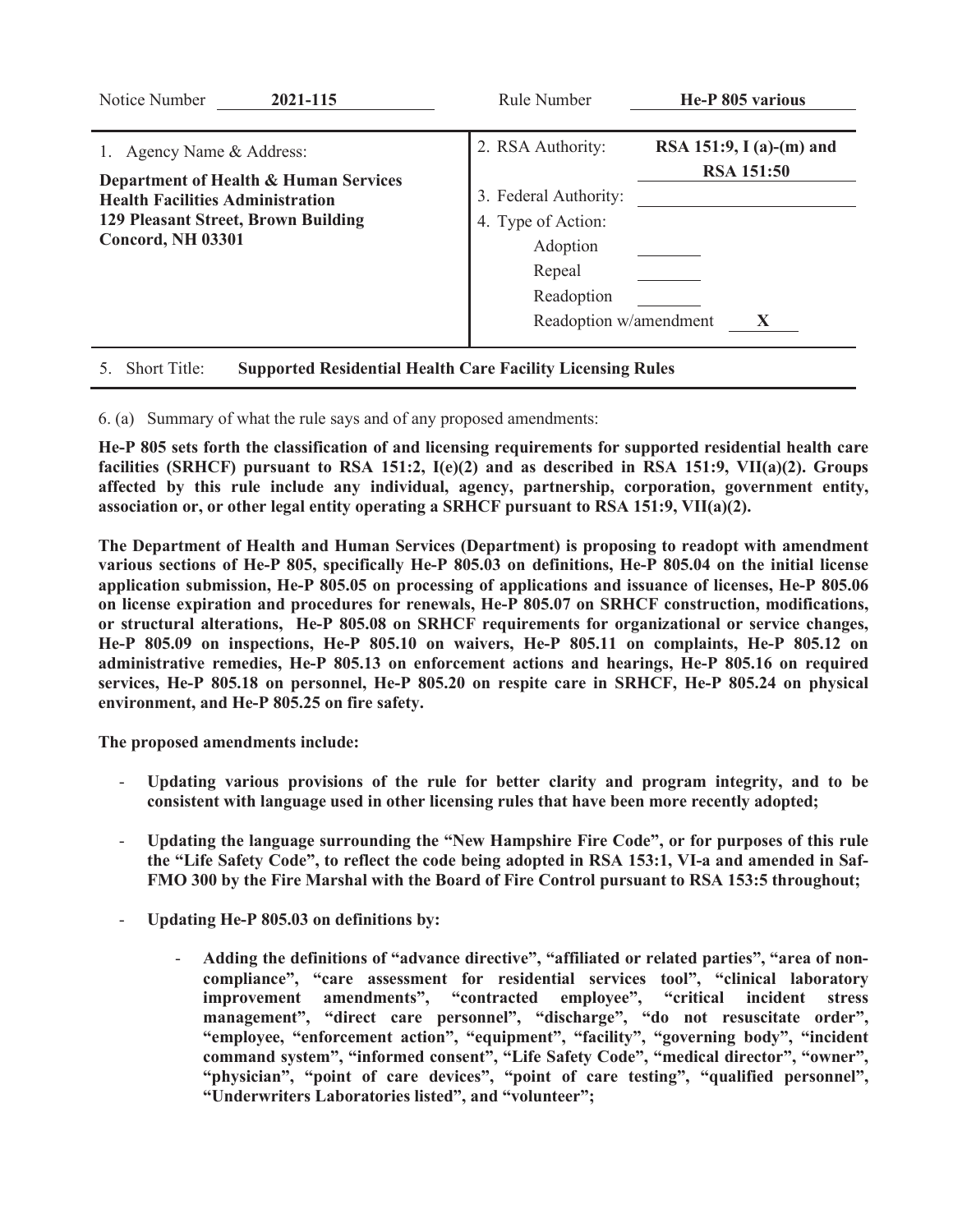- Amending the definitions of "agent", "chemical restraints", "direct care", "elopement", "health care occupancy", "inspection", "license", "modification", "orders", "over-the-<br>counter medications", "patient rights", "personnel", "plan of correction", **counter medications", "patient rights", "personnel", "plan of correction", "reconstruction", "renovation", "repair", and "signification change"; and**
- Deleting the definitions of "deficiency", "resident assessment tool", and "written and **signed orders";**
- **Updating He-P 805.04 on the initial license application submission by incorporating the April 2021 edition of the form "Application for Residential, Health Care License, or Special Health Care Services" and adding addition requirements for submission with the application;**
- **Updating He-P 805.05 on processing of applications and issuance of licenses by adding criteria on when a license request shall be denied and requirements on how an applicant shall be notified of said denial and adding that a license shall be non-transferable;**
- **Updating He-P 805.06 on license expirations and procedures for renewals by aligning the license expiration with RSA 151:5 and removing the requirement that the materials submitted with the initial application be included with the renewal application;**
- **Updating He-P 805.07 on SRHCF construction, modifications, or structural alterations by adding and amending various requirements for clarity;**
- **Updating He-P 805.08 on SRHCF requirements for organizational or service changes by updating the requirements on when the ALR-RC shall notify the Department of any organizational or service changes and/or when the licensee shall obtain a new or revised license from the Department;**
- **Updating He-P 805.09 on inspections by making clarifying amendments;**
- **Updating He-P 805.10 on waivers by adding that the licensee shall provide an explanation of alternatives or a reasonable explanation of why a waiver is being sought;**
- **Updating He-P 805.11 on complaints by adding additional requirements based on the results of a complaint investigation, adding a complaint and investigation process for unlicensed individuals or entities, and adding requirements on the confidentiality of investigation files;**
- **Updating He-P 805.12 on administrative remedies by clarifying requirements surrounding plans of correction, adding requirements on revised plans of corrections, adding and strengthening the informal dispute resolution process previously found in He-P 805.13, and moving the Department's fines to He-P 805.13;**
- **Updating He-P 805.13 on enforcement actions and hearings by adding that the Department notice include a statement that the fine imposed will be reduced by 25% if paid within 10 days of written notice and the area of non-compliance has been corrected or a plan of correction accepted, and by including and amending the requirements of the fines the Department imposes, previously found in He-P 805.12;**
- **Updating He-P 805.16 on required services to by incorporating by reference the Department's "Cares Assessment for Residential Services (CARES) Tool", previously the "Residential Assessment Tool" (RAT) and adding new requirements on point of care testing, known as CLIAwaived laboratory testing;**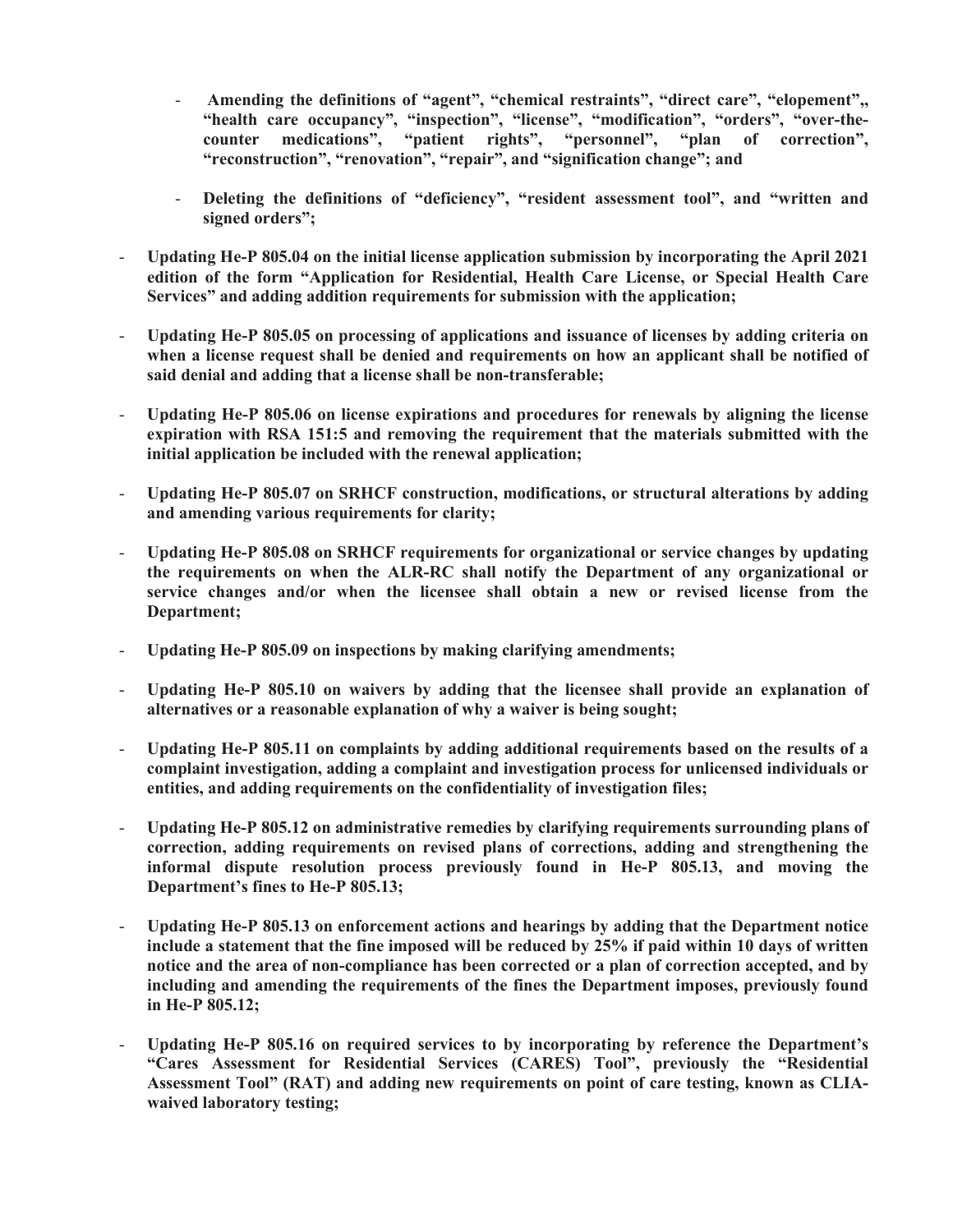- **Updating He-P 805.18 on personnel by adding the requirement of dementia training, both initial and continuing, pursuant to RSA 151:49-50;**
- **Updating He-P 805.20 on respite care in SRHCF by updating the term RAT to the CARES tool;**
- **Updating He-P 805.24 on physical environment by adding the requirement that all communication devices must be UL listed; and**
- **Updating He-P 805.25 on fire safety by adding the requirement that written documentation of fire drills be maintained on site and available for inspection, the requirement for nursing homes to have at least one ABC type fire extinguisher on every level or every 75 feet of corridor as required by NFPA 10, and the requirement that documentation be maintained on site of the inspections and records of this equipment.**
- 6. (b) Brief description of the groups affected:

**Groups affected by these rules include any individual, agency, partnership, corporation, government entity, association, or other legal entity operating a SRHCF pursuant to RSA 151:9, VII(a)(2), and residents of a SRHCF and their families.** 

6. (c) Specific section or sections of state statute or federal statute or regulation which the rule is intended to implement:

| Rule          | <b>Specific State or Federal Statutes the Rule Implements</b>             |
|---------------|---------------------------------------------------------------------------|
| He-P 805.03   | RSA 151:9, I; RSA 151:9, VII(a)(2)                                        |
| He-P 805.04   | RSA 151:4, I – III-a and IV; RSA 151:9, I(c);                             |
| He-P 805.05   | RSA 151:4, I - III-a; RSA 151:5; RSA 151:7, I; RSA 151:9, I(c) and (d)    |
| He-P 805.06   | RSA 151:4, I – III-a; RSA 151:5; RSA 151:7, I; RSA 151:9, I(c) and (d)    |
| He-P 805.07   | RSA 151:9, I; RSA 151:3-a; RSA 151:6, II; RSA 151:9, I(a)                 |
| He-P 805.08   | RSA 151:9, I and I(b); RSA 151:6, I; RSA 151:6-a; RSA 151:9, I(a) and (e) |
| He-P 805.09   | RSA 151:9, I and I(b); RSA 151:6, I; RSA 151:6-a; RSA 151:9, I(a) and (e) |
| He-P $805.10$ | RSA 151:9, I and I(b); RSA 151:6, I; RSA 151:6-a; RSA 151:9, I(a) and (e) |
| He-P 805.11   | RSA 151:6, I; RSA 151:9, I(e)                                             |
| He-P 805.12   | RSA 151:7, II – IV; RSA 151:7-a; RSA 151:8; RSA 151:9, I(f), (g), (h) and |
|               | (1); RSA 151:16-a                                                         |
| He-P 805.13   | RSA 151:7, II – IV; RSA 151:7-a; RSA 151:8; RSA 151:9, I(f), (g), (h) and |
|               | $(l)$ ; RSA 151:16-a                                                      |
| He-P 805.16   | RSA 151:9, I and I(a); RSA 151:9, VII(a)(1) and (2)                       |
| He-P 805.18   | RSA 151:9, I and I(a); RSA 151:9, VII(a)(1) and (2); and RSA 151:49-50    |
| He-P 805.20   | RSA 151:9, I and I(a); RSA 151:9, VII(a)(1) and (2)                       |
| He-P 805.24   | RSA 151:9, I and I(a); RSA 151:9, VII(a)(1) and (2)                       |
| He-P 805.25   | RSA 151:9, I and I(a); RSA 151:9, VII(a)(1) and (2)                       |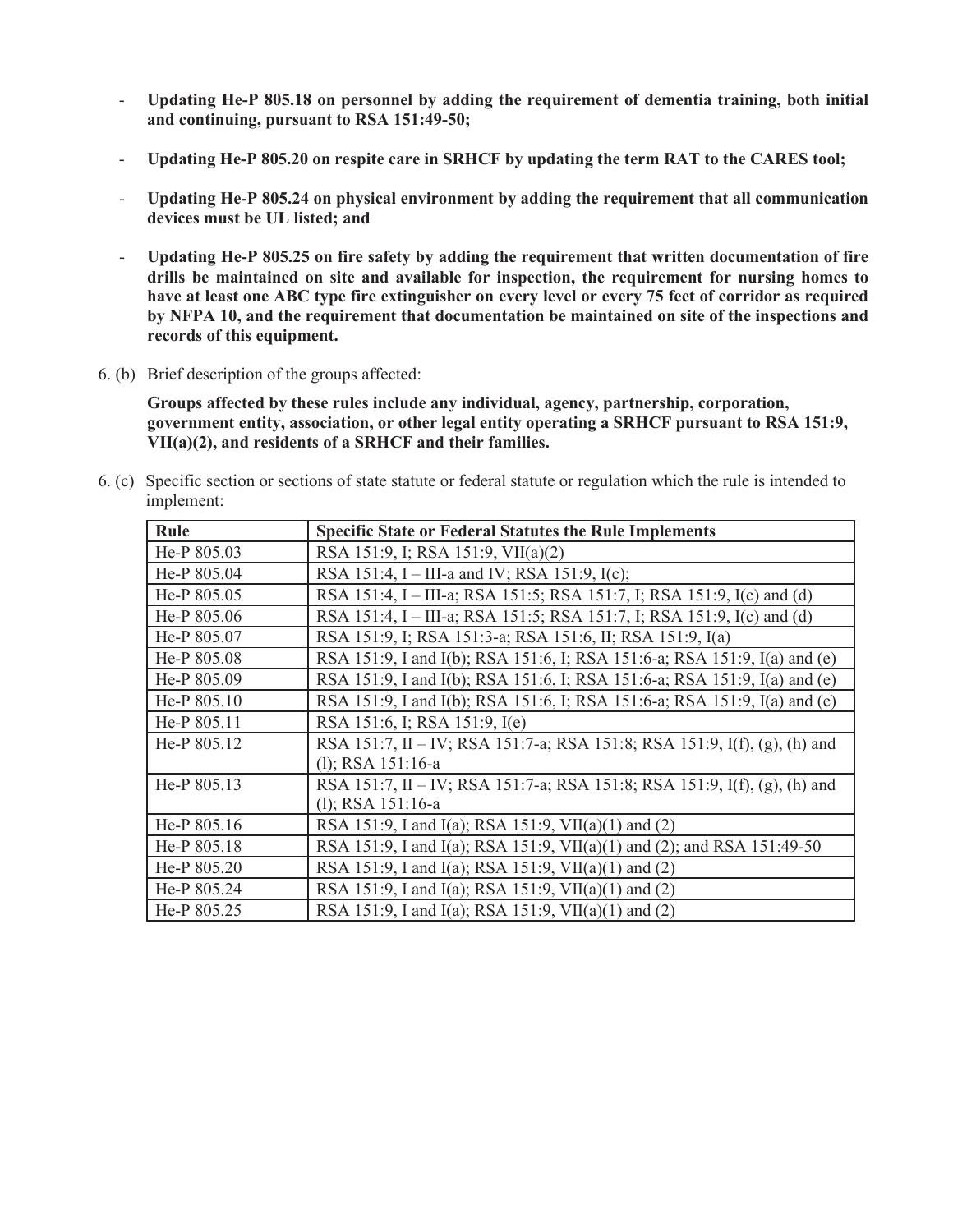7. Contact person for copies and questions including requests to accommodate persons with disabilities:

| Name: | <b>Allyson Zinno</b>                                                           | Title: | <b>Administrator-Administrative Rules Unit</b> |
|-------|--------------------------------------------------------------------------------|--------|------------------------------------------------|
|       | Address: Dept. of Health and Human Services                                    |        | Phone #: $(603)$ 271-9604                      |
|       | <b>Administrative Rules Unit</b><br>129 Pleasant Street, 2 <sup>nd</sup> Floor | Fax#:  | $(603)$ 271-5590                               |
|       | Concord, NH 03301                                                              |        | E-mail: Allyson.E.Zinno@dhhs.nh.gov            |
|       |                                                                                |        |                                                |

TTY/TDD Access: Relay NH 1-800-735-2964 or dial 711 (in NH)

## **The proposed rules may be viewed and downloaded at: http://www.dhhs.nh.gov/oos/aru/comment.htm**

8. Deadline for submission of materials in writing or, if practicable for the agency, in the electronic format specified: **Friday, December 10, 2021**

| $\boxtimes$ Fax | $\boxtimes$ E-mail | $\Box$ Other format (specify): |
|-----------------|--------------------|--------------------------------|
|-----------------|--------------------|--------------------------------|

## 9. Public hearing scheduled for:

| Date and Time: | Friday, December 3, 2021 at 11:30am                                |
|----------------|--------------------------------------------------------------------|
| Place:         | <b>DHHS Brown Bldg., Auditorium, 129 Pleasant St., Concord, NH</b> |

10. Fiscal Impact Statement (Prepared by Legislative Budget Assistant)

FIS # **21:114** , dated **October 22, 2021** 

- **1. Comparison of the costs of the proposed rule(s) to the existing rule(s):**  When compared to the existing rules, the proposed rules may have an indeterminable impact on independently-owned businesses and state general fund revenues.
- **2. Cite the Federal mandate. Identify the impact on state funds:**  No federal mandate, no impact on state funds.
- **3. Cost and benefits of the proposed rule(s):**

## **A. To State general or State special funds:**

Changes to the schedule of fines may result in increased or decreased revenue to the state general fund. The Department of Health and Human Services notes that any cost or benefit would only be insofar as a licensee is or has been in noncompliance with the relevant rule or law.

## **B. To State citizens and political subdivisions:**  None.

## **C. To independently owned businesses:**

Changes to the schedule of fines may result in an increased or decreased cost to licensees. As noted in response to (A) above, any cost or benefit would only be insofar as a licensee is or has been in noncompliance with the relevant rule or law. In addition, the new dementia training requirement may result in an indeterminable administrative cost to licensees. Finally, if a licensee opts to perform certain Clinical Laboratory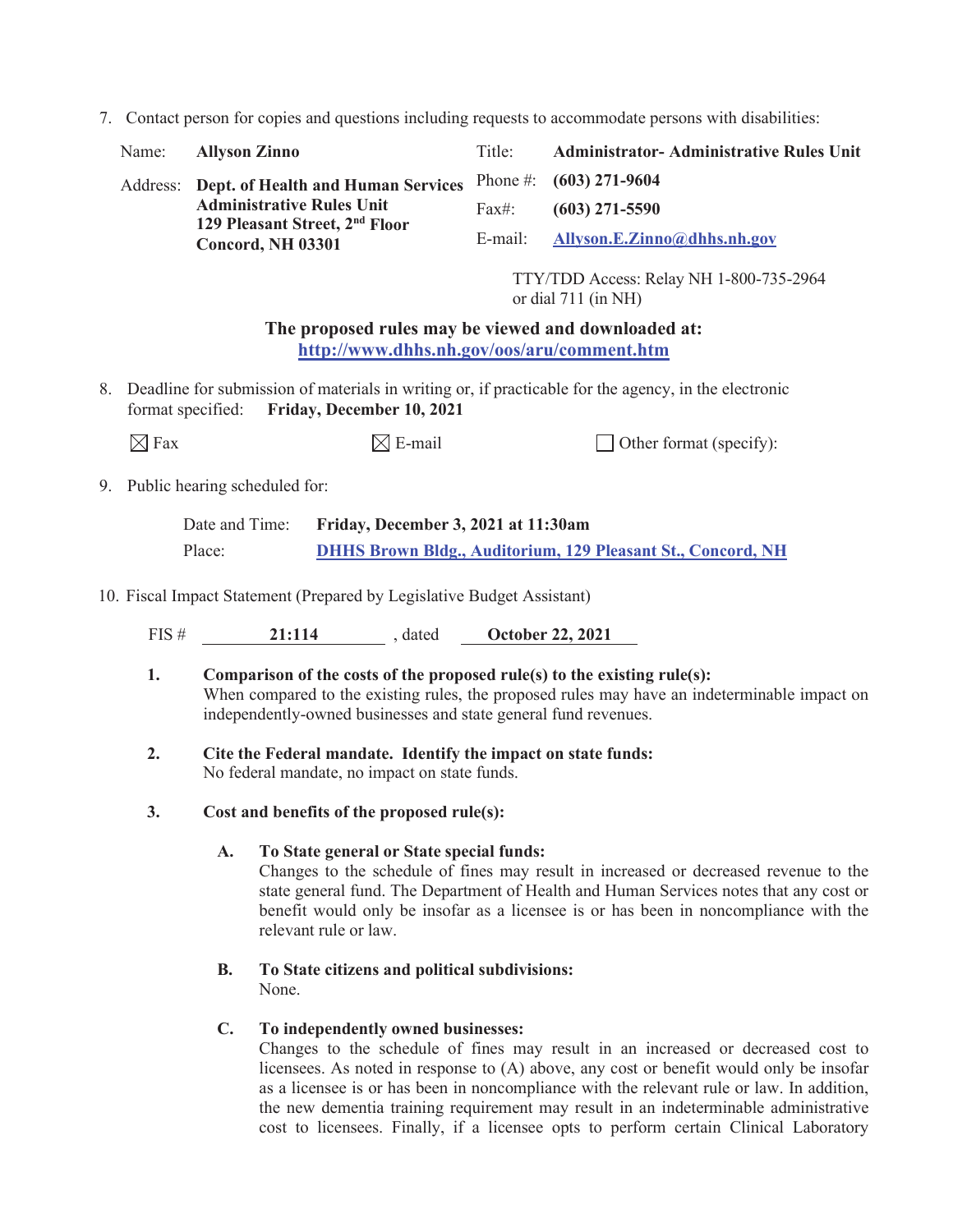Improvement Amendments (CLIA)-waived testing, there may be an indeterminable cost as a result of complying with additional requirements such as prevention protocols and training.

11. Statement Relative to Part I, Article 28-a of the N.H. Constitution:

**The proposed rules modify an existing program or responsibility, but do not mandate any fees, duties or expenditures on the political subdivisions of the state, and therefore do not violate Part I, Article 28-a of the N.H. Constitution.**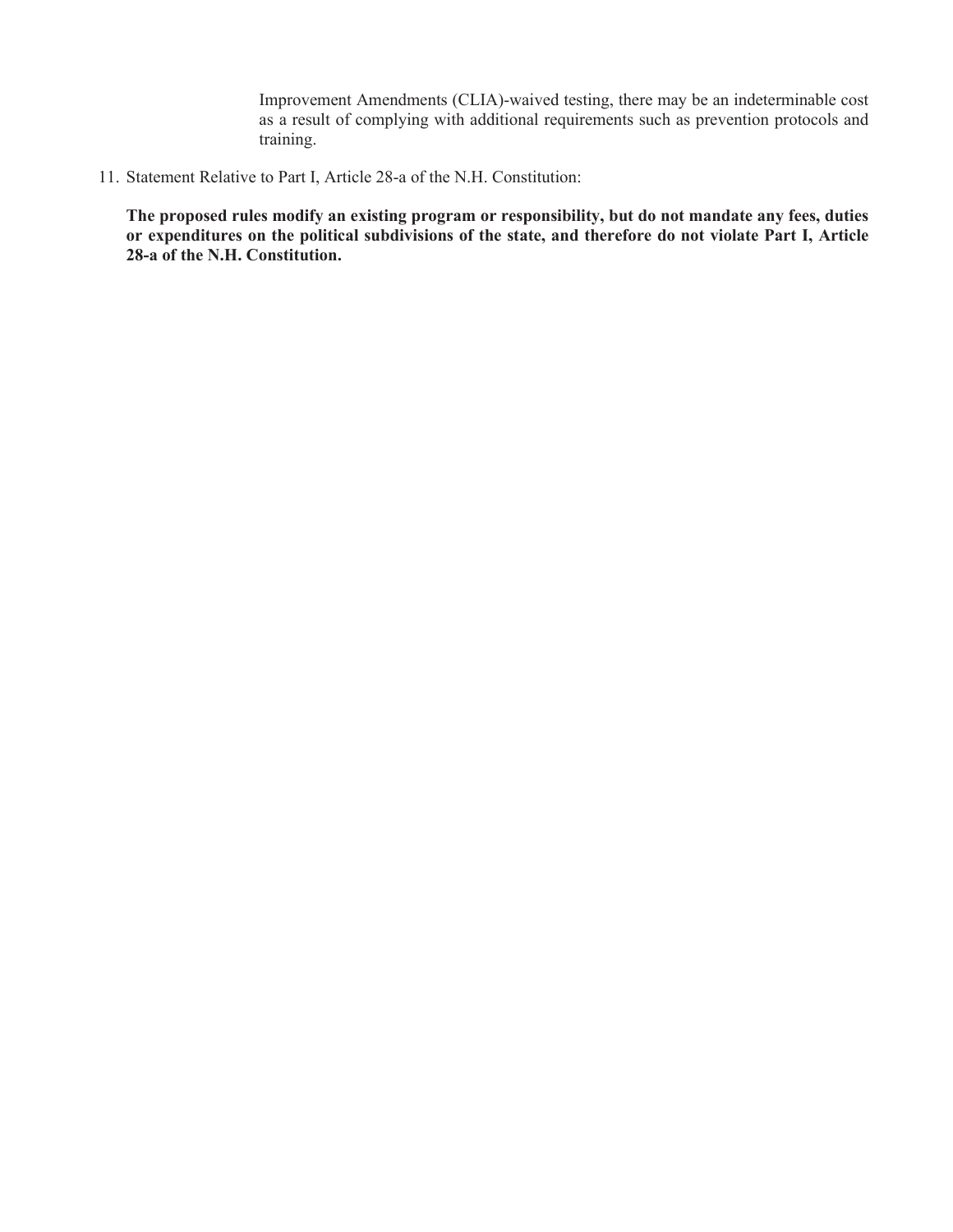## CHAPTER He-P 800 RESIDENTIAL CARE AND HEALTH FACILITY RULES

Statutory Authority: RSA 151:9

## PART He-P 805 SUPPORTED RESIDENTIAL HEALTH CARE FACILITY LICENSING RULES

## **Readopt with amendment He-P 805.03 through He-P 805.13, effective 4-21-15 (Document #10813), to read as follows:**

He-P 805.03 Definitions.

 $\overline{\phantom{a}}$ 

(a) "Abuse" means any one of the following:

(1) "Emotional abuse" means the misuse of power, authority, or both, verbal harassment, or confinement which results or could result in the mental anguish or emotional distress of residents;

(2) "Physical abuse" means the misuse of physical force which results or could result in physical injury to residents; or

(3) "Sexual abuse" means contact or interaction of a sexual nature involving residents without his or her informed consent.

 (b) "Activities of daily living (ADL)" means basic daily routine tasks such as eating, transferring, toileting, bathing, dressing, and medication management.

 (c) "Addition" means an increase in the building area, aggregate floor area, building height, or number of stories of a structure.

 (d) "Administer" means an act whereby one or more doses of a medication is instilled into the body, applied to the body of, or otherwise given to a person for immediate consumption or use by an individual authorized by law, including RSA 318-B and RSA 326-B.

 (e) "Administrative remedy" means an action imposed upon a licensee in response to noncompliance with RSA 151 and He-P 805.

 (f) "Administrator" means the licensee or individual appointed by the licensee to be responsible for all aspects of the daily operation of the licensed premise.

 (g) "Admission" means the point in time when a resident, who has been accepted by a licensee for the provision of services, physically moves into the facility. **Edit:** "includes"

(h) "Advance directive" means a directive allowing a person to give directions about future medical care or to designate another person to make medical decisions if he or she should lose the capacity to make health care decisions. The term "advance directive" shall include living wills and durable powers of attorney for health care, in accordance with RSA 137-J, or a surrogate decision-maker in accordance with RSA 137- J:35.

 (i) "Agent" means an adult to whom authority to make health care decisions is delegated under an activated durable power of attorney for health care executed in accordance with RSA 137-J, or a surrogate decision-maker identified under RSA 137-J:34-37. **Edit:** Delete comma.

 (j) "Applicant" means an individual, agency, partnership, corporation, government entity, association, or other legal entity seeking a license to operate an SRHCF pursuant to RSA 151.

**Note to JLCAR:** These rules were last approved w/recommendation by the JLCAR on April 17, 2015. The recommendation made by the Committee in 2015 was "that the Department track HB 427, relative to updating the State Fire Code, and undertake rulemaking to amend He-P 805 as necessary to conform with the bill, if HB 427 becomes law." See letter to Commissioner Toumpas dated April 20, 2015. HB 427 did become law and the relevant portion has been effective since 6/30/2016.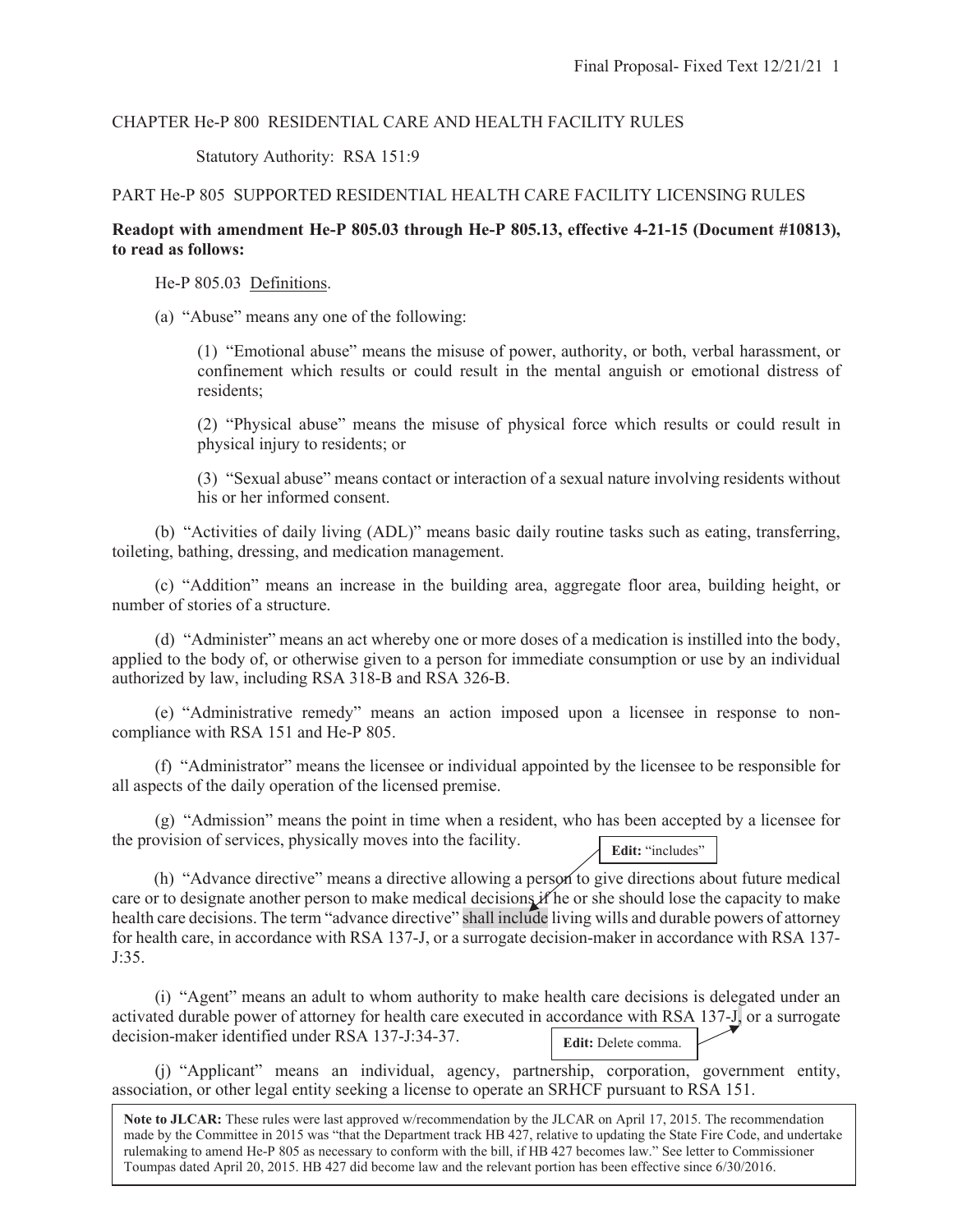(k) "Area of non-compliance" means any action, failure to act, or other set of circumstances that cause a licensee to be out of compliance with RSA 151, He-P 805, or other federal or state requirements.

 (l) "Assessment" means an evaluation of the resident to determine the care and services that are needed. **Edit:** Insert comma.

(m) "Care assessment for residential services (CARES) tool" means the document developed by the department to assess the needs of a resident or prospective resident as required by RSA 151:5-a, I.

(n) "Care plan" means a written guide developed by the licensee, in consultation with the resident and/or guardian, agent or personal representative, if applicable, as a result of the assessment process for the provision of care and services as required by He-P 805.16(d) - (j). **Edit:** Insert comma.

**Edit:** Delete.

(o) "Change of ownership" means the transfer of the controlling interest of an established SRHCF to any individual, agency, partnership, corporation, government entity, association or other legal entity.

 (p) "Chemical restraints" means any medication that is used for discipline or staff convenience, in order to alter a resident's behavior such that the resident requires a lesser amount of effort or care, and is not in the resident's best interest, and not required to treat medical symptoms.

(q) "Clinical laboratory improvement amendments (CLIA)" means the requirements outlined at 42 CFR Part 493 which set forth the conditions that all laboratories must meet to be certified to perform testing on human specimens. A laboratory is defined as a facility for the biological, microbiological, serological, chemical, immunohematological, hematological, biophysical, cytological, pathological, or other examination of materials derived from the human body for the purpose of providing information for the diagnosis, prevention, or treatment of any disease or impairment of, or the assessment of the health of, human beings. These examinations also include procedures to determine, measure, or otherwise describe the presence or absence of various substances or organisms in the body. Facilities only collecting or preparing specimens, or both, or only serving as a mailing service and not performing testing are not considered laboratories.

 (r) "Commissioner" means the commissioner of the New Hampshire department of health and human services, or his or her designee.

(s) "Core services" means those services provided by the licensee that are included in the basic rate.

 (t) "Critical incident stress management (CISM)" means an adaptive, short-term psychological helping-process that focuses solely on an immediate and identifiable problem. Individuals undergoing CISM are able to discuss the situation that occurred and how it effects them and those around them allowing individuals to use this forum to acquire the tools necessary to hopefully limit post-traumatic stress related issues in their own lives and recognize it in others.

(u) "Days" means calendar days unless otherwise specified in the rule.

 (v) "Department" means the New Hampshire department of health and human services at 129 Pleasant Street, Concord, NH 03301. **Edit:** Insert hyphen.

(w) "Direct care" means the provision of hands  $\mathfrak{S}_n$  care and services to a resident, including but not limited to medical, nursing, psychological, or rehabilitative treatments.

**Edit:** This is a separate definition and should be a new letter (aq) below, renumbering those that follow. It should also use "means" instead "is defined as".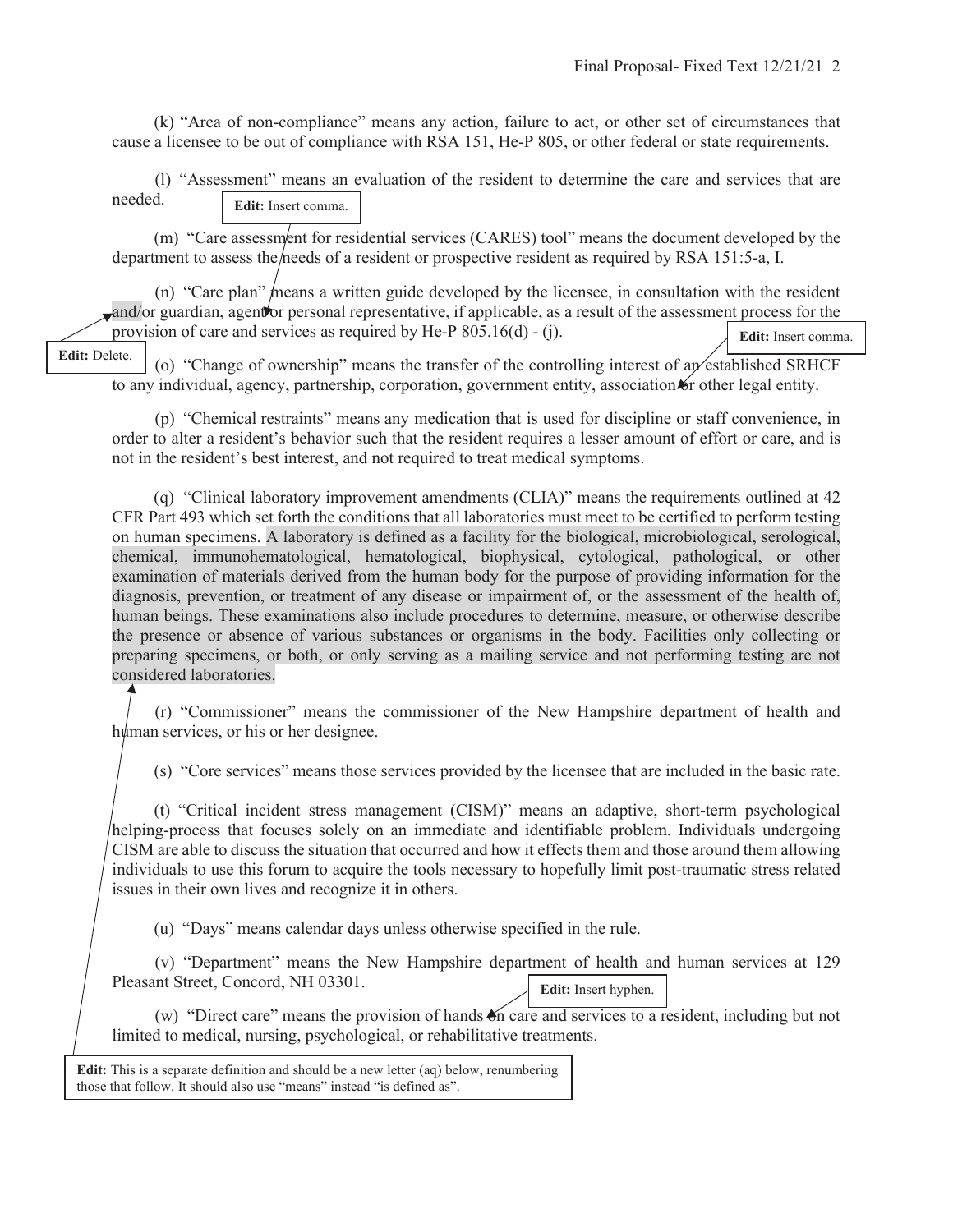**Edit:** This is the first time "client" is used. It is only used in a few other definitions and does not appear to be in the other rules. "Client" is not defined but "resident" is defined below. Consider changing to "resident" or defining "client".

 (x) "Direct care personnel" means any person providing hands-on clinical care or hands-on services to a resident including but not limited to medical, psychological or rehabilitative treatments, bathing, transfer assistance, feeding, dressing, toileting, and grooming.

 (y) "Directed plan of correction" means a plan developed and written by the department that specifies the actions the licensee must take to correct identified deficiencies.

 (z) "Discharge" means moving a resident from a licensed facility or entity to a non-licensed facility or entity.

 (aa) "Do not resuscitate order (DNR order)", means an order, signed by a licensed provider, that in the event of an actual or imminent cardiac or respiratory arrest, chest compression, and ventricular defibrillation will not be performed, the client will not be intubated or manually ventilated, and there will be no administration of resuscitation drugs. This term also includes "do not attempt resuscitation order (DNAR order)".

 (ab) "Elopement" means when a resident who is cognitively, physically, mentally, emotionally, or chemically impaired wanders away, walks away, runs away or otherwise leaves a caregiving facility or environment unsupervised or unnoticed, without the knowledge of the licensee's personnel.

 (ac) "Emergency plan" means a document outlining the responsibilities of personnel in an emergency.

 (ad) "Employee" means anyone employed by the SRHCF and for whom the SRHCF has direct supervisory authority.

 (ae) "Enforcement action" means the imposition of an administrative fine, the denial of an application, or the revocation or suspension of a license in response to non-compliance RSA 151 or He-P 805. **Edit:** Insert "with".

 (af) "Equipment" means any plumbing, heating, electrical, ventilating, air-conditioning, refrigerating, and fire protection equipment, and any elevators, dumbwaiters, escalators, boilers, pressure vessels, or other mechanical facilities or installations related to building services, not to include portable refrigerators. This term includes "fixtures".

 (ag) "Exploitation" means the illegal use of a resident's person or property for another person's profit or advantage, or the breach of a fiduciary relationship through the use of a person or person's property for any purpose not in the proper and lawful execution of a trust, including, but not limited to, situations where a person obtains money, property, or services from a resident through the use of undue influence, harassment, duress, deception, or fraud.

(ah) "Facility" means "facility" as defined in RSA 151:19, II.

 (ai) "Guardian" means a person appointed in accordance with RSA 464-A to make informed decisions relative to the resident's health care and other personal needs.

 (aj) "Health care occupancy" means facilities that provide sleeping accommodations for individuals who are incapable of self-preservation because of age, physical or mental disability, or because of security measures not under the occupant's control.

 (ak) "Household member" means the caregiver, all family members and any other individuals age 17 or older, other than residents that reside at the licensed premises for more than 30 days.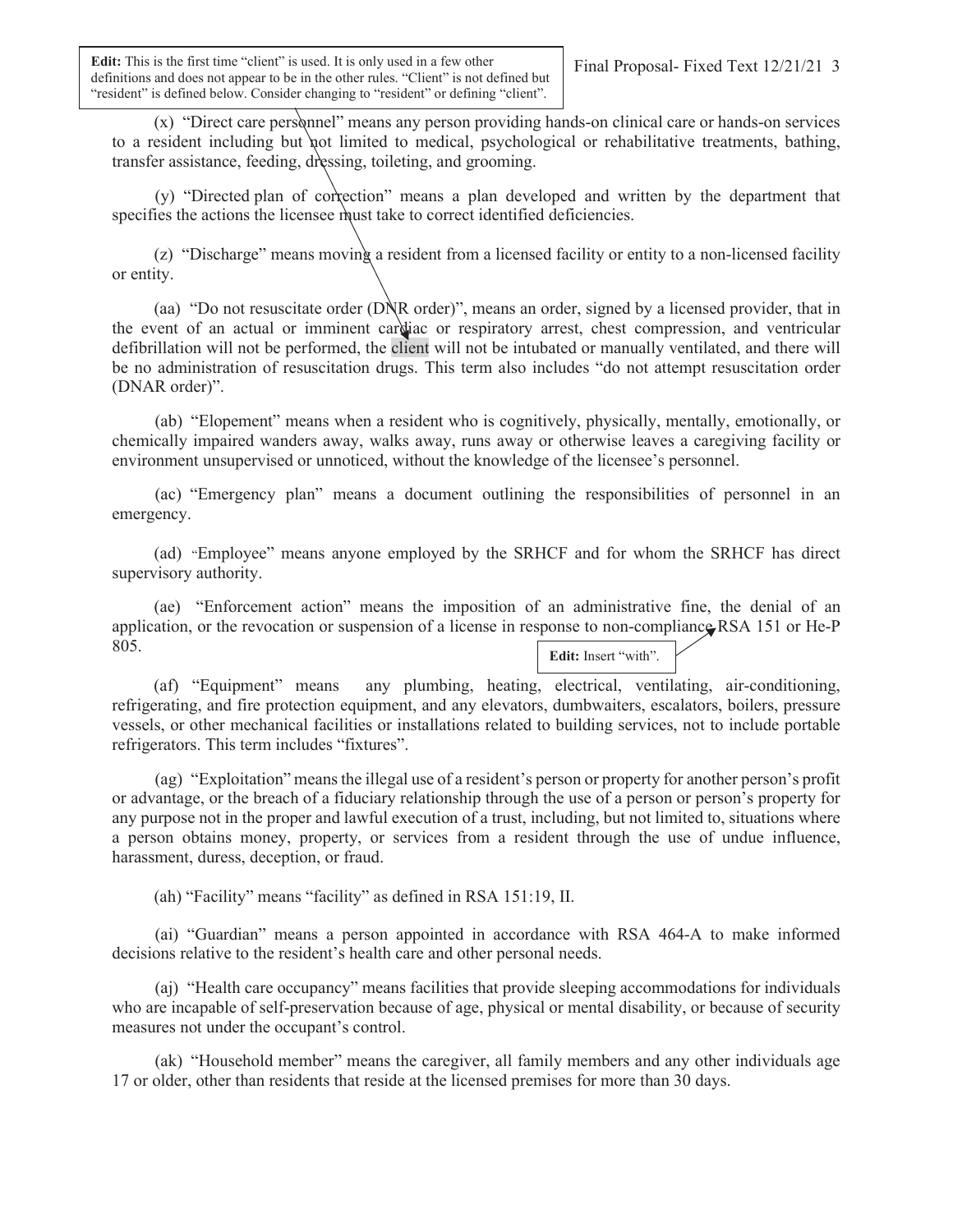(al) "Incident command system (ICS)" means a standardized on-scene emergency management system specifically designed to provide for the adoption of an integrated organizational structure that reflects the complexity and demands of single or multiple incidents, without being hindered by jurisdictional boundaries. ICS is the combination of facilities, equipment, personnel, procedures, and communications operating within a common organizational structure, designed to aid in the management of resources during incidents. **Edit:** See comment to (aa) above on p. 3.

(am) "Infectious waste" means those items specified by Env-Wm 2604.01.

 (an) "Informed consent" means the decision by a client, his or her guardian, agent, or surrogate decision-maker to agree to a proposed course of treatment, after the client, guardian, agent, or surrogate decision-maker has received full disclosure of the facts, including information about risks and benefits of the treatment and available alternatives, needed to make the decision intelligently.

(ao) "In-service" means an educational program, which is designed to increase the knowledge, skills, and overall effectiveness of personnel.

 (ap) "Inspection" means the process followed by the department to determine an applicant's or a licensee's compliance with RSA 151 and He-P 805 or to respond to allegations, pursuant to RSA 151:6, of non-compliance with RSA 151 and He-P 805.

 (aq) "License" means the document issued to an applicant or licensee of an SRHCF which authorizes operation in accordance with RSA 151 and He-P 805, and includes the name of the licensee, the name of the business, the physical address, the license category, the effective date and license number.

 (ar) "License certificate" means the document issued by the department to an applicant or licensee that, in addition to the information contained on a license, includes the name of the administrator, the type $\langle s \rangle$ of services authorized and the number of beds that the SRHCF is licensed for.

(as) "Licensed practitioner" means a:

- (1) Medical doctor;
- (2) Physician's assistant;
- (3) Advanced practice registered nurse;
- (4) Doctor of osteopathy;
- (5) Doctor of naturopathic medicine; or

(6) Any other practitioner with diagnostic and prescriptive powers licensed by the appropriate state licensing board.

 (at) "Licensed premises" means the building that comprises the physical location that the department has approved for the licensee to conduct operations in accordance with its license.

 (au) "Licensee" means any person or other legal entity to which a license has been issued pursuant to RSA 151.

(av) "Licensing classification" means the specific category of services authorized by a license.

(aw) "Life safety code" means the adoption by reference of the life safety code, as published by the National Fire Protection Association and as amended by the state board of fire control and ratified by the general court pursuant to RSA 153:5.

**Unclear:** Env-Wm no longer exists. Env-Hw, Env-Or, and Env-Sw are replacement subtitles for rules formerly designated as rules of the Division of Waste Management Env-Wm. Env-Wm 2600 was redesignated as Env-Sw 900. Env-Wm 2604.01 appears to now be Env-Sw 904.01. Please check the new Env rules and update this citation accordingly.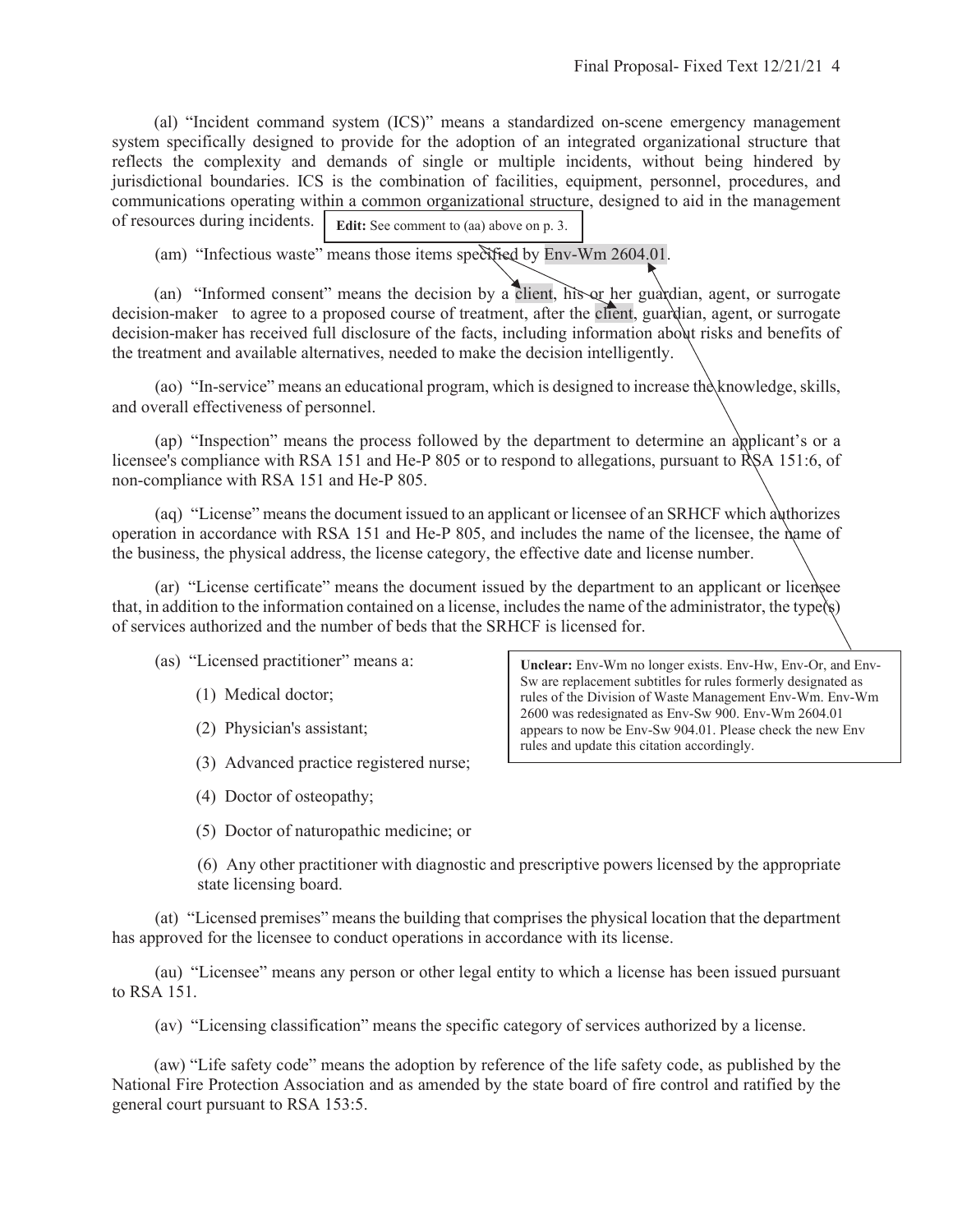**Edit:** Insert comma.

(ax) "Mechanical restraint" means locked, secured or alarmed SRHCFs or units within an SRHCF, or anklets, bracelets or similar devices that cause a door to automatically lock when approached, thereby preventing a resident from freely exiting the SRHCF or unit within.

 (ay) "Medical director" means a medical doctor, advanced practice registered nurse, doctor of osteopathy or doctor of naturopathic medicine licensed in New Hampshire in accordance with RSA 329 or 326-B who is responsible for overseeing the quality of medical care and services in an SRHCF.

 (az) "Medication" means a substance available with or without a prescription, which is used as a curative or remedial substance.

 (ba) "Modification" means the reconfiguration of any space, the addition, relocation, elimination of any door or window, the addition or elimination of load-bearing elements, the reconfiguration or extension of any system, or the installation of any additional equipment. The term does not include "repair" or "replacement" of interior finishes.

 (bb) "Neglect" means an act or omission that results or could result in the deprivation of essential services or supports necessary to maintain the minimum mental, emotional or physical health and safety of a resident.

 (bc) "Notice to correct" means a report issued pursuant to RSA 151:6-a, II, following a life safety inspection when a facility is found to be out of compliance with applicable life safety rules or codes.

 (bd) "Nursing care plan" means a written guide developed by a nurse in consultation with the resident and/or guardian, agent, or personal representative, that lists the interventions necessary to meet the resident's nursing needs.

 (be) "One and 2 family dwelling unit" means one- and 2-family dwellings, which shall include those buildings containing not more than 2 dwelling units in which each dwelling unit is occupied by members of a single family with not more than 3 outsiders, if any, accommodated in rented rooms.

 (bf) "Orders" means a document, produced verbally, electronically, or in writing, by a licensed practitioner for medications, treatments, and referrals, and signed by the licensed practitioner using terms such as authorized by, authenticated by, approved by, reviewed by, or any other term that denotes approval by the licensed practitioner.

(bg) "Over-the-counter medications" means non-prescription medications.

 (bh) "Owner" means any person, corporation, association, or any other legal entity, whether organized for profit or not, holding or claiming ownership of, or title to, a license.

 (bi) "Patient rights" means the privileges and responsibilities possessed by each resident provided by RSA 151:21. This term includes "resident rights".

 (bj) "Performance based design" means an engineering approach to fire protection design and construction based on:

(1) Established fire safety goals and objectives;

Unclear: It is unclear how a document is created verbally. Are all orders documented and signed? If there are verbal orders, then how would one sign them?

(2) Deterministic and probabilistic analysis of fire scenarios; and

(3) Quantitative assessment of design alternatives against the fire safety goals and objectives using accepted engineering tools, methodologies, and performance criteria.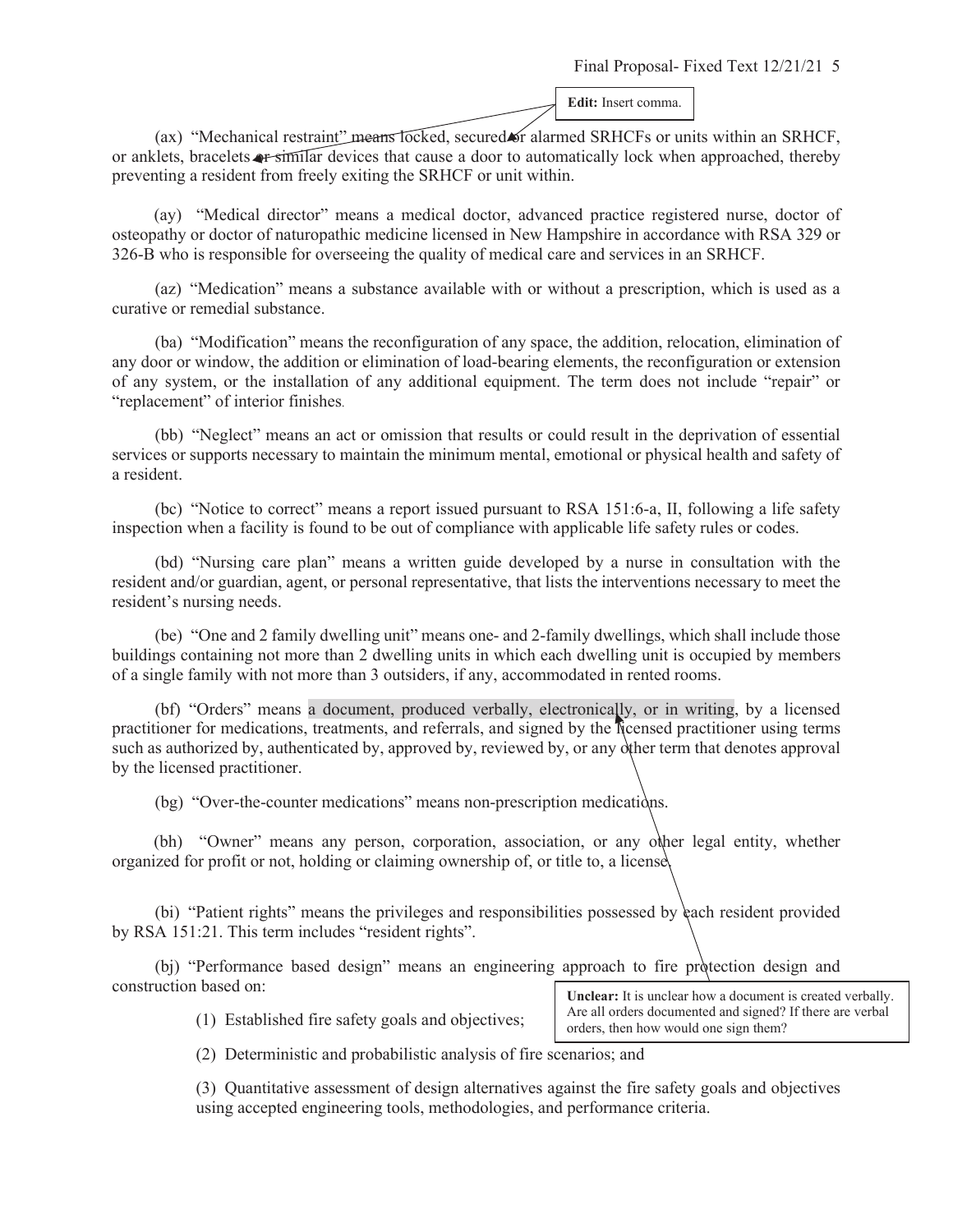(bk) "Personal assistance" means providing or assisting a resident in carrying out activities of daily living.

 (bl) "Personal representative" means a person designated in accordance with RSA 151:19, V to assist the resident for a specific, limited purpose or for the general purpose of assisting the resident in the exercise of any rights.

 (bm) "Personnel" means individual(s), either paid or volunteer, who provide direct or indirect care or services, or both, to a resident(s).

 (bn) "Physical restraint" means the use of hands-on or other physically applied technique to physically limit the resident's freedom of movement, which includes but are not limited to forced escorts, holding, prone restraints or other containment techniques.

 (bo) "Plan of correction (POC)" means a plan developed and written by the licensee, which specifies the actions that will be taken to correct areas of non-compliance with applicable rules or codes identified at the time of a clinical or life safety inspection conducted pursuant to RSA 151:6-a or during the course of a complaint investigation conducted pursuant to RSA 151:6.

(bp) "Point of care devices" means a system of devices used to obtain medical, diagnostic results including but not limited to:

(1) A lancing or finger stick device to get blood specimen; **Edit:** Delete

(2) A test strip and/or reagents to apply a specimen to for testing; or

(3) A meter or monitor to calculate and show the results, including:

a. Blood glucose meters, also called "glucometers";

b. Prothrombin Time (PT) and International Normalized Ratio (INR) anticoagulation meters; or

c. A Cholesterol meter.

(bq) "Point of care testing (POCT)" means medical diagnostic testing performed using either manual methods or hand held instruments at or near the point of care, at the time and place of patient care.

(br) "Pro re nata (PRN) medication" means medication taken as circumstances may require.

 (bs) "Procedure" means a licensee's written, standardized method of performing duties and providing services.

 (bt) "Protective care" means the provision of resident monitoring services, including but not limited to:

(1) Knowledge of resident whereabouts; and

(2) Minimizing the likelihood of accident or injury.

 (bu) "Qualified personnel" means personnel that have been trained and have demonstrated competency to adequately perform tasks which they are assigned such as, nursing staff, clinical staff, housekeeping staff trained in infection control, and kitchen staff trained in food safety protocols.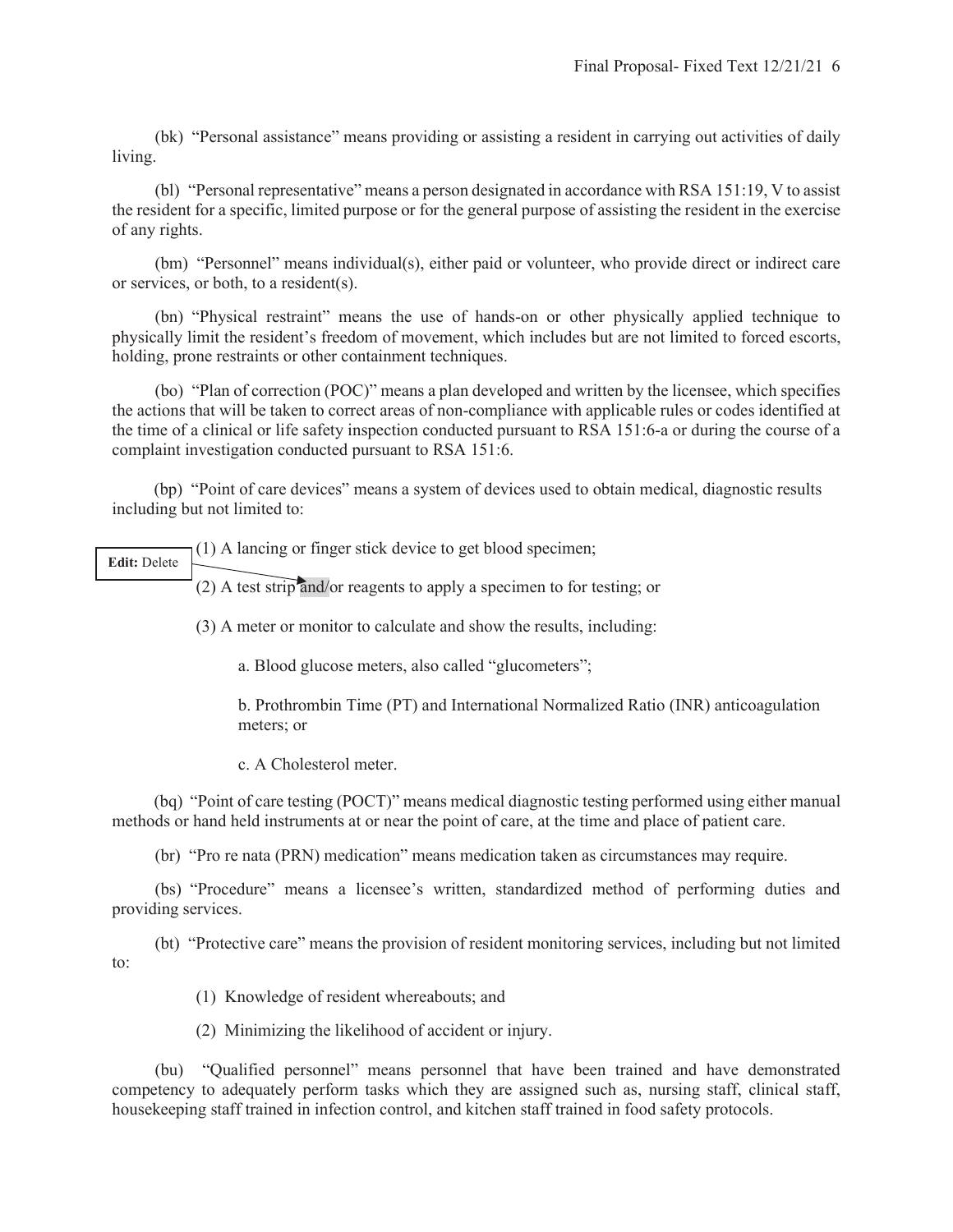(bv) "Reconstruction" means the reconfiguration of a space that affects an exit or a corridor shared by more than one occupant space, or the reconfiguration of a space such that the rehabilitation work area is not permitted to be occupied because existing means of egress and fire protection systems, or their equivalent, are not in place or continuously maintained.

 (bw) "Renovation" means the replacement in kind or strengthening of building elements, or upgrading of building elements, material, equipment, or fixtures, without involving the reconfiguration of spaces.

 (bx) "Repair" means the patching, restoration, or painting of materials, elements, equipment, or fixtures for the purpose of maintaining such materials, elements, equipment, or fixtures in good or sound condition.

 (by) "Reportable incident" means an occurrence of any of the following while the resident is either in the SRHCF or in the care of SRHCF personnel:

(1) The unanticipated death of the resident;

(2) An injury to a resident, that is of a suspicious nature of potential abuse or neglect under circumstances where the injury was not observed by any person or the cause of the injury could not be explained by the resident; or

(3) The elopement or unexplained absence of a resident from the SRHCF.

 (bz) "Resident" means any person admitted to or in any way receiving care, services or both who resides in a SRHCF.

 (ca) "Residential board and care", as defined in NFPA 101 of the fire code, means a facility where residents are provided with personal care and activities that foster continued independence and residents are trained and required to respond to fire drills to the extent they are able. These facilities are further grouped as "small", 4-16 beds or "large", over 16 beds.

 (cb) "Residential care facility", as defined in NFPA 101 of the fire code, means a long term care residence providing personal assistance at the residential care level pursuant to RSA 151:9, VII(a)(1).

 (cc) "Resident record" means a separate file maintained for each resident, which includes all documentation required by RSA 151 and He-P 805 and as required by other federal and state law.

 (cd) "Respite care" means the admission of a person from his or her primary residence to an SRHCF, on either a planned or emergency basis, for a period not to exceed 30 days in order to relieve the primary caregiver from the demands of providing home-based care.

 (ce) "Self administration with assistance" means the resident takes his or her own medication(s) after being prompted by personnel, but without requiring physical assistance from others.

 (cf) "Self administration without assistance" means an act whereby the resident takes his or her own medication(s) without the assistance of another person.

 (cg) "Self directed medication administration" means an act whereby a resident, who has a physical limitation that prohibits him or her from self-administering, directs personnel to physically assist in the medication process.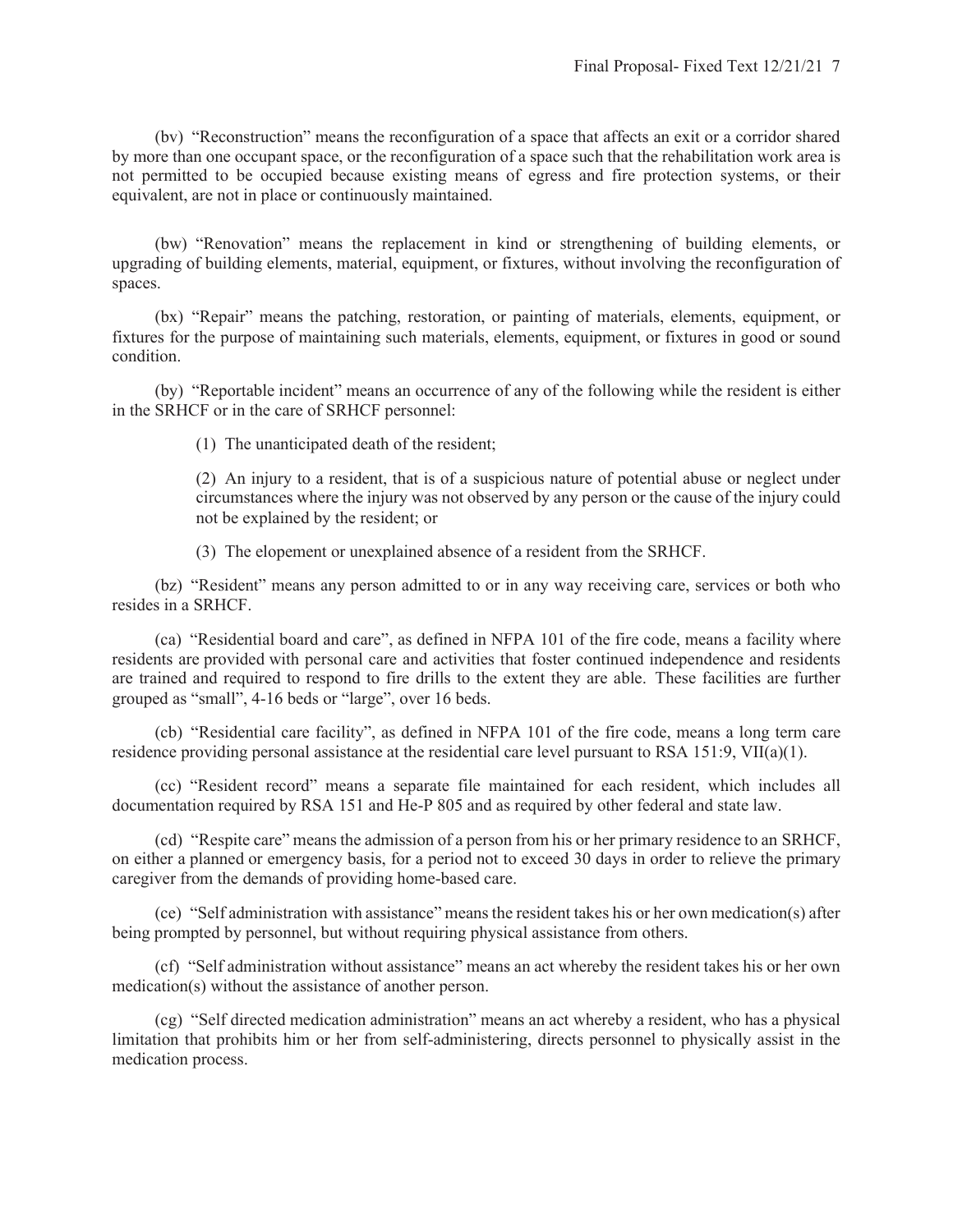(ch) "Service" means a specific activity performed by the licensee, either directly or indirectly, to benefit or assist a resident.

 (ci) "Severe mobility impairment" means the ability to move to stairs but without the ability to use them.

(cj) "Significant change" means a decline or improvement in a resident's status that:

(1) Will not normally resolve itself without further intervention by personnel or by implementing standard disease-related clinical interventions;

(2) Impacts more than one area of the client's health status; and

(3) Requires interdisciplinary review and/or revision of the care plan.

 (ck) "State monitoring" means the placement of individuals by the department at an SRHCF to monitor the operation and conditions of the facility.

 (cl) "Stock medication" means over-the-counter medication available for use by more than one resident.

 (cm) "Supported residential health care facility (SRHCF)" means a long-term care residence providing personal assistance at the supported residential care level pursuant to RSA 151:9, VII(a)(2).

 (cn) "Therapeutic diet" means a diet ordered by a licensed practitioner or other licensed professional with prescriptive authority as part of the treatment for disease, clinical conditions, or increasing or decreasing specific nutrients in the food consumed by the resident.

 (co) "Underwriters Laboratories (UL) Listed" means that the global safety certification company UL has confirmed that the product is safe for use.

 (cp) "Unexplained absence" means an incident involving a resident leaving the premises of the SRHCF without the knowledge of the SRHCF personnel in a manner that is contrary to their normal routine.

(cq) "Volunteer" means an unpaid person who assists with the provision of care services, or activities, and who does not provide direct care or assist with direct care. This term does not include visitors or those persons or organized groups who provide religious services or entertainment.

#### He-P 805.04 Initial License Application Submission.

 (a) Each applicant for a license shall comply with the requirements of RSA 151:4, I–III-a and submit the following to the department:

> (1) A completed application form entitled "Application for Residential, Health Care License or Special Health Care Services" (January 2022), signed by the applicant or 2 of the corporate officers, affirming to the following:

"I affirm that I am familiar with the requirements of RSA 151 and the rules adopted thereunder and that the premises are in full compliance. I understand that providing false information shall be grounds for denial, suspension, or revocation of the license and the imposition of a fine.";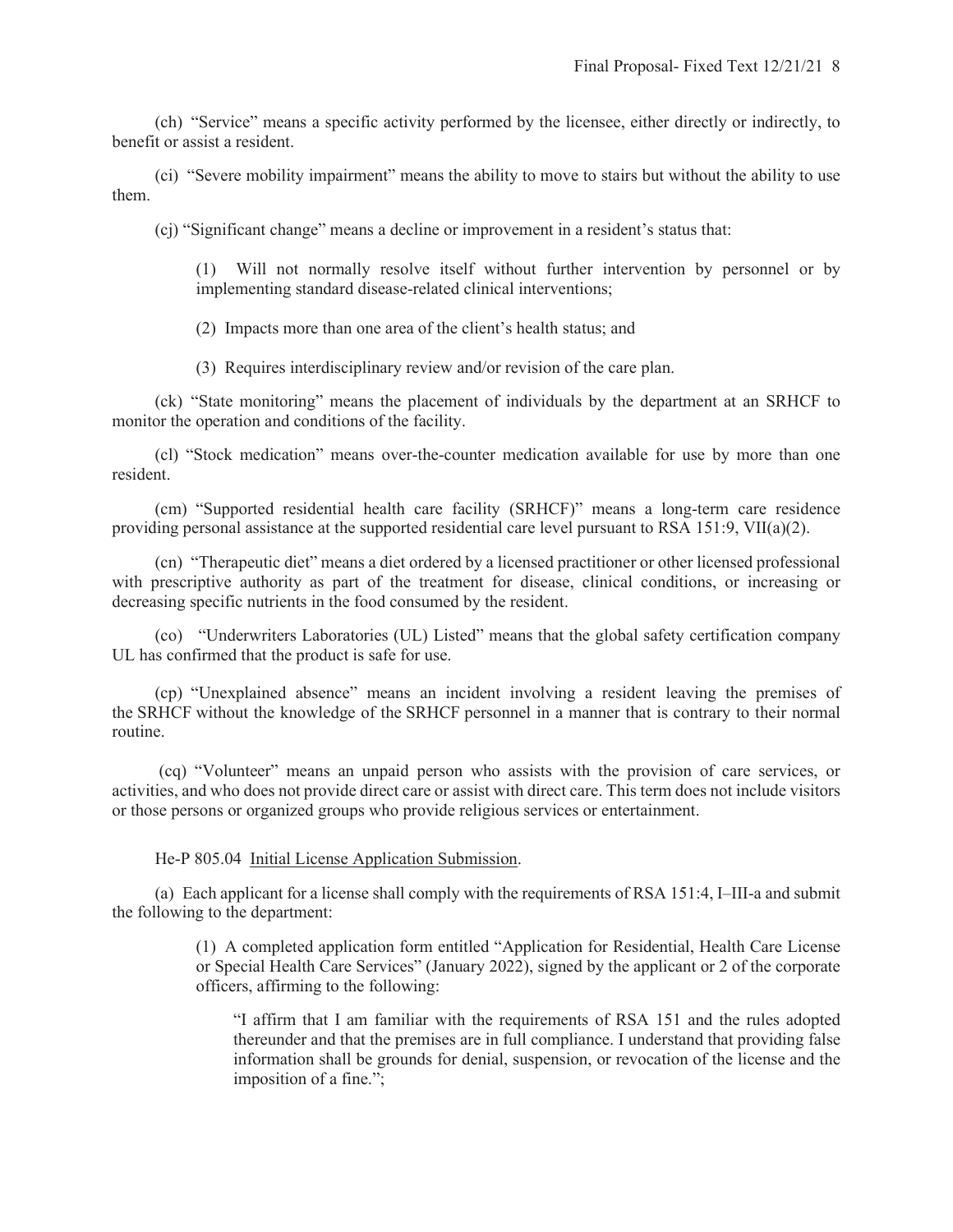correct? Many agencies have moved away from collecting cash. Is the department still collecting cash? If so, then this is fine. If not, then please update.

(2) A floor plan of the prospective SRHCF;

(3) If applicable, proof of authorization from the New Hampshire secretary of state to do business in the state of New Hampshire in the form of one of the following: **Note to Agency:** Is this

- a. "Certificate of Authority," if a corporation;
- b. "Certificate of Formation," if a limited liability corporation; or
- c. "Certificate of Trade Name," where applicable;

(4) The applicable fee in accordance with RSA 151:5, IX, payable in cash or, if paid by check or money order, in the exact amount of the fee made payable to the "Treasurer, State of New Hampshire";

- (5) A resume identifying the qualifications of the SRHCF administrator;
- (6) Copies of applicable licenses for the SRHCF administrator;
- (7) Written local approvals as follows:

a. For an existing building, the following written local approvals shall be obtained no more than 90 days prior to submission of the application, from the following local officials or if there is no such official(s), from the board of selectmen or mayor:

1. The health officer verifying that the applicant complies with all applicable local health requirements and drinking water and wastewater requirements;

2. The building official verifying that the applicant complies with all applicable state building codes and local building ordinances;

3. The zoning officer verifying that the applicant complies with all applicable local zoning ordinances; and

4. The fire chief verifying that the applicant complies with the state fire code and codes adopted by reference as defined in RSA 153:1, VI-a, except as modified in Saf-FMO 300 including the health care chapter of the Life Safety Code, and local fire ordinances applicable for a health care facility; and

b. For a building under construction, the written approvals required by a. above shall be submitted at the time of application based on the local official's review of the building plans and again upon completion of the construction project; and **Edit:** Delete

**Unclear:** This is unclear as worded. Please rephrase.

ľ

(8) If the SRHCF uses a private water supply, documentation that the water supply has been tested in accordance with RSA 485 and Env-Ws 702.02, or if a public water supply is used, a copy of a water bill; and

(9) The results of a criminal records check from the NH department of safety for the applicant, licensee if different than the applicant, administrator.

(b) The applicant shall mail or hand-deliver the documents to:

Department of Health and Human Services Health Facilities Administration 129 Pleasant Street

**Unclear:** Env-Ws no longer exists. The referenced rule may now be under Env-Wq 700. Please update with correct citation.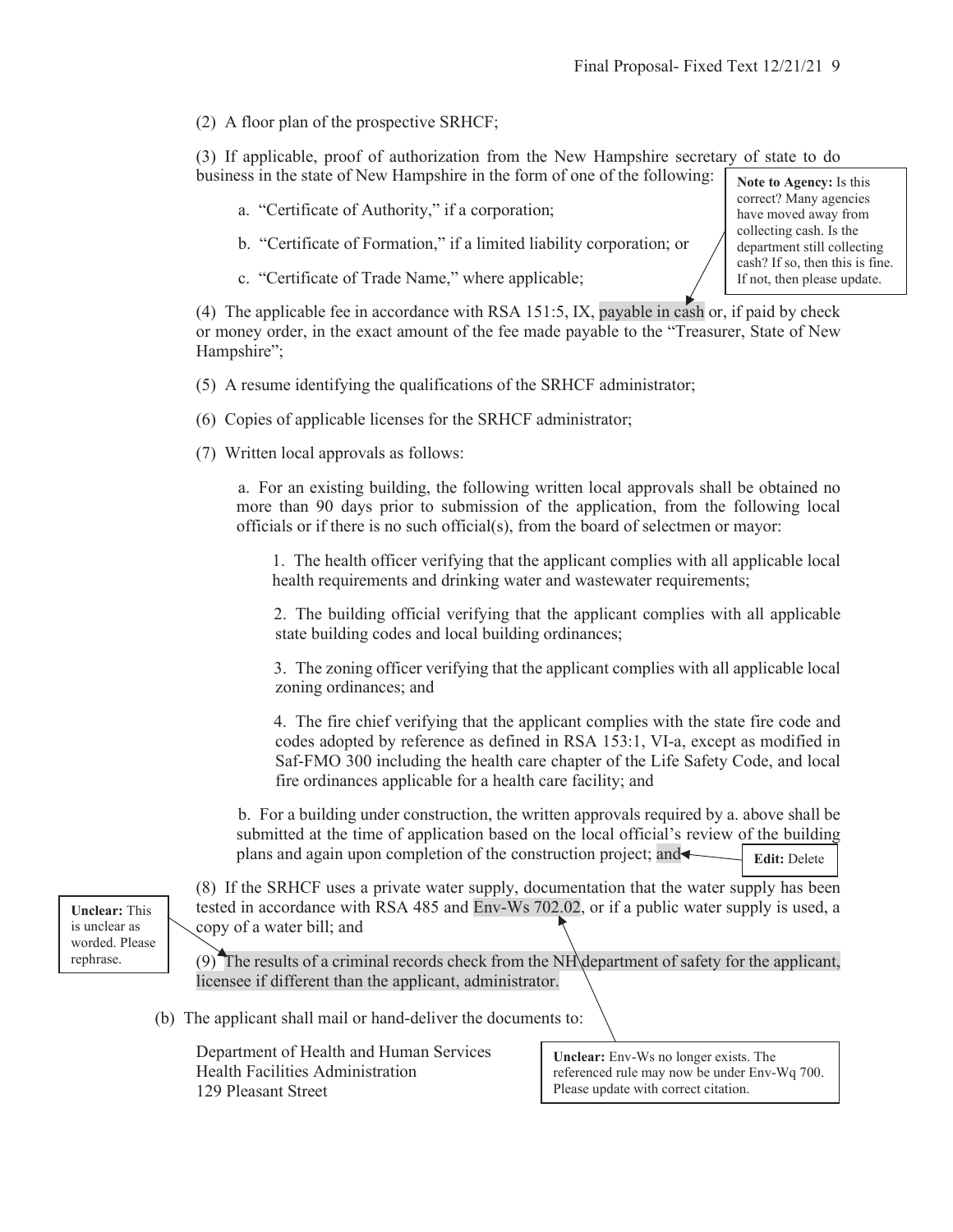Concord, NH 03301

He-P 805.05 Processing of Applications and Issuance of Licenses.

 (a) An application for an initial license shall be complete when the department determines that all items required by He-P 805.04(a) have been received.

 (b) If an application does not contain all of the items required by He-P 805.04(a) the department shall notify the applicant in writing of the items required before the application can be processed.

 (c) Any licensing fee submitted to the department in the form of a check or money order and returned to the state for any reason, shall be processed in accordance with RSA 6:11-a.

(d) Licensing fees shall not be transferable to any other application(s).

 (e) Unless a waiver has been granted, the department shall deny a licensing request in accordance with He-P 805.13(b) if it determines that the applicant, licensee, administrator, or medical director:

(1) Has been convicted of any felony in this or any other state;

(2) Has been convicted of a sexual assault, other violent crime, assault, fraud, abuse, neglect, or exploitation;

(3) Has had a finding by the department or any other administrative agency in this or any other state for assault, fraud, abuse, neglect, or exploitation of any person; or

(4) Otherwise poses a threat to the health, safety, or well-being of patients. **Edit:** "f"

 (f) Following both a clinical and life safety inspection, a license shall be issued if the department determines that an applicant requesting an initial license is in full compliance with RSA  $151'$  and He-P 805.

(g) All licenses issued in accordance with RSA 151 shall be non-transferable by person or location.

(h) A written notification of denial, pursuant to He-P 805.13(a), shall be sent to an applicant applying for an initial license if it has been determined by the inspection in He-P  $805.05(g)$  and a maximum of 2 follow-up inspections that the prospective premises are not in full compliance with RSA 151 and He-P 805.

 (i) A written notification of denial, pursuant to He-P 805.13(b)(4), shall be sent to an applicant applying for an initial license if the department has received no communication from the applicant within 3 months of sending written notification to the applicant that their application is complete and an inspection needs to be scheduled.

He-P 805.06 License Expirations and Procedures for Renewals.

 (a) A license shall be valid on the date of issuance and expire one year from the date of issuance, unless a completed application for renewal has been received.

(b) Each licensee shall complete and submit to the department an application form pursuant to He-P 805.04(a)(1) at least 120 days prior to the expiration of the current license and include:

(1) The current license number;

(2) A request for renewal of any existing non-permanent waiver previously granted by the department, in accordance with He-P 805.10(f), if applicable. If such a request is not received,

> **Leg. Intent:** This is a separate rule and does not belong under the list of what is to be submitted to the department. Consider moving to He-P 805.10 or creating a new paragraph under this section for this rule.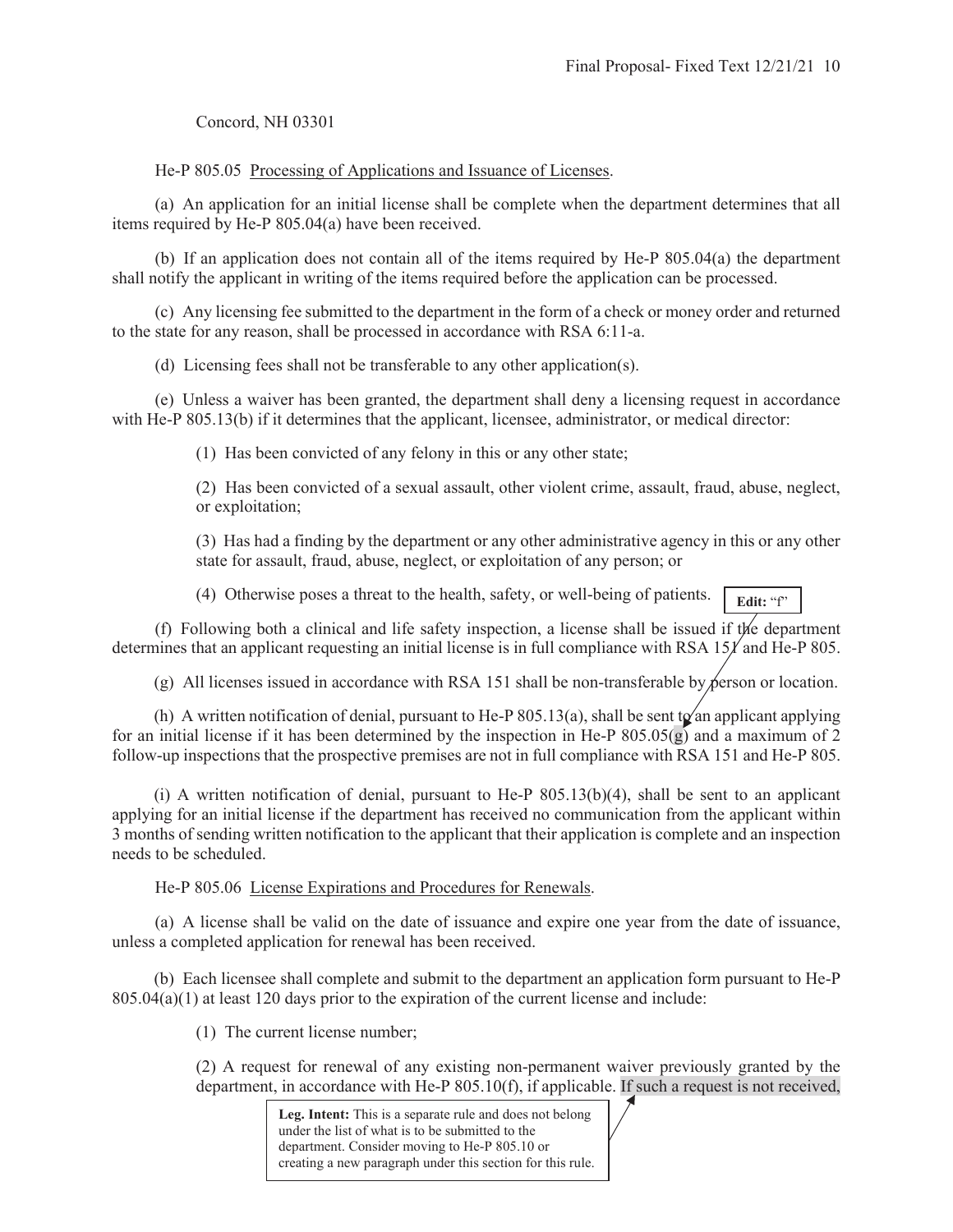Final Proposal- Fixed Text 12/21/21 11 **Unclear:** Env-Ws no longer exists. The referenced rule may now be under Env-Wq. Please update with correct citation.

the rule(s) for which the waiver was previously requested shall not continue to be waived

**Unclear:** This citation is incorrect. Please update.

**Edit:** "(c)"

 $(3)$  A list of any current employees who have a permanent waiver granted in accordance with He-P 805.17(e)(2); and See **Leg. Intent** comment on p. 10.

(4) A copy of any non-permanent or new variances applied for or granted by the state fire marshal, in accordance with Saf-C  $6005$ , or successor rules, whether adopted by the department of safety, or amended pursuant to RSA 153. I, by the state fire marshal, with the board of fire control.

 (d) In addition to He-P 805.06(b), if a private water supply is used, the licensee shall provide documentation that every 3 years the water supply has been tested for bacteria and nitrates and determined to be at acceptable levels, in accordance with Env-Ws 702 for bacteria and Env-Ws 704.02 for nitrates.

beyond the expiration of the current license;

(e) Following an inspection as described in He-P 805.09, a license shall be renewed if the department determines that the licensee: **Edit:** "(d)"

> (1) Submitted an application containing all the items required by He-P 805.06(b) and (c) as applicable, prior to the expiration of the current license; and

> (2) Is found to be in compliance with RSA 151 and He-P 805, and all the federal requirements at the renewal inspections, or has submitted a POC that has been accepted by the department and implemented by the licensee if area of non-compliance were cited.

 (f) Any licensee who does not submit a complete application for renewal prior to the expiration of an existing license and does not intend to cease operation shall be required to submit an application for an initial license pursuant to He-P 805.04(a) and shall be subject to a fine in accordance with He-P  $805.13(c)(7)$ .

## He-P 805.07 SRHCF Construction, Modifications or Structural Alterations.

 (a) For new construction and for rehabilitation of an existing building, including, but not limited to, renovations, modifications, reconstruction, and additions, construction documents and shop drawings, including architectural, sprinkler, and fire alarm plans, shall be submitted to the department at least 60 days prior to the start of such work.

(b) The architectural, sprinkler, and fire alarm plans in (a) above shall accurately show the room designation(s) and exact measurements of each area to be licensed, including but not limited to window and door sizes and each room's use.

 (c) Architectural sprinkler and fire alarm plans shall be submitted to the NH state fire marshal's office as required by RSA 153:10-b,V.

 (d) Any licensee or applicant who wants to use performance-based design to meet the fire safety requirements shall provide the department with documentation of fire marshal approval for such methods.

 (e) The department shall review construction documents, drawings, and plans of a newly proposed or existing facility for compliance with all applicable sections of RSA 151 and He-P 805 and notify the applicant or licensee as to whether the proposal complies with these requirements.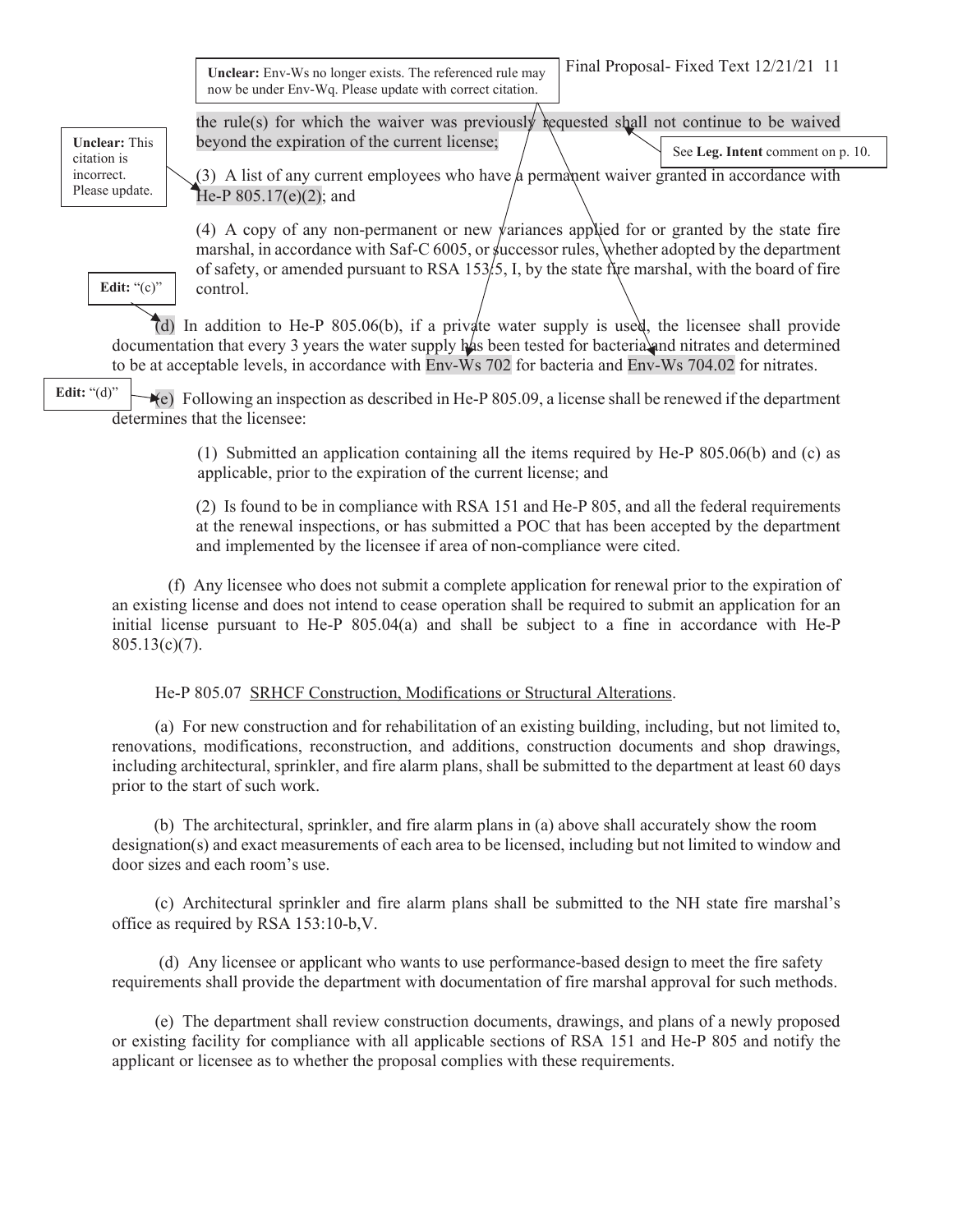(f) Department approval shall not be required prior to initiating construction, renovations, or structural alterations, however an applicant or licensee who proceeds prior to receiving approval shall do so at their own risk.

 (g) The SRHCF shall comply with all applicable state laws, rules, and local ordinances when undertaking construction or rehabilitation

 (h) A licensee or applicant undertaking construction or rehabilitation of a building shall comply with the following:

> (1) Saf-C 6000 and the state fire code under RSA 153:1, VI-a, including but not limited to, NFPA 1 and NFPA 101, and as amended in Saf-FMO 300 , by the state fire marshal with the board of fire control and ratified by the general court pursuant to RSA 153:5;

> $(2)$  The state building code as defined in RSA 155-A:1, IV, as amended by the building code review board pursuant to RSA 155-A:10, V; and

> (3) The FGI "Guidelines for Design and Construction of Residential Health, Care, and Support Facilities", (2018 edition), available as noted in Appendix A.

(i) All SRHCFs newly constructed or rehabilitated after the 2022 effective date of these rules shall comply with the Facility Guidelines Institutes (FGI) "Guidelines for Design and Construction of Residential Health, Care, and Support Facilities" (2018 edition), as applicable, as available as noted in Appendix A.

 (j) Where rehabilitation is done within an existing facility, all such work shall comply with applicable sections of the FGI "Guidelines for Design and Construction of Health, Care, and Support Facilities" (2018 edition), as available as noted in Appendix A.

 (k) The department shall be the authority having jurisdiction for the requirements in (h) and (i) above and shall negotiate compliance with the licensee and their representatives and grant waivers in accordance with He-P 805.10 as appropriate.

 (l) Penetrations, holes, or other openings in fire walls, fire partitions, smoke barriers, floors, and ceilings that allow the transfer of fire, heat, or smoke shall be closed and sealed using a listed or approved fire system that provides an equivalent rating as provided by the original surface.

 (m) Waivers granted by the department for construction or rehabilitation under the FGI guidelines above shall not require annual renewal unless the underlying reason or circumstances for the waivers change.

(n) Exceptions or variances pertaining to the state fire code referenced in  $(h)(1)$  above shall be granted only by the state fire marshal.

 (o) The building, including all construction and rehabilitated spaces shall be subject to an inspection pursuant to He-P 805.09 prior to its use.

#### He-P 805.08 SRHCF Requirements for Organizational or Service Changes.

 (a) The SRHCF shall provide the department with written notice at least 30 days prior to changes in any of the following:

(1) Ownership;

**Edit:** This is the first time FGI is mentioned in the rules. It should be spelled out as "The Facility Guidelines Institute (FGI)". It may be abbreviated hereafter.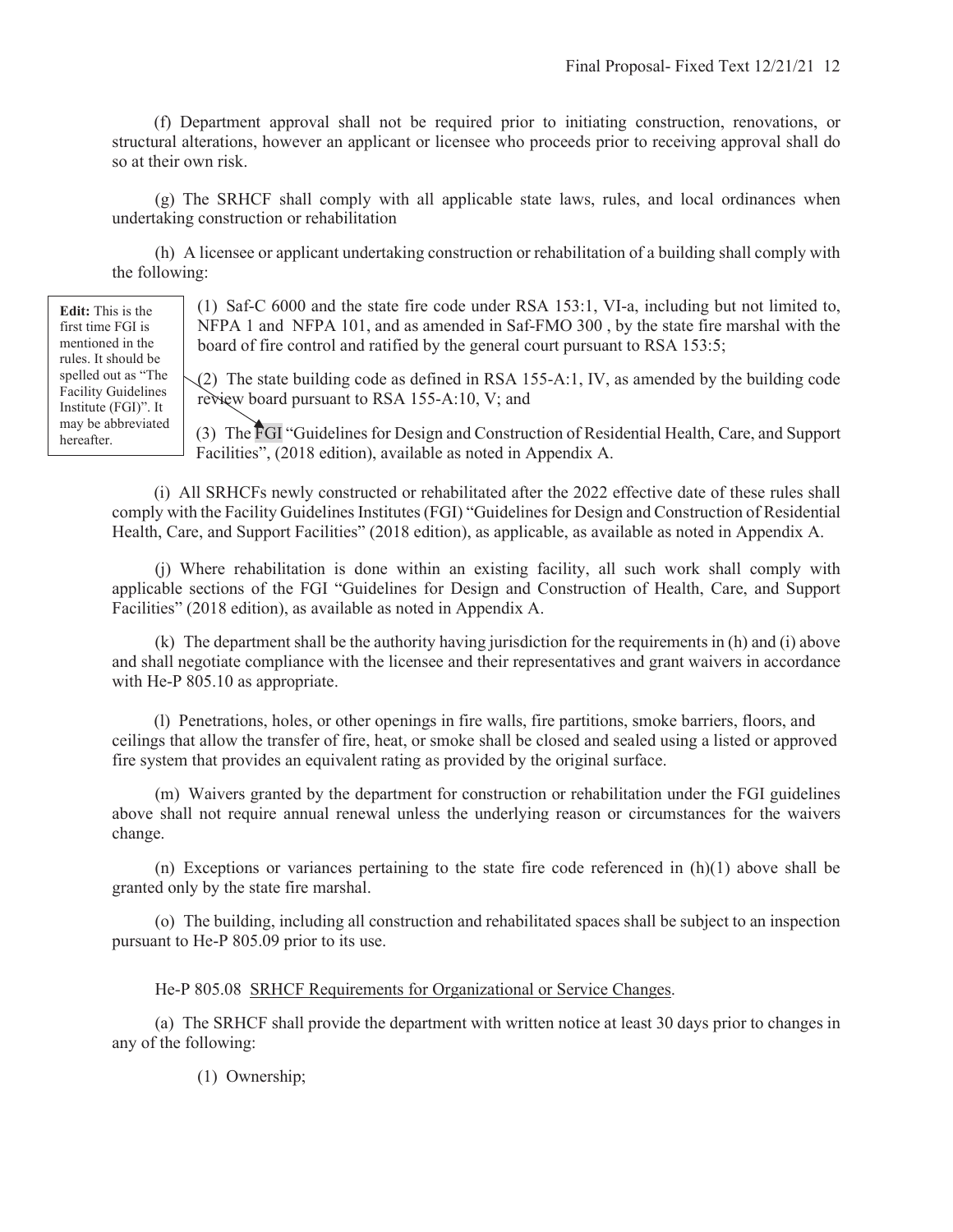**Edit:** Insert comma.

- (2) Physical location;
- (3) Address;
- (4) Name;
- (5) Number of beds authorized under the current license; or
- (6) Services.

 (b) The SRHCF shall complete and submit a new application and obtain a new or revised license, license certificate or both, as applicable, prior to operating, for:

(1) A change in ownership;

(2) A change in the physical location;

(3) An increase in the number of beds authorized under the current license; or

(4) A change in services.

(c) When there is a change in address without a change in location the SRHCF shall provide the department with a copy of the notification from the local, state or federal agency that requires the change.

 (d) When there is a change in the name, the SRHCF shall submit to the department a copy of the certificate of amendment from the New Hampshire secretary of state, if applicable.

 (e) An inspection by the department shall be conducted prior to operation for changes in the following:

> (1) Ownership, unless the current licensee is in full compliance, in which case an inspection shall be conducted as soon as practical by the department:

(2) The physical location;

(3) An increase in the number of beds or residents authorized under the current license;

(4) A change in license classification; or

(5) A change that places the facility under a different life safety code occupancy chapter.

(f) A new license and license certificate shall be issued for a change in ownership, classification or physical location.

 (g) A revised license and license certificate shall be issued for changes in the SRHCF name or a change in address without a change in physical location.

(h) A revised license certificate shall be issued for any of the following:

- (1) A change of administrator;
- (2) An increase or decrease in the number of beds;
- (3) A change in the scope of services provided; or
- (4) When a waiver has been granted in accordance with He-P 805.10.

**Edit:** Insert comma.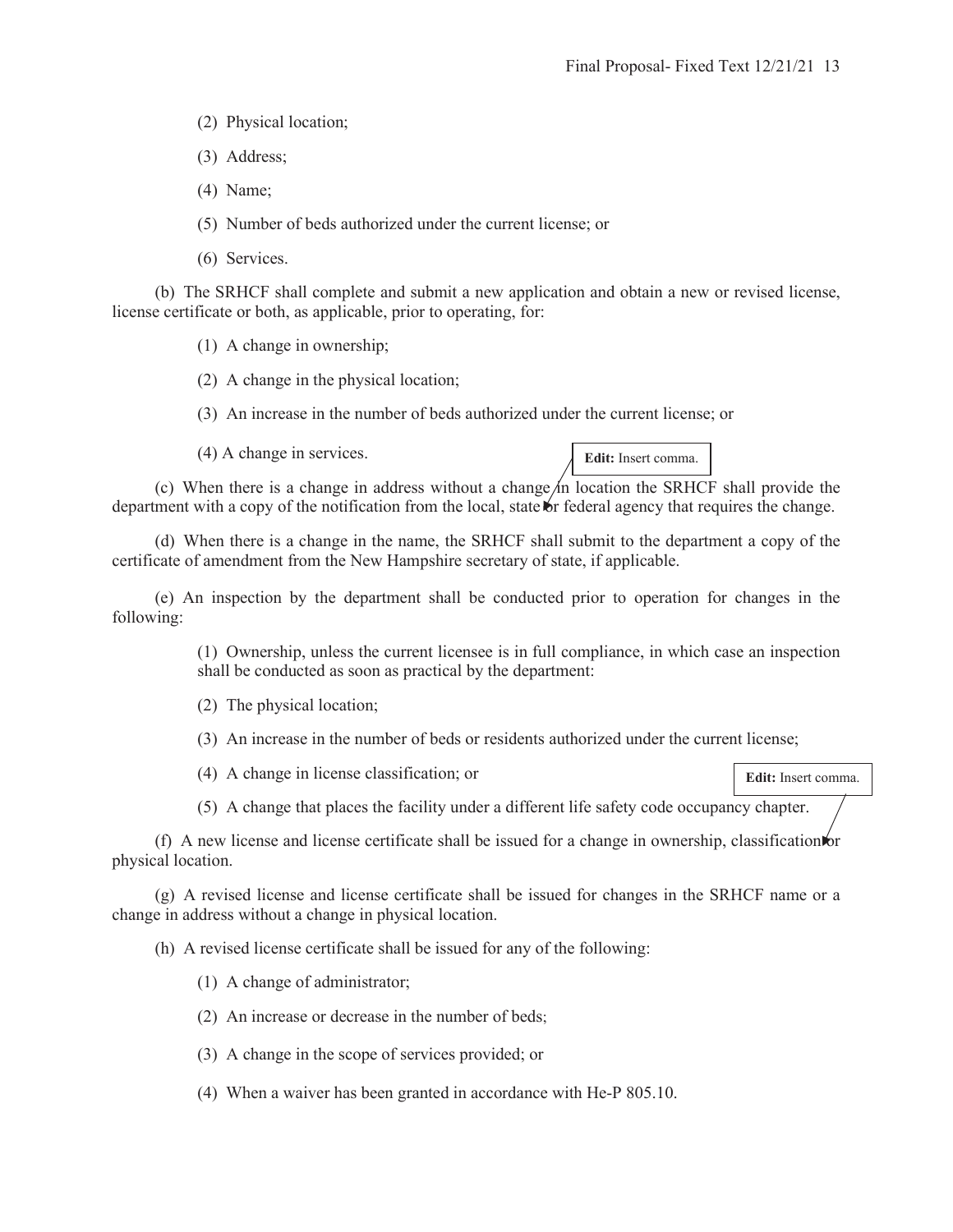**Edit:** Insert comma.

 (i) The SRHCF shall inform the department in writing when there is a change in administrator or medical director no later than 5 days prior to a change or as soon as practicable in the event of a death or other extenuating circumstances requiring an administrator or medical director change, and provide the department with the following:

> (1) A resume identifying the name and qualifications of the new administrator or medical director;

(2) Copies of applicable licenses for the new administrator;

(3) The results of a NH criminal background check from the NH department of safety for the new administrator or medical director;

(4) The results of the criminal attestation as described in He-P 805.18(t); and

(5) The results of the BEAS registry check per He-P 805.18(e).

 (j) Upon review of the materials submitted in accordance with (i) above, the department shall make a determination as to whether the new administrator meets the qualifications for the position as specified in He-P 805.18(g) and (h).

 (k) If the department determines that the new administrator does not meet the qualifications, it shall so notify the program in writing so that a waiver can be sought or the program can search for a qualified candidate. **Edit:** Insert comma.

(1) When there is to be a change in the services provided, the SRHCF shall provide the department with a description of the service change and, where applicable, identify what additional personnel will be hired and their qualifications, how the new services will be incorporated into the infection control and quality improvement programs and describe what changes, if any, in the physical environment will be made.

 (m) The department shall review the information submitted under (l) above and determine if the added services can be provided under the SRHCF's current license.

 (n) The SRHCF shall inform the department in writing via email, fax, or mail of any change in the e-mail address no later than 10 days of the change. The department shall use email as the primary method of contacting the facility in the event of an emergency.

 (o) A restructuring of an established SRHCF that does not result in a transfer of the controlling interest of the facility, but which might result in a change in the name of the facility or corporation, shall not constitute a change in ownership and a new license shall not be required.

 (p) If a licensee chooses to cease operation of a SRHCF, the licensee shall submit written notification to the department at least 60 days in advance which shall include a written closure plan.

He-P 805.09 Inspections.

 (a) For the purpose of determining compliance with RSA 151 and He-P 805, as authorized by RSA 151:6 and RSA 151:6-a, the licensee shall admit and allow any department representative at any time to inspect the following:

- (1) The licensed premises;
- (2) All programs and services provided by the SRHCF; and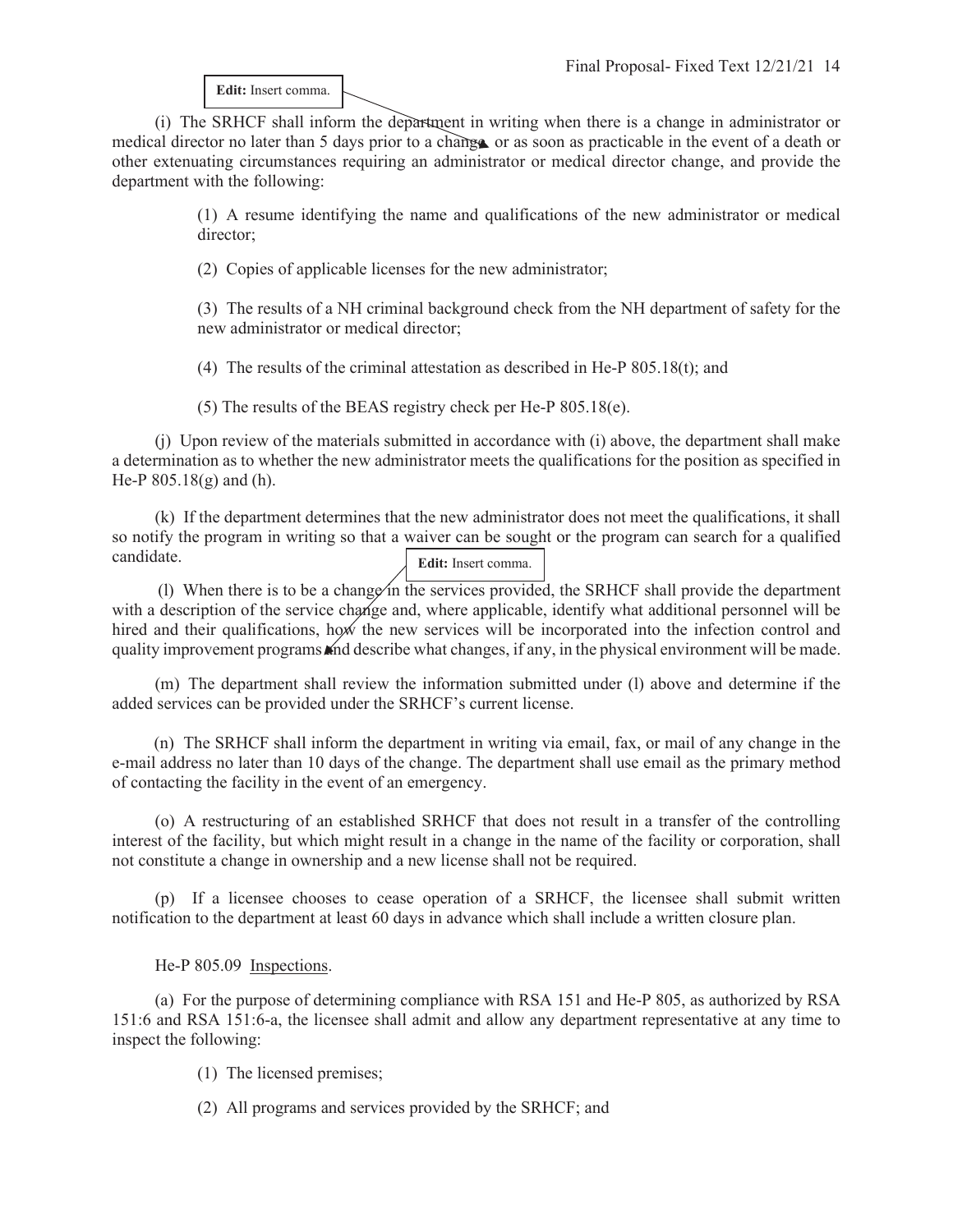(3) Any records required by RSA 151 and He-P 805.

 (b) The department shall conduct a clinical and life safety code inspection, as necessary, to determine full compliance with RSA 151 and He-P 805 prior to:

- (1) The issuance of an initial license;
- (2) A change in ownership, except as allowed by He-P  $805.08(e)(1)$ ;
- (3) A change in the physical location of the SRHCF;
- (4) A change in the licensing classification;
- (5) A change in the life safety code occupancy chapter the facility is licensed under;
- (6) An increase in the number of beds;
- (7) Occupation of space after construction, renovations or alterations; or
- (8) The renewal of a license.

 (c) In addition to (b) above, the department shall conduct an inspection to verify the implementation of any POC accepted or issued by the department as part of an annual inspection, or as a follow-up inspection focused on confirming the implementation of a POC.

 (d) A statement of findings for clinical inspections or notice to correct for life safety code inspections shall be issued when, as a result of any inspection, the department determines that the SRHCF is in violation of any of the provisions of He-P 805, RSA 151, or other federal or state requirement(s).

 (e) If areas of non-compliance were cited in either a notice to correct or a statement of findings, the licensee shall submit a POC, in accordance with He-P 805, within 21 days of the date on the letter that transmits the inspection report.

He-P 805.10 Waivers.

 (a) Applicants or licensees seeking waivers of specific rules in He-P 805 shall submit a written request for a waiver to the department that includes:

(1) The specific reference to the rule for which a waiver is being sought;

(2) A full explanation of why a waiver is necessary;

**Edit:** Delete apostrophe.

(3) A full explanation of alternatives proposed by the applicant or license holder which shall be equally as protective of public health and patients as the rule from which a waiver is sought or provide a reasonable explanation why the applicable rule should be waived; and

(4) The period of time for which the waiver is sought if less than permanent.

(b) A waiver shall be permanent unless the department specifically places a time limit on the waiver.

 (c) A request for waiver shall be granted if the department determines that the alternative proposed by the applicant or licensee:

(1) Meets the objective or intent of the rule;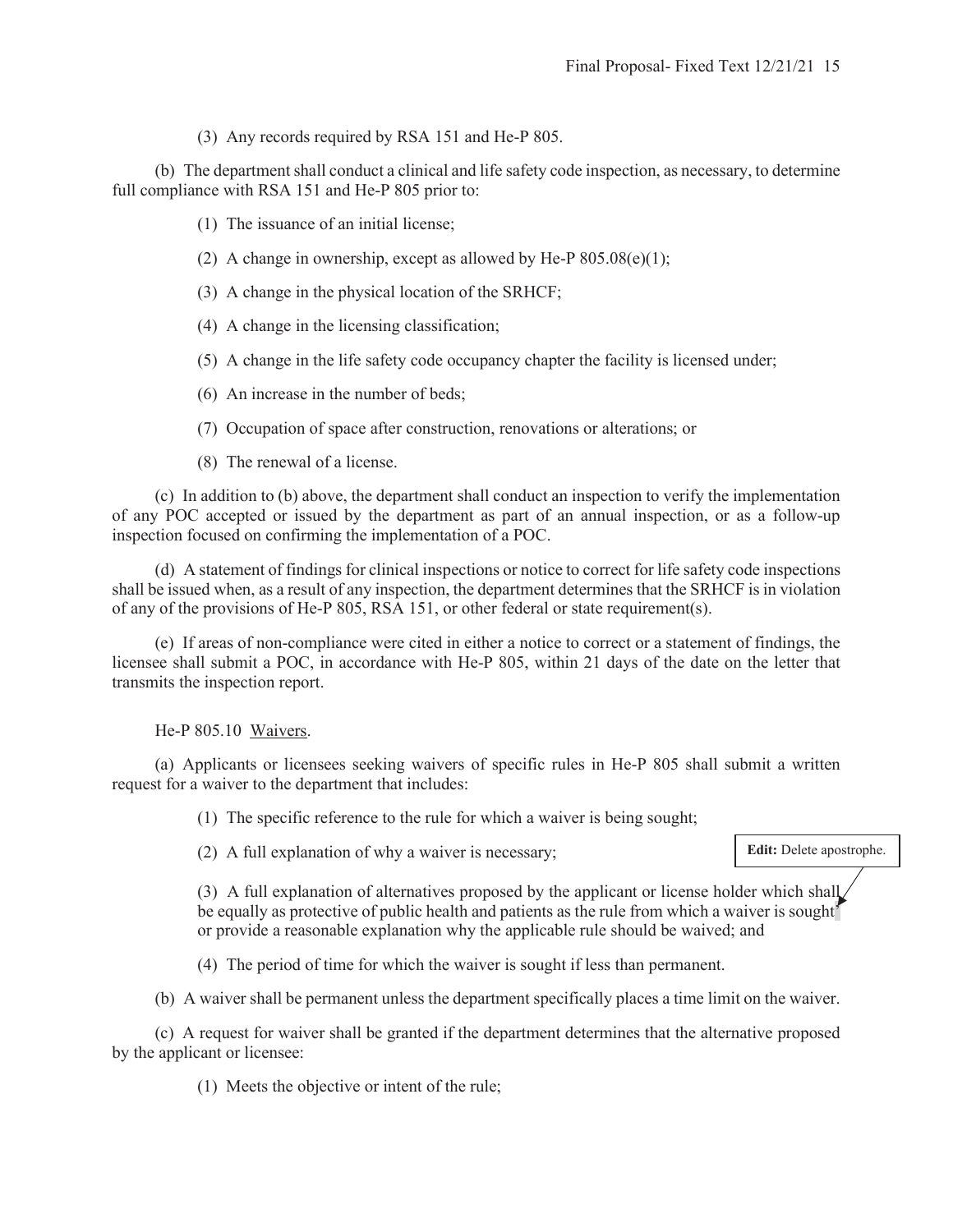(2) Does not negatively impact the health, safety or well-being of the residents; and

(3) Does not affect the quality of resident services. **Edit:** Insert comma.

 (d) The licensee's subsequent compliance with the alternatives approved in the waiver shall be considered equivalent to complying with the rule from which waiver was sought.

(e) Waivers shall not be transferable.

 (f) When a licensee wishes to renew a non-permanent waiver beyond the approved period of time, the licensee shall apply for a new waiver with the renewal application or at least 60 days prior to the expiration of the existing waiver, as appropriate, by submitting the information required by (a) above.

(g) The request to renew a waiver shall be subject to (b) through (f) above.

He-P 805.11 Complaints.

(a) The department shall investigate any complaint that meets the following conditions:

(1) The alleged violation(s) occurred not more than 6 months prior to the date the department was made aware of the allegation(s);

(2) The complaint is based upon the complainant's first-hand knowledge regarding the allegation(s) or on information reported directly to the complainant by a person who has firsthand knowledge regarding the allegation(s); or

(3) There is sufficient specific information for the department to determine that the allegation(s), if proven to be true, would constitute a violation of any of the provisions of RSA 151 or He-P 805. **Edit:** Insert comma.

(b) When practicable the complaint shall be in writing and contain the following information:

(1) The name and address of the SRHCF, or the alleged unlicensed individual or entity;

(2) The name, addresstand telephone number of the complainant; and

(3) A description of the situation that supports the complaint and the alleged violation(s) of RSA 151 or He-P 805.

 (c) Investigations shall include all techniques and methods for gathering information which are appropriate to the circumstances of the complaint, including, but not limited to:

(1) Requests for additional information from the complainant or the facility

(2) A physical inspection of the premises;



(3) Review of any relevant records; and

(4) Interviews with individuals who might have information that is relevant to the investigation.

(d) For a licensed SRHCF, the department shall:

(1) Provide written notification of the results of the investigation to the licensee along with an inspection report if areas of non-compliance were found as a result of the investigation;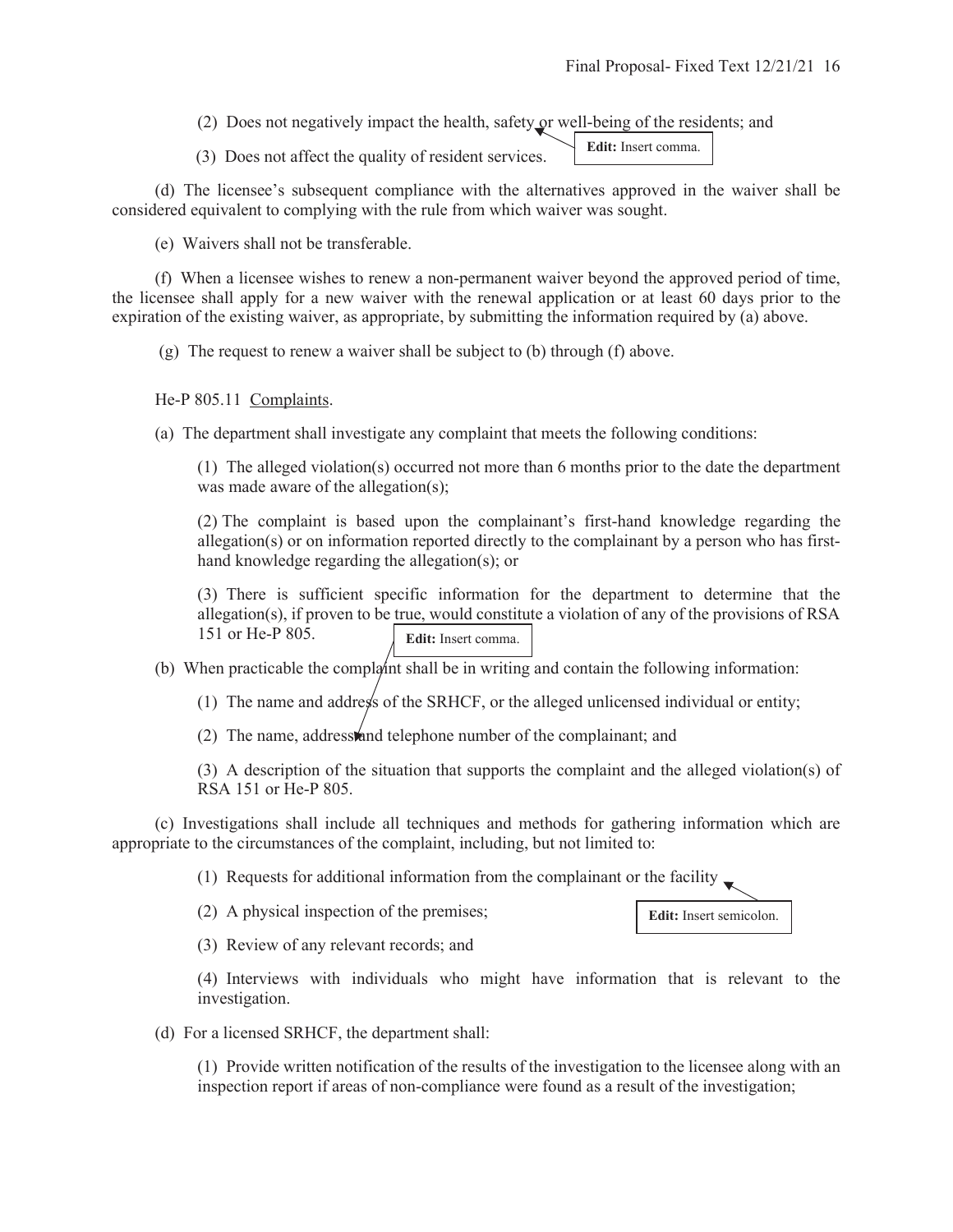**Edit:** Insert comma.

(2) Notify any other federal, state or local agencies of suspected violations of their statutes or rules based on the results of the investigation, as appropriate;

(3) Notify the licensee, in writing, and take no further action if the department determines that the complaint is unfounded, under (a) above, or does not violate any statutes or rules; and

**Edit:** Delete.

(4) Requires the licensee to submit a POC in accordance with He-P 805.

(e) The following shall apply for the unlicensed individual or entity:

(1) In accordance with RSA 151:7-a, II, the department shall provide written notification to the owner or person responsible that includes:

a. The date of investigation;

b. The reasons for the investigation; and

c. Whether or not the investigation resulted in a determination that the services being provided require licensing under RSA 151:2, I(e);

(2) In accordance with RSA 151:7-a, II, the owner or person responsible shall be allowed 7 days from the date of receipt of the notice required by (e)(1) above to submit a written response to the findings prior to the department's issuance of a warning;

(3) In accordance with RSA 151:7-a, I, the department may issue a written warning, following an investigation conducted under RSA 151:6 or an inspection under RSA 151:6-a, to the owner or person responsible, requiring compliance with RSA 151 and He-P 805.

(4) The warning in  $(e)(3)$  above, shall include:

## **Edit:** semicolon

a. The time frame within which the owner or person responsible shall comply with the directives of the warning;

b. The final date by which the action or actions requiring licensure must cease or by which an application for licensure must be received by the department before the department initiates any legal action available to it to cease the operation of the facility; and

c. The right of the owner or person responsible to appeal the warning under RSA 151:7 a, III, which shall be conducted in accordance with RSA 151:8 and RSA 541-A:30, III, as applicable, and

(5) Any person or entity who fails to comply after receiving a warning as described in  $(e)(3)$ above shall be subject to an action by the department for injunctive relief under RSA 151:17 and an administrative fine pursuant to He-P 805.13 (c)(6).

(f) Complaint investigation files shall be confidential in accordance with RSA 151:13, and shall not be disclosed publicly, but shall be released by the department on written request only:

(1) To the department of justice when relevant to a specific investigation;

(2) To law enforcement when relevant to a specific criminal investigation;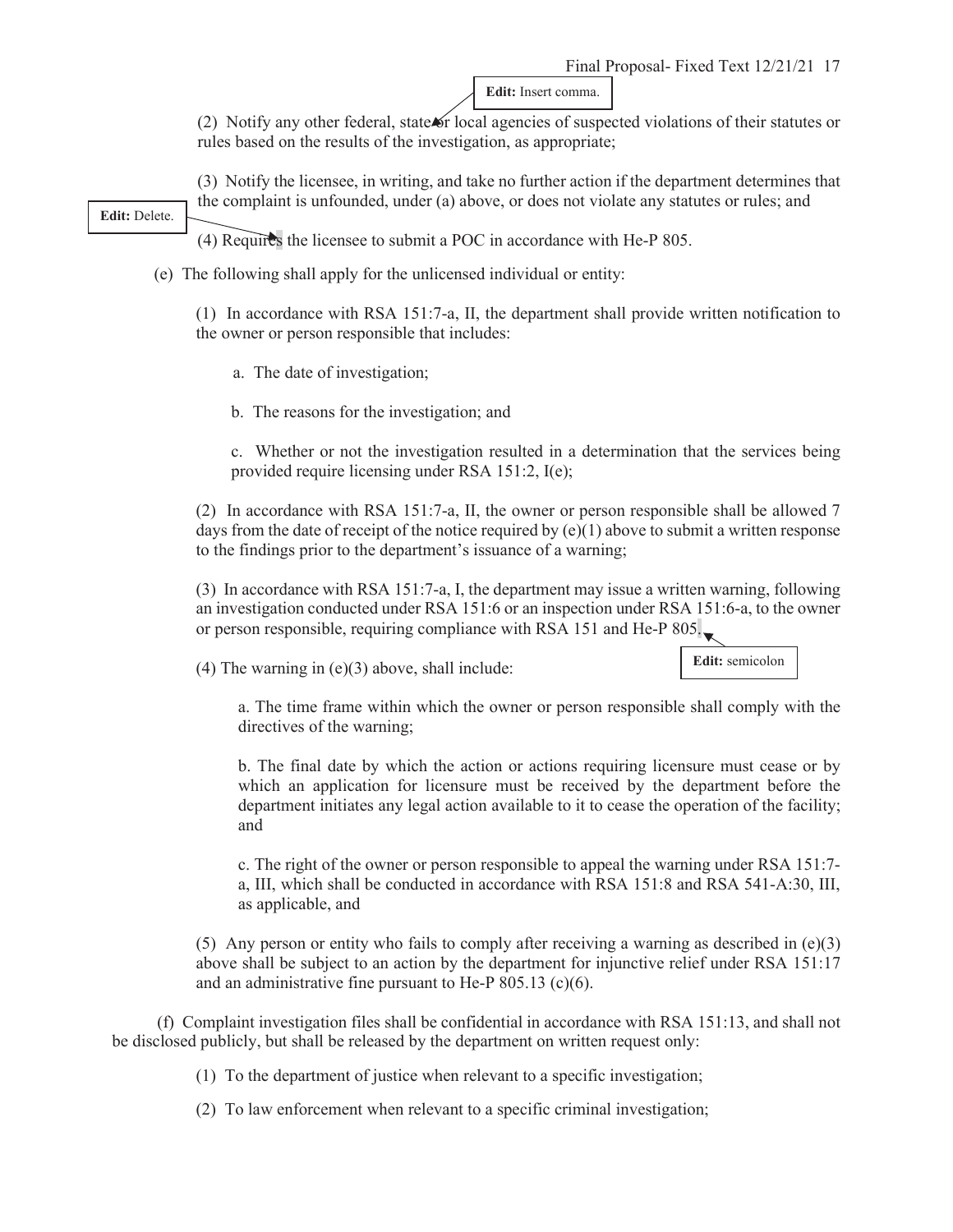**Edit:** Insert comma.

- (3) When a court of competent jurisdiction orders the department to release such information; or
- (4) In connection with an adjudicative proceeding relative to the licensee.

He-P 805.12 Administrative Remedies.

(4) Monitoring of a licensee.

(a) The department shall impose administrative remedies for violations of RSA 151, He-P  $805\,\mathrm{hr}$ other applicable licensing rules, including:

- (1) Requiring a licensee to submit a POC in accordance with (c) below;
- (2) Imposing a directed POC upon a licensee in accordance with (d) below;
- (3) Imposing conditions upon a license; or

**Note to Agency:** In (a) above it says that administrative remedies shall be imposed for violations of "RSA 151, He-P 805, or other applicable licensing rules". Here, it would only allow for notice of such violations if they were violating RSA 151 or He-P 805.

 (b) When administrative remedies are imposed, the department shall provide written notice, as applicable, which:

> (1) Identifies each area in which the licensee is not in compliance with RSA 151 or a provision of these rules:  $\leftarrow$ Edit: Insert "and"

(2) Identifies the specific remedy(s) that has been imposed; and  $\triangleleft$ **Edit:** Delete and insert period.

(c) A POC shall be developed and enforced in the following manner:

(1) Upon receipt of a statement of findings, or a notice to correct, the licensee shall submit its written POC for each item, written in the appropriate space on the state notice detailing:

a. How the licensee intends to correct each area of non-compliance;

b. What measures will be put in place, or what system changes will be made to ensure that the non-compliance does not recur, to include how the measures will be evaluated for effectiveness; **Edit:** Semicolon

c. The date by which each area of non-compliance shall be corrected; and

d. The position of the employee responsible for the corrective action.

(2) The licensee shall submit a POC to the department within 21 days of the date on the letter that transmitted the statement of findings or notice to correct unless the licensee requests, either verbally or in writing, and the department agrees, to extend that deadline, based on the following criteria: **Edit:** hyphen

a. The licensee demonstrates that he or she has made a good faith effort to develop and submit the POC within the  $21^{\circ}$  calendar day period but has been unable to do so; and

b. The department determines that the health, safety or well-being of a resident will not be jeopardized as a result of granting the extension;

(3) The department shall review and accept each POC that:

**Edit:** Insert comma.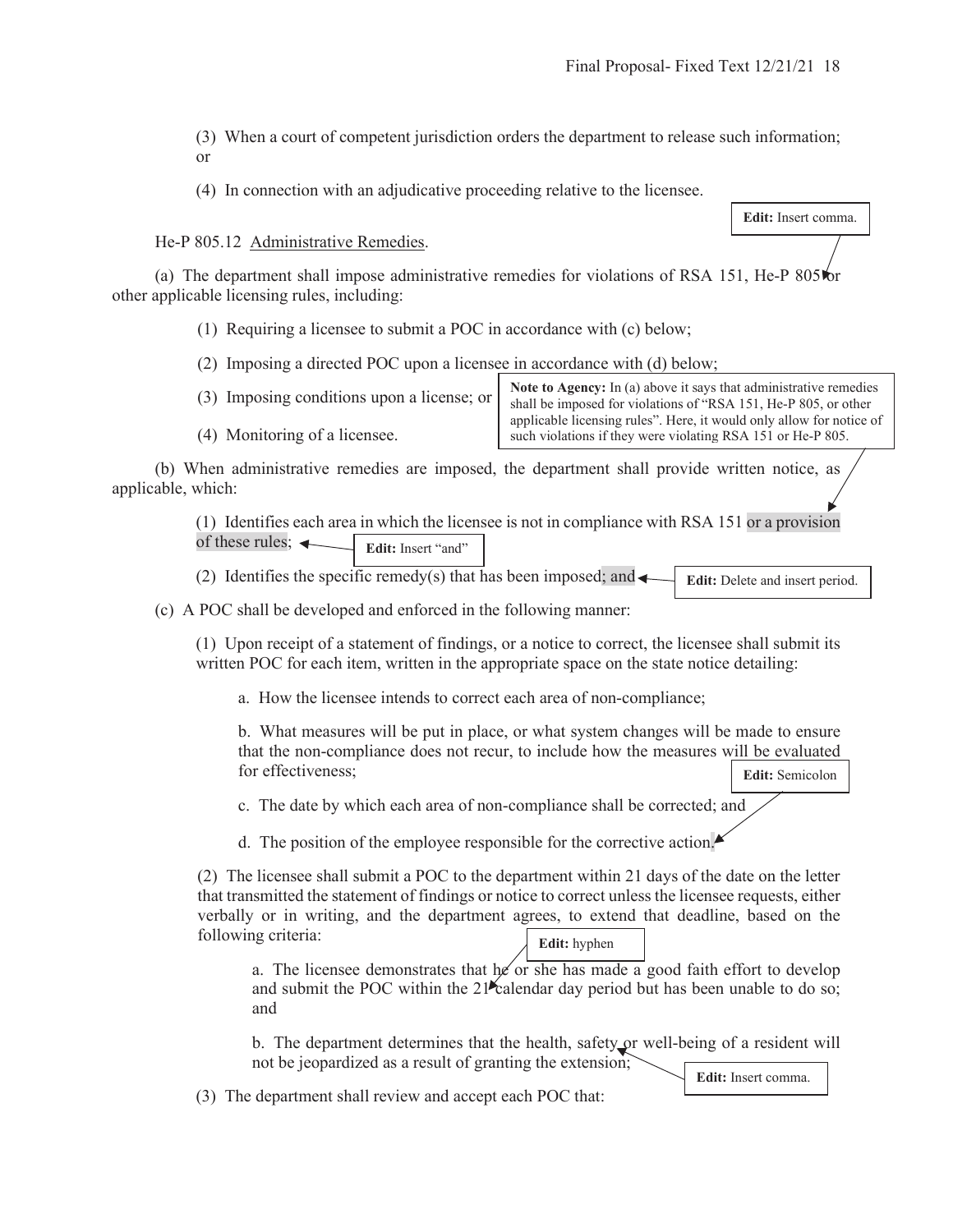a. Achieves compliance with RSA 151 and He-P 805;

b. Addresses all areas of non-compliance as cited in the statement of findings or notice to correct.;

**Edit:** Delete period.

c. Prevents a new violation of RSA 151 or He-P 805 as a result of the implementation of the POC; and

d. Specifies the date upon which the areas of non-compliance will be corrected;

(4) If the POC is acceptable, the department shall issue a license certificate or provide written notification of acceptance of the POC, whichever is applicable;

(5) If the POC is not acceptable, the department shall notify the licensee in writing within 14 days of the reason for rejecting the POC;

(6) The licensee shall develop and submit a revised POC within 14 days of the date of the written notification from the department that states the original POC was rejected, unless, within the 14 day period, the licensee requests an extension, either via telephone or in writing, and the department grants the extension, based on the following criteria:

 $a$ . The licensee demonstrates that he or she has made a good faith effort to develop and submit the POC within the  $14$  day period but has been unable to do so; and

**Edit:** hyphen

b. The department determines that the health, safety or well-being of a resident shall not be jeopardized as a result of granting the extension; **Edit:** Insert comma.

(7) The revised POC shall comply with  $(c)(1)$  above and be reviewed in accordance with  $(c)(3)$ above;

(8) If the revised POC is not acceptable to the department or is not submitted within 14 days of the date of the written notification from the department that states the original POC was rejected, the licensee shall be subject to a directed POC in accordance with He-P 805.12(d) and a fine in accordance with He-P  $805.13(c)(13)$ ;

(9) The department shall verify the implementation of any POC that has been submitted and accepted by:

- a. Reviewing materials submitted by the licensee;
- b. Conducting a follow-up inspection; or
- c. Reviewing compliance during the next annual inspection;

(10) Verification of the implementation of any POC shall only occur after the date of completion specified by the licensee in the plan; and

(11) If the POC or revised POC has not been implemented by the completion date at the time of the next inspection, the licensee shall be:

a. Notified by the department in accordance with He-P 805.12(b); and

b. Issued a directed POC in accordance with (d) below and shall be subject to a fine, as appropriate, in accordance with He-P  $805.13(c)(14)$  below.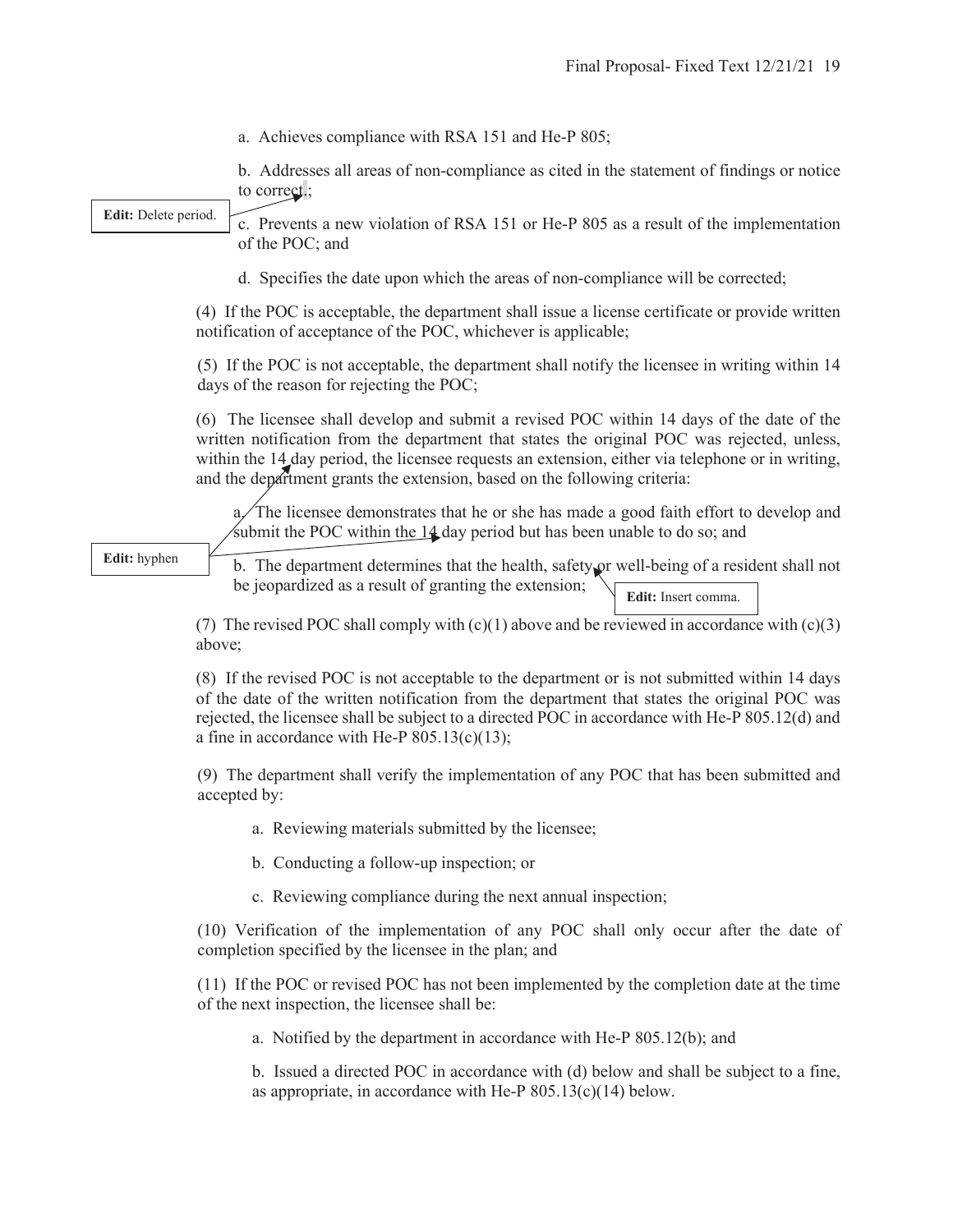**Unclear and Leg. Intent:** What criteria are applied in determining the appropriate action?

 (d) The department shall develop and impose a directed POC that specifies corrective actions for the applicant or licensee to implement when:

> (1) As a result of an inspection, areas of non-compliance were identified that require immediate corrective action to protect the health and safety of the residents and personnel;

> (2) A revised POC is not submitted within 14 days of the written notification from the department or such other date as applicable if an extension was granted by the department; or

(3) A revised POC submitted by the licensee or administrator has not been accepted.

**Edit:** Semicolon

 (e) If at the time of the next inspection the directed POC referenced in (d) above has not been implemented by the completion date stated in the directed POC, the department shall, as appropriate:

(1) Issue a warning that enforcement action will be taken if the POC is not implemented.

(2) Impose a fine; **Unclear and Leg. Intent:** It is unclear what the fine to be imposed in this instance would be? Consider citing to He-P 805.13 to make this clear.

(3) Deny the application for a renewal of a license in accordance with He-P 805.13(b); or

(4) Revoke the license in accordance with He-P 805.13(b).

**Edit:** Insert comma.

 (f) The department shall offer an opportunity for informal dispute resolution to any applicant or licensee who disagrees with an area or areas of non-compliance cited by the department on a statement of findings, provided that the applicant or licensee submits a written request for an informal dispute resolution.

 $(g)$  The informal dispute resolution shall be requested in writing by the applicant, licensee or program director no later than 14 days from the date the statement of findings was issued by the department.

 (h) The department shall change the statement of findings if, based on the evidence presented, the statement of findings is determined to be incorrect. The department shall provide a written notice to the applicant or licensee of the determination.

 (i) The deadline to submit a POC in accordance with (c) above shall not apply until the notice of the determination in (h) above has been provided to the applicant or licensee.

 (j) Any violations cited for the state fire code may be appealed to the New Hampshire state fire marshal and shall not be the subject of informal dispute resolutions as described in this section.

 (k) An informal dispute resolution shall not be available for any applicant or licensee against whom the department has imposed an administrative fine or initiated action to suspend, revoke, deny or refuse to issue or renew a license.

**Edit:** Insert comma.

(l) The department shall impose state monitoring under the following conditions:

(1) Repeated non-compliance on the part of the facility in areas that impact health, safety, or well-being of patients; or

(2) The presence of conditions in the SRHCF that negatively impact the health, safety, or wellbeing of patients.

He-P 805.13 Enforcement Actions and Hearings.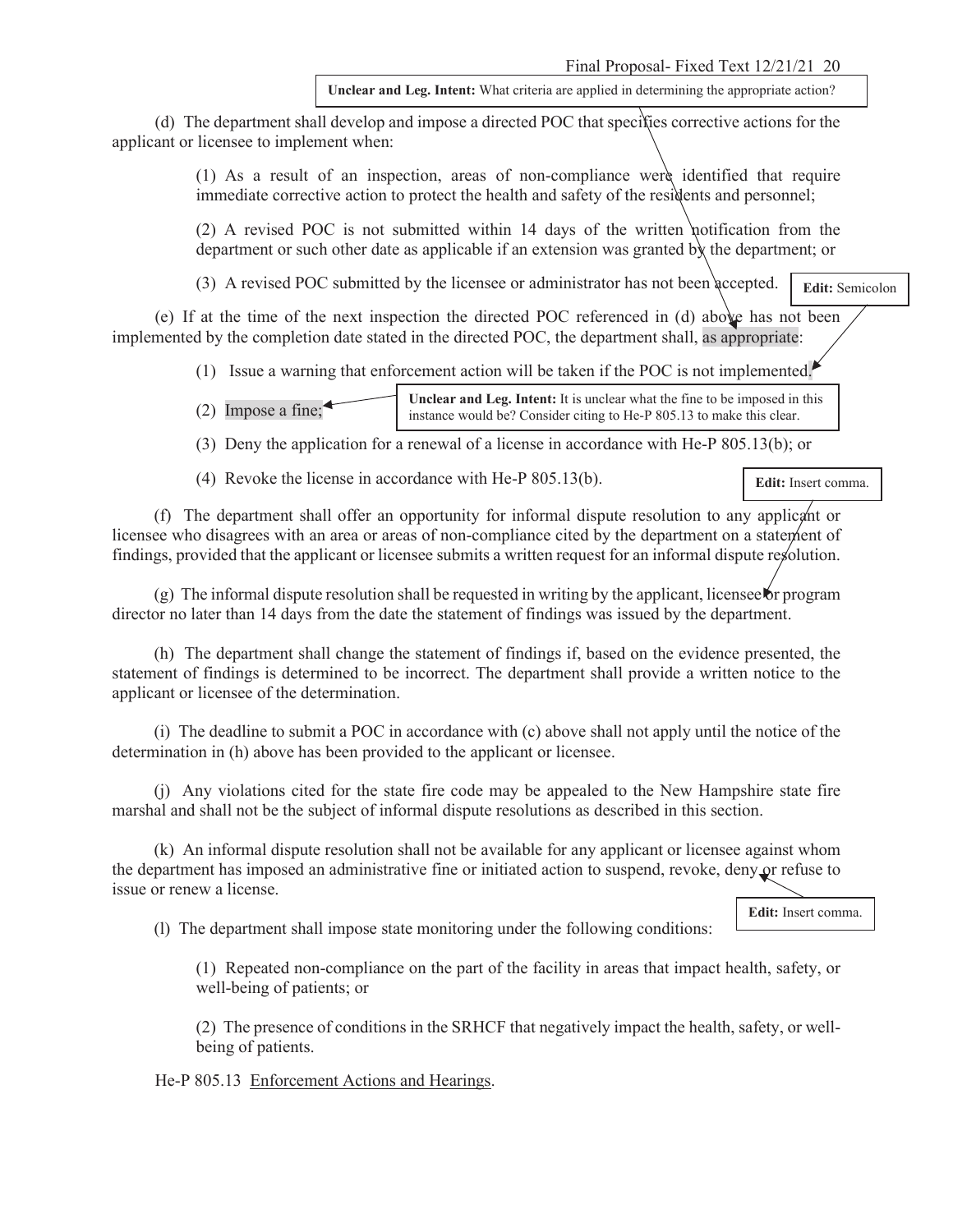(a) Prior to taking enforcement action against an applicant or licensee, the department shall send to the applicant or licensee a written notice that sets forth:

(1) The reasons for the proposed action;

(2) The action to be taken by the department;

(3) If a fine is imposed, the automatic reduction of the fine by 25% if the fine is paid within 10 days of the date on the written notice from the department and the area of non-compliance has been corrected, or a POC has been accepted and approved by the department; and

**Edit:** Insert line space.

(4) The right of an applicant or licensee to an administrative hearing in accordance with RSA 151:8 or RSA 541-A:30, III, as applicable, before the enforcement action becomes final.

 (b) The department shall deny an application or revoke a license if: **Edit:** Insert comma.

**Note to Agency:** Is this correct? Many agencies have moved away from collecting cash. Is the department still collecting cash? If so, then this is fine. If not, then please update.

(1) An applicant or a licensee violated a provision of RSA 151 or He-P 805 which poses a risk of harm to a resident's health, safety or well-being;

(2) An applicant or licensee has failed to pay an administrative fine imposed by the department;

(3) An applicant or licensee had a check returned to the department for insufficient funds and has not re-submitted the outstanding fee in the form of cash, money order for certified check;

(4) After being notified of and given an opportunity to supply missing information, the applicant or licensee fails to submit an application that meets the requirements of He-P 805.04;

(5) The applicant, licensee or any representative or employee of the applicant or licensee:

**Edit:** Insert comma.

a. Provides false or misleading information to the department;

b. Prevents, interferes or fails to cooperate with any inspection or inspection conducted by the department; or

c. Fails to provide requested files or documents to the department; **Edit:** Insert comma.

(6) The licensee failed to implement or continue to implement a POC/ $\theta$  hat has been accepted or imposed by the department in accordance with He-P  $805.12(c)$ , (d) and (e);

(7) The licensee is cited a third time under RSA 151 or He-P 805 for the same violation within the last 5 inspections;

(8) A licensee, or its corporate officers, has had a license revoked and submits an application during the 5-year prohibition period specified in (i) below;

(9) Unless a waiver has been granted, upon inspection, the applicant's premise is not in compliance with RSA 151 or He-P 805;

(10) Unless a waiver has been granted, the department makes a determination that the applicant, administrator, licensee, or a household member has been found guilty of or pled guilty to a felony assault, fraud, theft, abuse, neglect, or exploitation adjudicated and founded by the department or any administrative agency in this or any other state.

**Edit:** Insert semicolon.

(11) The applicant or licensee employs an administrator who does not meet the qualifications for the position under circumstances in which the department has not granted a waiver; or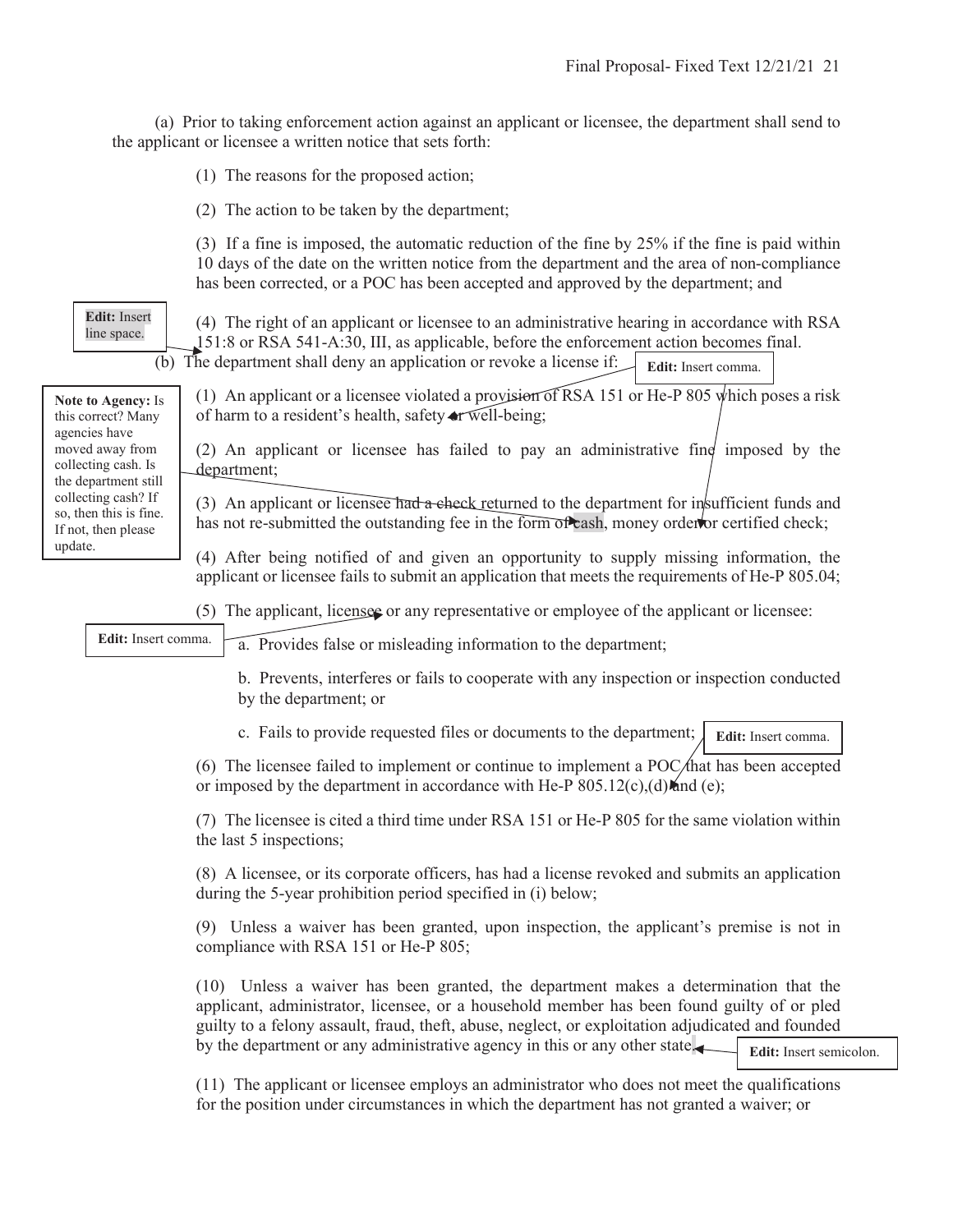(12) The applicant has had a license revoked by any division or unit of the department within 5 years prior to the application.

(c) The department shall impose fines as follows:

(1) For a failure to cease providing unlicensed services after being notified by the department of the need for a license, in violation of RSA 151:2, the fine shall be \$2000.00 for an applicant or unlicensed provider; **Edit:** Insert comma.

(2) For a failure to cease operations after a denial of a license or after receipt of an order to cease and desist immediately, in wiolation of RSA 151:2 and RSA 541-A:30, the fine for an applicant, unlicensed provider  $\frac{1}{2}$  a licensee shall be \$2000.00;

(3) For advertising services or otherwise representing themselves as having a license to provide services that they are not licensed to provide, in violation of RSA 151:2, III, the fine for an applicant, licensee for unlicensed provider shall be  $$500.00;$ 

(4) For a failure to transfer a resident whose needs exceed the services or programs provided by the SRHCF, in violation of RSA 151:5-a, the fine for a licensee shall be \$500.00;

(5) For admission of a resident whose needs exceed the services or programs authorized by the SRHCF licensing classification, in violation of RSA 151:5-a, II, and He-P 805.15(a) and (b), the fine for a licensee shall be \$1,000.00;

(6) For a failure to comply with the directives of a warning issued by the department, in violation of RSA 151:7-a and He-P  $805.11(e)(5)$ , the fine for an unlicensed provider or a licensee shall be \$500.00;

(7) For a failure to submit a renewal application for a license at least 120 days prior to the expiration date, in violation of He-P 805.06(b), the fine for a licensee shall be \$100.00;

(8) For a failure to notify the department prior to a change of ownership, in violation of He-P 805.08(a), the fine for a licensee shall be \$500.00;

(9) For a failure to notify the department prior to a change in the physical location, in violation of He-P  $805.0\frac{8}{3}$ (c)(2), the fine for a licensee shall be \$500.00; **Edit:** "address as"

(10) For a failure to notify the department of a change in e-mail as address required by He-P  $805.08(n)$ , the fine for a licensee shall be \$100.00; **Edit:** "b"

> (11) For a failure to allow access by the department to the SRHCF's premises, programs, services or records, in violation of He-P  $805.09(a)(1)-(3)$ , the fine for an applicant, unlicensed individual or licensee shall be \$2000.00;

**Edit:** Insert comma.

(12) For a failure to notify the department prior to a change in the administrator or medical director, in violation of He-P 805.08(i), the fine for a licensee shall be \$100.00;

(13) For a failure to submit a POC or revised POC, within 21 or 14 days, respectively, of the date on the letter that transmits the inspection report, in violation of He-P  $805.12(c)(2)$  and  $(6)$ , the fine for a licensee shall be \$100.00;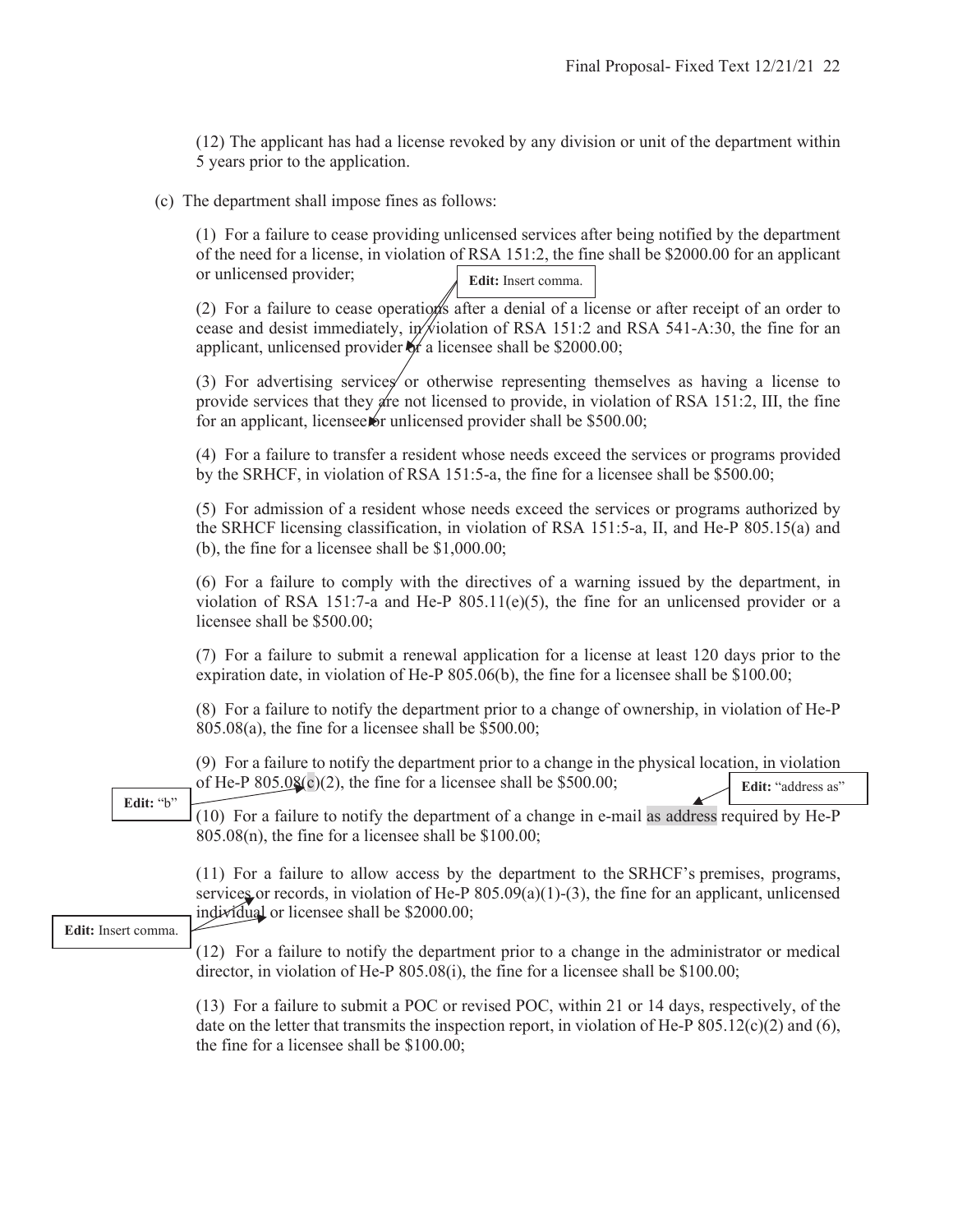(14) For a failure to implement or maintain the corrective action set forth in any POC that has been accepted or issued by the department, in violation of He-P  $805.12(c)(11)$  and (e), the fine for a licensee shall be \$1000.00; **Edit:** Insert comma.

 $(15)$  For a failure to establish, implement or comply with licensee policies, as required by He-P 805.16(i) and He-P 805.19(d), the fine for a licensee shall be \$500.00;

(16) For a failure to provide services or programs required by the licensing classification and specified by He-P 805.14(b), the fine for a licensee shall be \$500.00;

(17) For exceeding capacity, in violation of He-P 805.14(l), the fine for a licensee shall be \$500.00, per day;

(18) For providing false or misleading information or documentation, in violation of He-P 805.14(3) the fine for shall be of \$1000.00 per offense;

**Edit:** "r"

(19) For a failure to meet the needs of the resident, in violation of He-P 805.15(a), the fine for a licensee shall be \$500.00, per resident;

(20) For employing an administrator or other personnel who do not meet the qualifications for the position, in violation of He-P  $805.18(g)$ -(h), under circumstances where the department has not granted a waiver in accordance with He-P 805.10, the fine for a licensee shall be \$500.00;

(21) For failure to cooperate with the inspection or investigation conducted by the department, in violation of He-P 815.09(a), the fine shall be \$2000.00;

(22) For failure to submit architectural plans or drawings, when applicable, prior to undertaking construction or renovation of the licensed facility in violation of He-P 805.07(a), the fine for a licensed facility shall be \$500.00;

**Unclear:** This does not appear to be the correct citation.

(23) For occupying a renovated area of a licensed facility or a new construction prior to approval by local and state authorities; as required by He-P  $805.09(6)(5)$ , the fine shall be \$500.00 which shall be assessed daily if the facility fails to vacate the renovated area immediately upon receiving notice from the department;

(24) When an inspection determines that a violation of RSA 151 or He-P 805 has the potential to jeopardize the health, safety or well-being of a resident, in addition to any other enforcement actions taken by the department, the fines assessed shall be as follows:

**Edit:** Insert comma.

a. If the same area of non-compliance is cited within 2 years of the original deficiency the fine for a licensee shall be  $\frac{\sqrt{000.00}}{000.00}$ ; or

b. If the same area of non-compliance is cited a third time within 2 years of being fined in a. above the fine for a lice has shall be  $$2000.00;$ 

(25) Each day that the individual or licensee continues to be in violation of the provisions of RSA 151 or He-P 805 shall constitute a separate violation warranting additional fines in accordance with He-P 805.12(c), provided that if the applicant or licensee is making good faith efforts to comply with the provisions of RSA 151 or He-P 805, as verified by documentation or other means, the department shall not issue a daily fine.

(d) Payment of any imposed fine to the department shall meet the following requirements: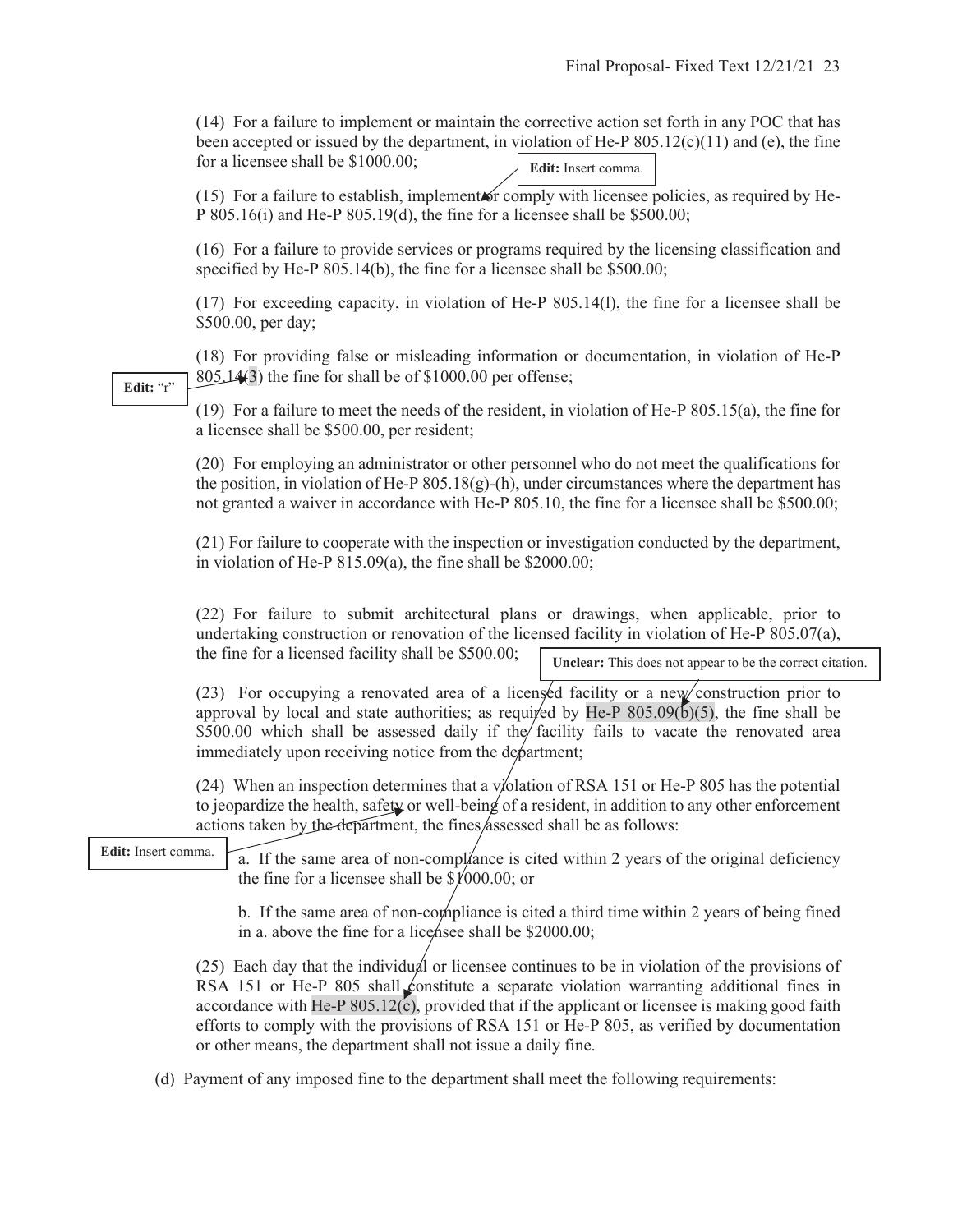(1) Payment shall be made in the form of check or money order made payable to the "Treasurer, State of New Hampshire" or cash in the exact amount due; and

(2) Cash, money order, or certified check shall be required when an applicant or licensee has issued payment to the department by check, and such check was returned for insufficient funds.

(e) The department shall impose state monitoring under the following conditions:

(1) Repeated poor compliance on the part of the facility in areas that may impact the health, safety or well-being of residents; or

(2) Concern that the conditions in the SRHCF have the potential to worsen.

 (f) An applicant or licensee shall have 30 days after receipt of the notice of enforcement action to appeal. **Edit:** "(f)"

(g) If a written request is not made pursuant to (if above, the action of the department shall become final.

 (h) The department shall order the immediate suspension of a license and the provision of services when it finds that the health, safety, or well-being of a resident is in jeopardy and requires emergency action in accordance with RSA 541:A-30, III.

 (i) If an immediate suspension is upheld, the licensee shall not resume operating until the department determines through inspection that compliance with RSA 151 and He-P 805 is achieved.

(j) Hearings under this section shall be conducted in accordance with RSA 541-A and He-C 200.

(k) RSA 541 shall govern further appeals of department decisions under this section.

 (l) When a SRHCF's license has been denied or revoked, the applicant, licensee, administrator, or medical director shall not be eligible to reapply for a license, or be employed as an administrator or medical director for at least 5 years, if the enforcement action pertained to their role in the SRHCF.

(m) The 5-year period referenced in (l) above shall begin on:

**Edit:** Insert comma.

(1) The date of the department's decision to revoke or deny the license, if no appeal is filed; or

(2) The date a final decision upholding the action of the department is issued, if a request for an administrative hearing is made and a hearing is held.

 (n) Notwithstanding (l) above, the department shall consider an application submitted after the decision to revoke or deny becomes final, if the applicant demonstrates that circumstances have changed to the extent that the department now has good cause to believe that the applicant has the requisite degree of knowledge, skills, and resources necessary to maintain compliance with the provisions of RSA 151 and He-P 805.

(o) If the department has reasonable information or evidence that a licensee, applicant, administrator, or others are circumventing rule (l) above by applying for a license through an agent or other person and will retain ownership, management authority, or both, the department shall deny the application.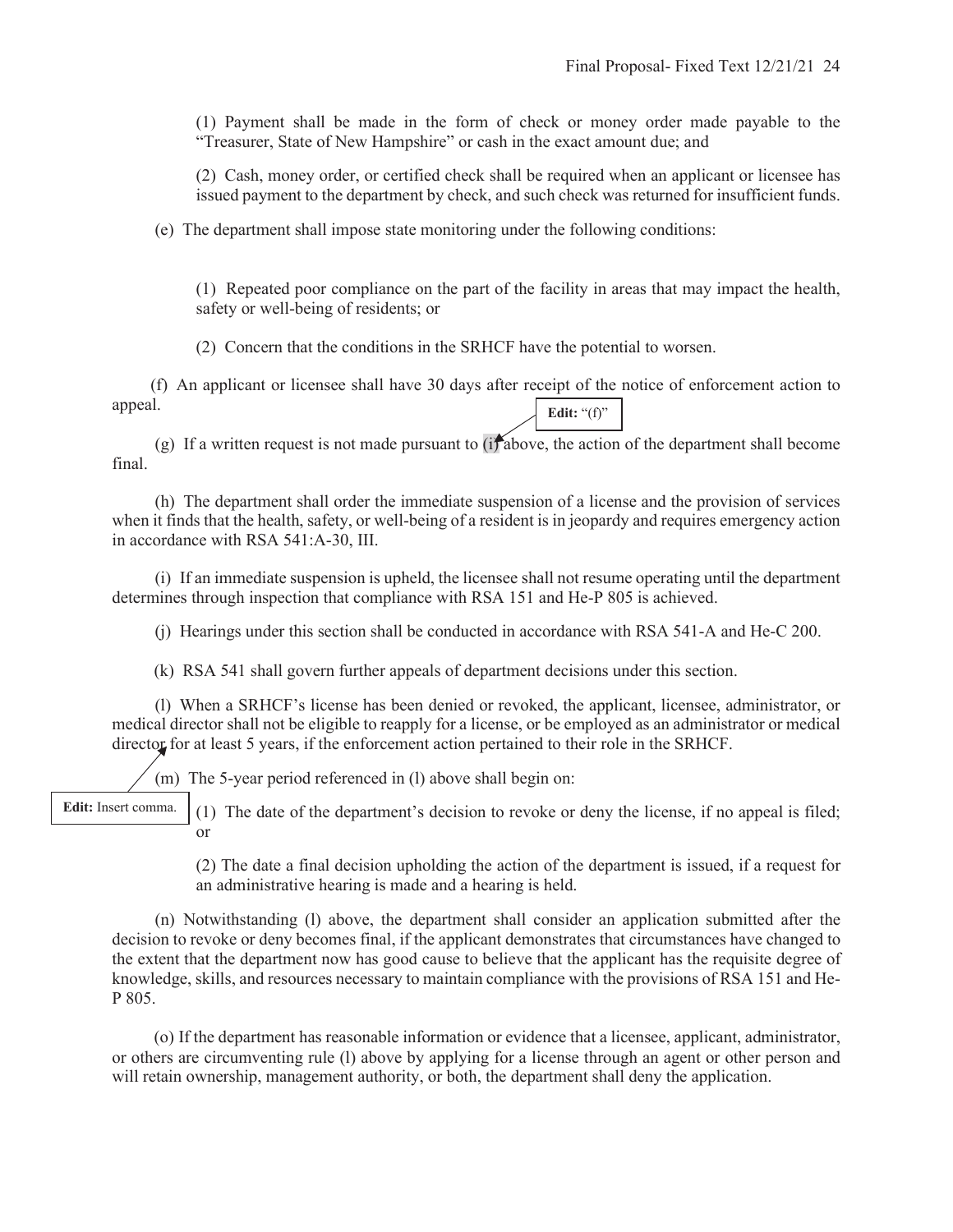(p) No ongoing enforcement action shall preclude the imposition of any remedy available to the department under RSA 151, RSA 541-A, or He-P 805.

### **Readopt with amendment He-P 805.16, effective 4-21-15 (Document #10813), to read as follows:**

He-P 805.16 Required Services.

 (a) The licensee shall provide administrative services that include the appointment of a full-time, onsite administrator who:

(1) Is responsible for the day-to-day operations of the SRHCF;

(2) Works no less than 35 hours per week at the SRHCF, which may include day, evening, night and weekend hours;

**Edit:** Insert comma.

(3) Meets the requirements of He-P  $805.18(g)$  and (h); and

(4) Designates, in writing, an alternate administrator who shall assume the responsibilities of the administrator in his or her absence.

 (b) At the time of application for admission, the licensee shall provide the resident and legal agent, if any or personal representative, a written copy of the residential service agreement pursuant to RSA 161- J, except that a copy of the residential service agreement shall not be required if the facility admission contract includes all of the provisions of a residential service agreement.

 (c) In addition to (b) above, at the time of admission, the licensee shall provide a written copy to the resident and legal agent, if any, or personal representative, and receive written verification of receipt for the following: **Edit:** Insert comma.

(1) An admissions contract including the following information:

a. The basic daily, weekly and monthly fee;

b. A list of the core services required by He-P 805.14(b) that are covered by the basic fee;

c. Information regarding the timing and frequency of cost of care increases;

d. The time period covered by the admissions contract;

e. The SRHCF's house rules;

f. The reasons a resident may be transferred or discharged in accordance with RSA 151:5-a, II, or RSA 151:21, V;

g. The SRHCF's responsibility for resident discharge planning;

h. Information regarding nursing, other health care services or supplies not provided in the core services, to include:

1. The availability of services;

2. The SRHCF's responsibility for arranging services; and

3. The fee and payment for services, if known;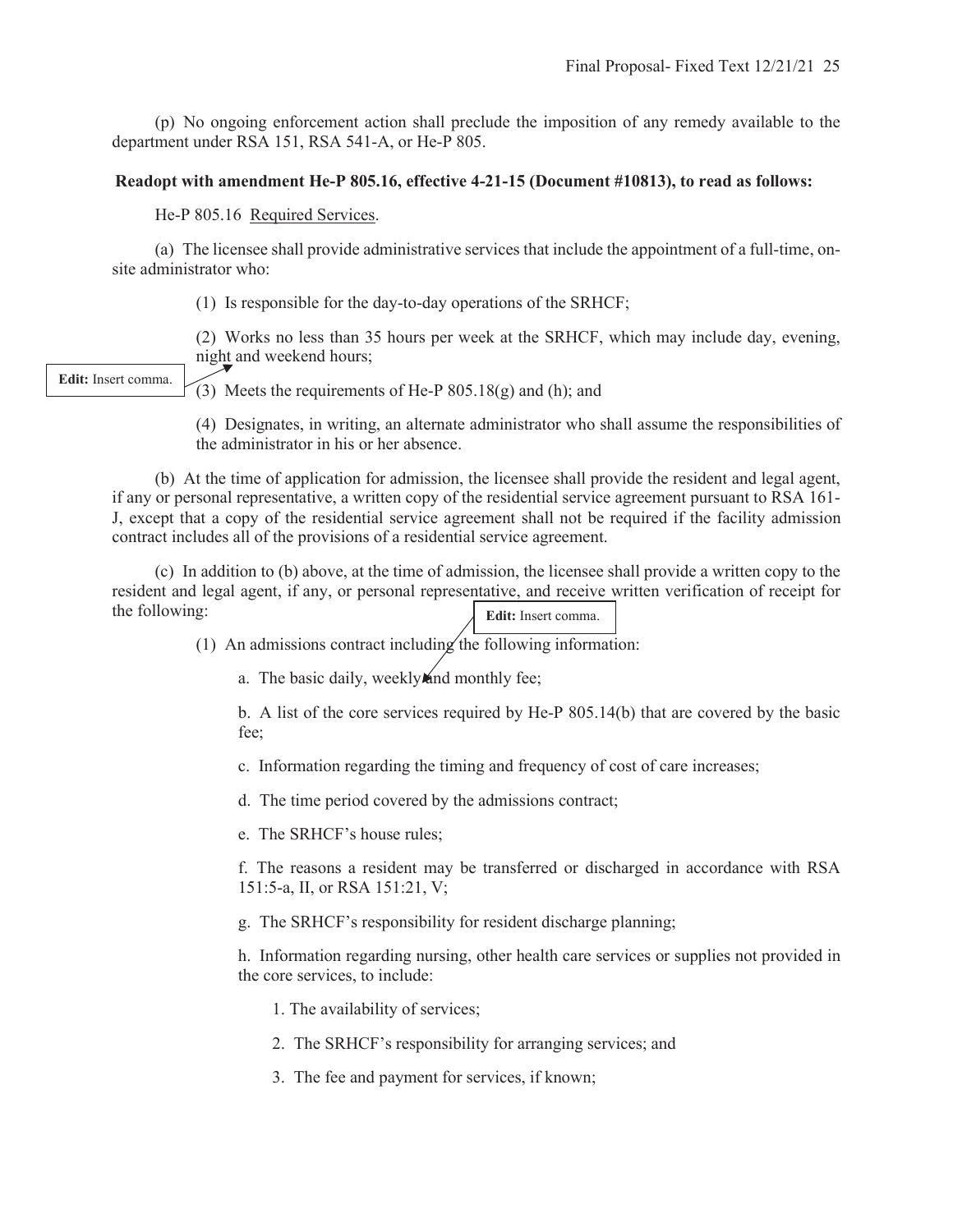i. The licensee's policy regarding:

1. Arranging for the provision of transportation;

2. Arranging for the provision of third party services, such as a hairdresser or cable television;

3. Acting as a billing agent for third party services;

4. Monitoring third party services contracted directly by the resident and provided on the SRHCF premises;

- 5. Handling of resident funds pursuant to RSA 151:24 and He-P 805.14(q);
- 6. Bed hold, in compliance with RSA 151:25;
- 7. Storage and loss of the resident's personal property; and
- 8. Smoking;

j. If the facility is not constructed to meet the health care occupancy chapter of NFPA 101, the admission agreement shall note that the resident may need to be discharged or transferred when the facility can no longer meet the resident's evacuation needs as required by the approved fire safety and emergency plan approved by the local fire department; **Edit:** Insert comma.

k. The licensee's medication management services and associated costs; and

l. The list of grooming and personal hygiene supplies provided by the SRHCF as part of the basic daily, weekly for monthly rate;

(2) A copy of the most current version of the patients' bill of rights under RSA 151:21 and the SRHCF's policy and procedure for implementing the bill of rights pursuant to RSA 151:20, II;

(3) A copy of the resident's right to appeal an involuntary transfer or discharge under RSA 151:26, II(5);

(4) The SRHCF's policy and procedure for handling reports of abuse, neglect or exploitation which shall be in accordance with RSA 161-F:46 and RSA 169-C:29;

**Edit:** Insert comma.

**Edit:** The roman numerals on the form are incorrect. Please correct numbering on form.

(5) Information on accessing the long-term care ombudsman;

(6) Information on advanced directives; **Edit:** Insert "automatic electronic defibrillator (AED)"

(7) Whether or not personnel are trained in cardiopulmonary resuscitation (CPR), first aid for both; and

(8) Whether or not the facility has an AED onsite and available for use in an emergency.

 (d) The SRHCF shall assess each resident's needs using the "Care Assessment for Residential Services (CARES) Tool" (January 2022).

 (e) All personnel who administer the CARES tool shall be trained to complete the CARES tool by the department or entities listed in RSA 151:5-c, III. **Edit:** Delete

**Unclear:** This does not appear to be the correct citation.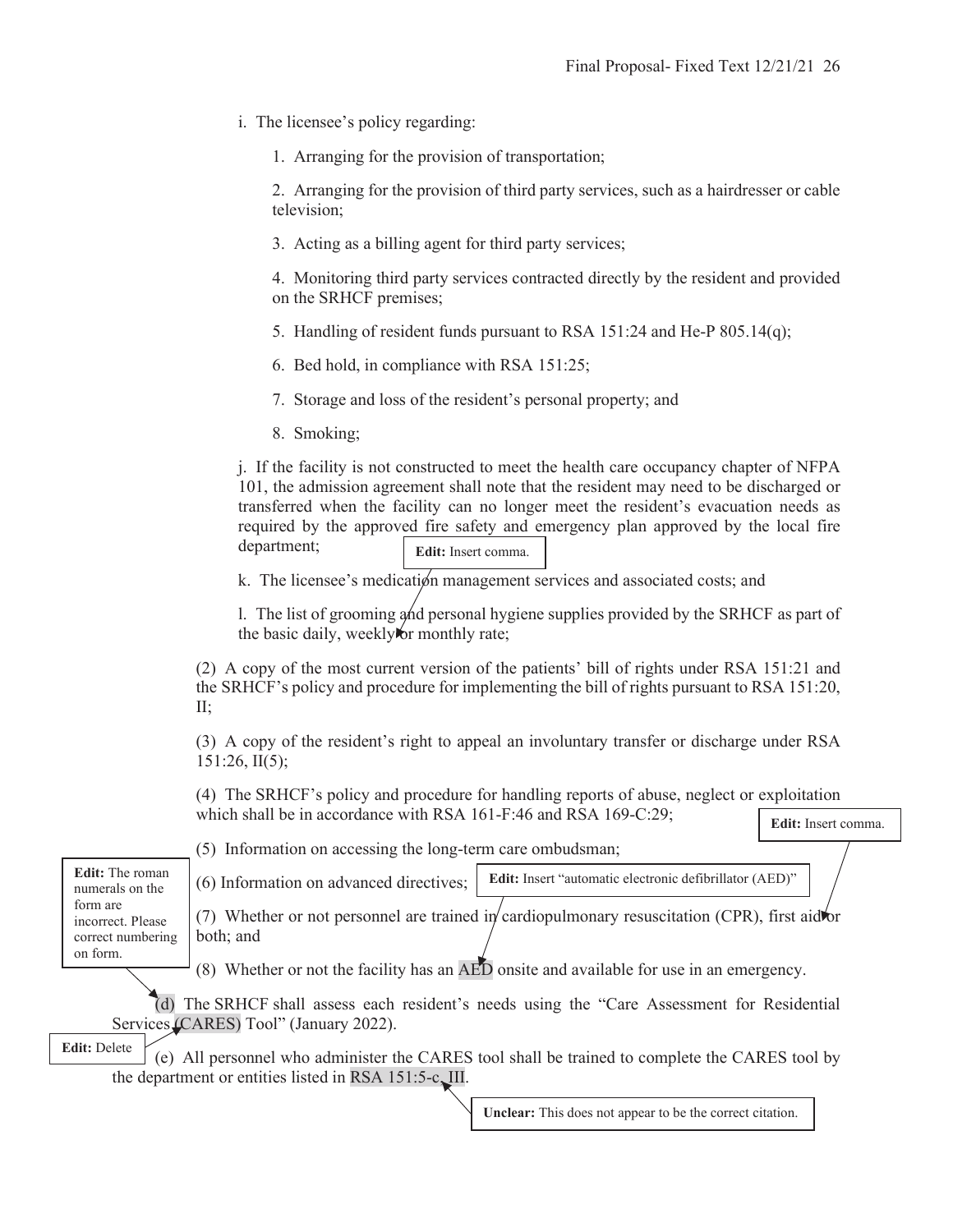**Edit:** "j"

(f) The assessment described in (d) above shall:

(1) Be completed no more than 30 days prior to admission to the SRHCF;

(2) Be completed in consultation with the resident and guardian or agent, if any; and

(3) Be repeated every 6 months or after any significant change as defined in He-P 805.03(cm);

(4) Be signed and dated by the individual who completed the CARES tool; and

(5) Be signed by the resident and guardian, agent, or personal representative, acknowledging that the CARES tool was completed as directed in (2) above.

 (g) If the guardian, agent, or personal representative, if any, is unable to sign the CARES tool, the facility shall have documented evidence that the guardian, agent, or personal representative has had an opportunity to take part in completing and reviewing the completed CARES tool.

 (h) If the CARES tool identifies the need for a nursing assessment, the nursing assessment shall be completed within 72 hours of the completion of the CARES tool.

(i) If the CARES tool identifies a need for a care plan, the care plan shall be:

(1) Completed within 24 hours of the resident's admission for the initial CARES tool and within 24 hours of the completion of all subsequent CARES tools;

(2) Made available to personnel who assist residents;

(3) Be completed in consultation with the resident and guardian or agent, if any; and

(4) If the resident and guardian or agent are unable or unwilling to participate as required by (3) above, it shall be documented in the resident record.

- (j) The care plan identified in (i) above shall include on an ongoing basis:
	- (1) The date the problem or need was identified;
	- (2) A description of the problem or need;
	- (3) The goal or objective of the plan;
	- (4) The action or approach to be taken;
	- (5) The responsible person(s) or position; and
	- (6) The date of reevaluation, review, or resolution.

(k) All care plans shall be reviewed at least every 6 months to determine if:

**Edit:** Delete.

- (1) The care plan will be continued for another 6 months;
- (2) The care plan will be revised to meet the needs of the resident; and/or
- (3) The care plan will be discontinued because the plan is no longer needed.
- (l) Progress notes shall be written at least every 90 days and include, at a minimum:
	- (1) Care plan outcomes if a care plan was developed as identified by the CARE tool;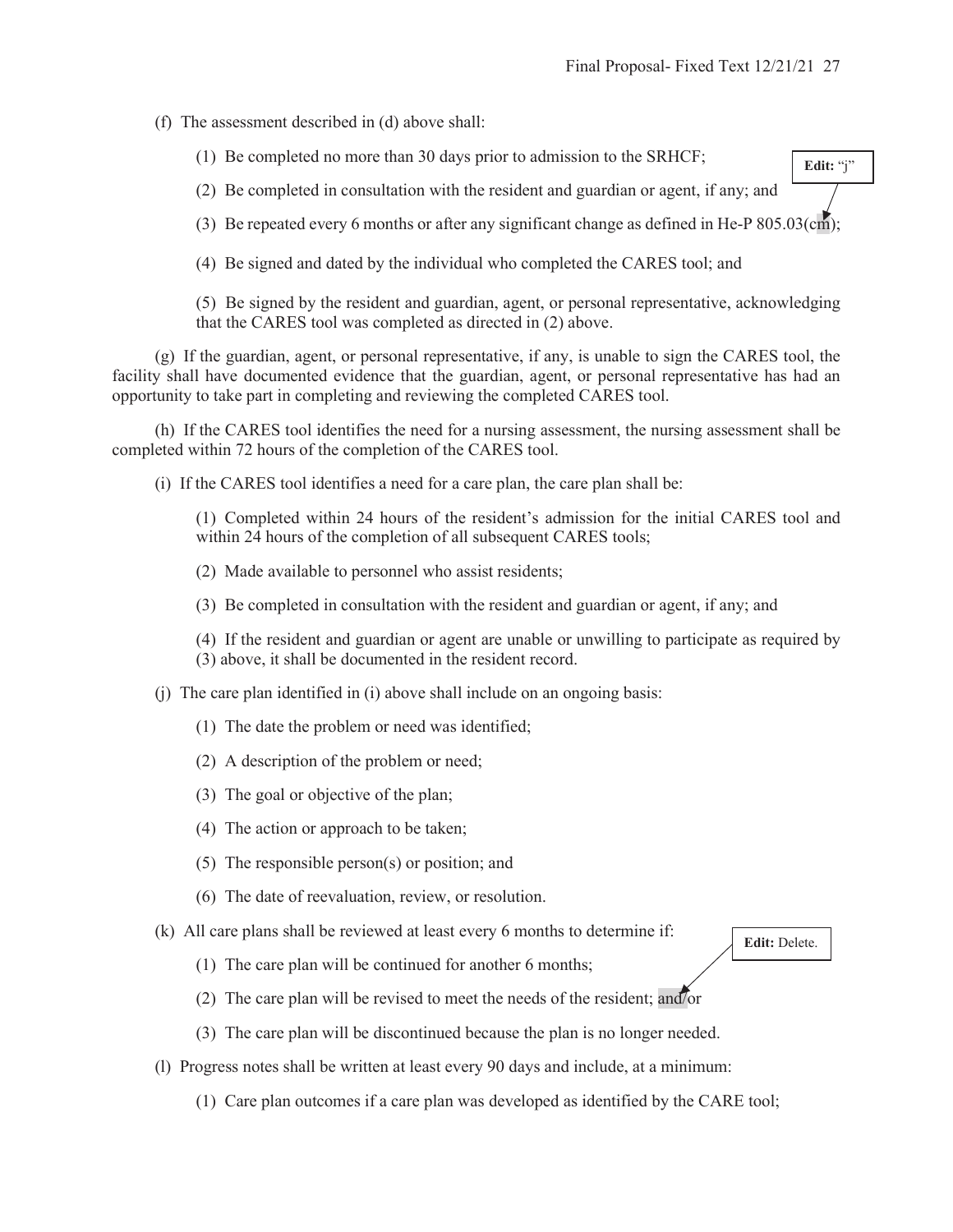**Edit:** Insert comma.

(2) The resident's physical, functional and mental abilities; and

(3) Changes in behavior, such as eating habits, sleeping pattern, and relationships.

 (m) At the time of a resident's admission, the licensee shall obtain written and signed orders from a licensed practitioner for medications, treatment, and special diet.

 (n) The licensee shall have each resident obtain a health assessment by a licensed practitioner within one year prior to admission or within 72 hours following admission to the SRHCF.

(o) The health assessment referenced in (n) above shall include:

(1) Diagnoses, if any;

(2) The medical history;

(3) A list of current medications including over-the-counter medications, treatments and special diets, if applicable; and

(4) Allergies.

 (p) Each resident shall have at least one health assessment every 12 months, unless the primary care licensed practitioner determines annually that a health assessment is not necessary and specifies in writing an alternative time frame, or the resident annually refuses in writing.

(q) A resident may refuse all care and services.

 $(r)$  When a resident refuses care or services that could result in a threat to their health, safety for wellbeing, or that of others, the licensee or their designee shall:

(1) Inform the resident of the potential results of their refusal;

(2) Notify the licensed practitioner and guardian, if any, of the resident's refusal of care; and

(3) Document in the resident's record the refusal of care and the resident's reason for the refusal.

 (s) The licensee shall maintain an information data sheet in the resident's record and promptly give a copy to emergency medical personnel in the event of an emergency transfer to another medical facility.

(t) The information data sheet referenced in (s) above shall include:

(1) Full name and the name the resident prefers, if different;

(2) Name, address and telephone number of the resident's next of kin, guardian or agent, if any;

(3) Diagnosis;

**Edit:** Insert comma.

(4) Medications, including last dose taken and when the next dose is due;

- (5) Allergies;
- (6) Functional limitations;
- (7) Date of birth;

**Edit:** Insert comma.

**Edit:** Insert comma.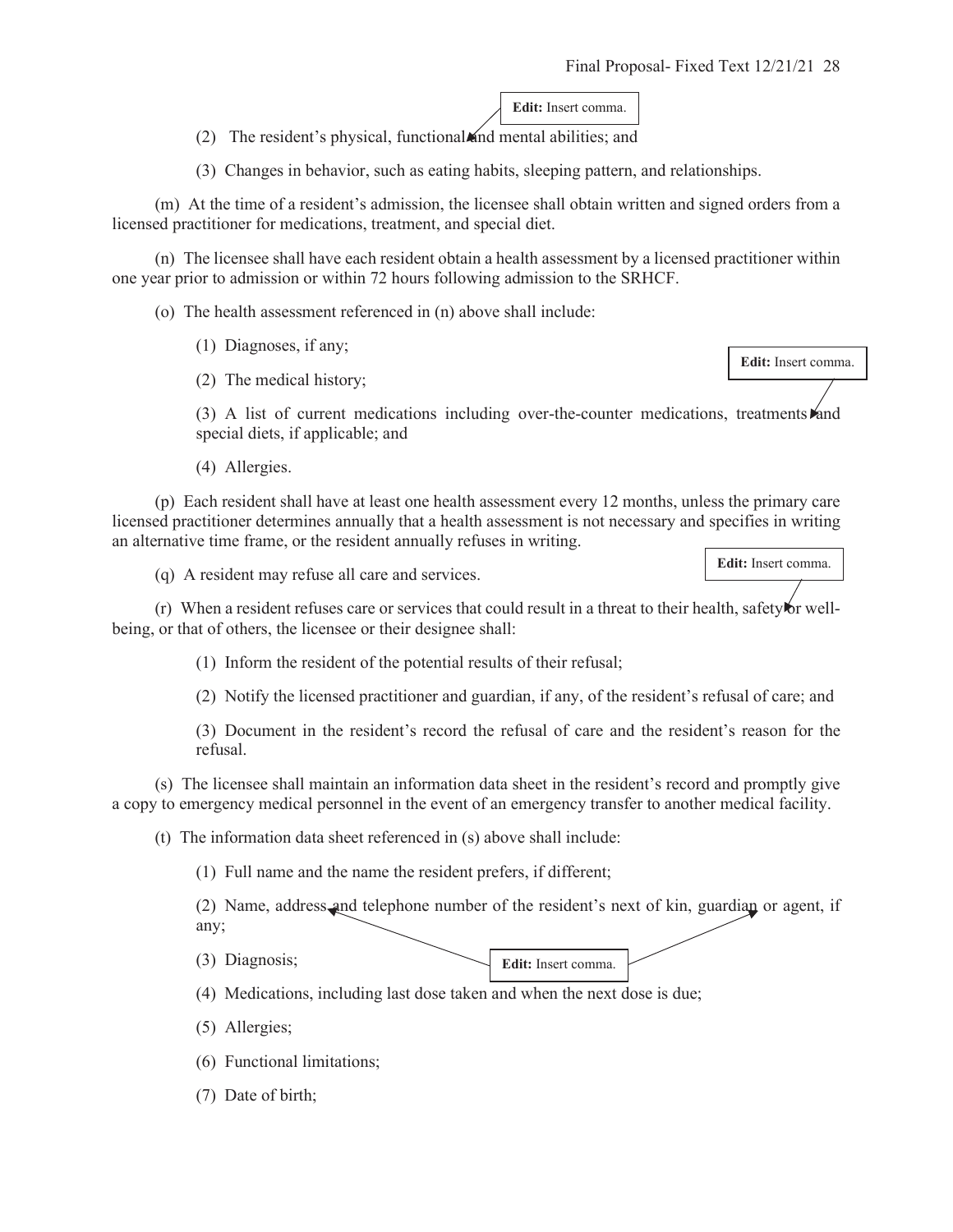(8) Insurance information;

(9) Advanced directives; and

**Unclear:** Unclear as worded. Is there supposed to be an "and" after "messages," or is the comma after "messages" supposed to be in front of the previous "and"?

(10) Any other pertinent information not specified in (1)-(9) above.

(u) The licensee may only perform POCT, that are waived complexity as designated by the federal drug administration (FDA) and known as CLIA-waived laboratory tests, unless the facility is also licensed by the State of New Hampshire as a laboratory under He-P 808. **Unclear:** Incorrect word?

(v) If CLIA-waived laboratory testing is performed by personnel, the licensee shall:

(1) Obtain the appropriate CLIA certificate as per 42 CFR Part 493.15; and

(2) Develop and implement a point of care testing policy, which educates and provides procedures for the proper handling and use of POCT devices, including the documentation of training and demonstrated competency of all testing personnel.

(w) The Licensee shall have current copies of manufacturer's instructions and package inserts and shall follow all manufacturer's instructions and recommendations for the use of POCT meters and devices to include, but not limited to:

(1) Storage requirements for POCT meters and devices, test strips, test cartridges, and test kits;

(2) Performance of test specimen requirements, testing environment, test procedure, troubleshooting error codes and messages, reporting results; and

(3) All recommended and required quality control procedures for POCT meters and devices.

(x) Licensee's performing CLIA-waived laboratory testing or specimen collection shall be incompliance with He-P 808, He-P 817, and 42 CFR 493, as applicable.

## **Readopt with amendment He-P 805.18, effective 4-21-15 (Document #10813), to read as follows:**

He-P 805.18 Personnel.

 (a) For all applicants for employment, except those licensed by the New Hampshire board of nursing, and for all household members 17 years of age or older, the licensee shall:

(1) Obtain and review a criminal records check from the New Hampshire department of safety;

(2) Review the results of the criminal records check in accordance with (b) below; and

(3) Verify the qualifications of all applicants prior to employment.

 (b) Unless a waiver is granted in accordance with (c) below, the licensee shall not offer employment for any position or allow a household member to continue to reside in the residence if the individual:

(1) Has been convicted of a felony in this or any other state;

(2) Has been convicted of a sexual assault, other violent crime, assault, fraud, abuse, theft, neglect or exploitation;

**Edit:** Insert comma.

**Edit:** no cap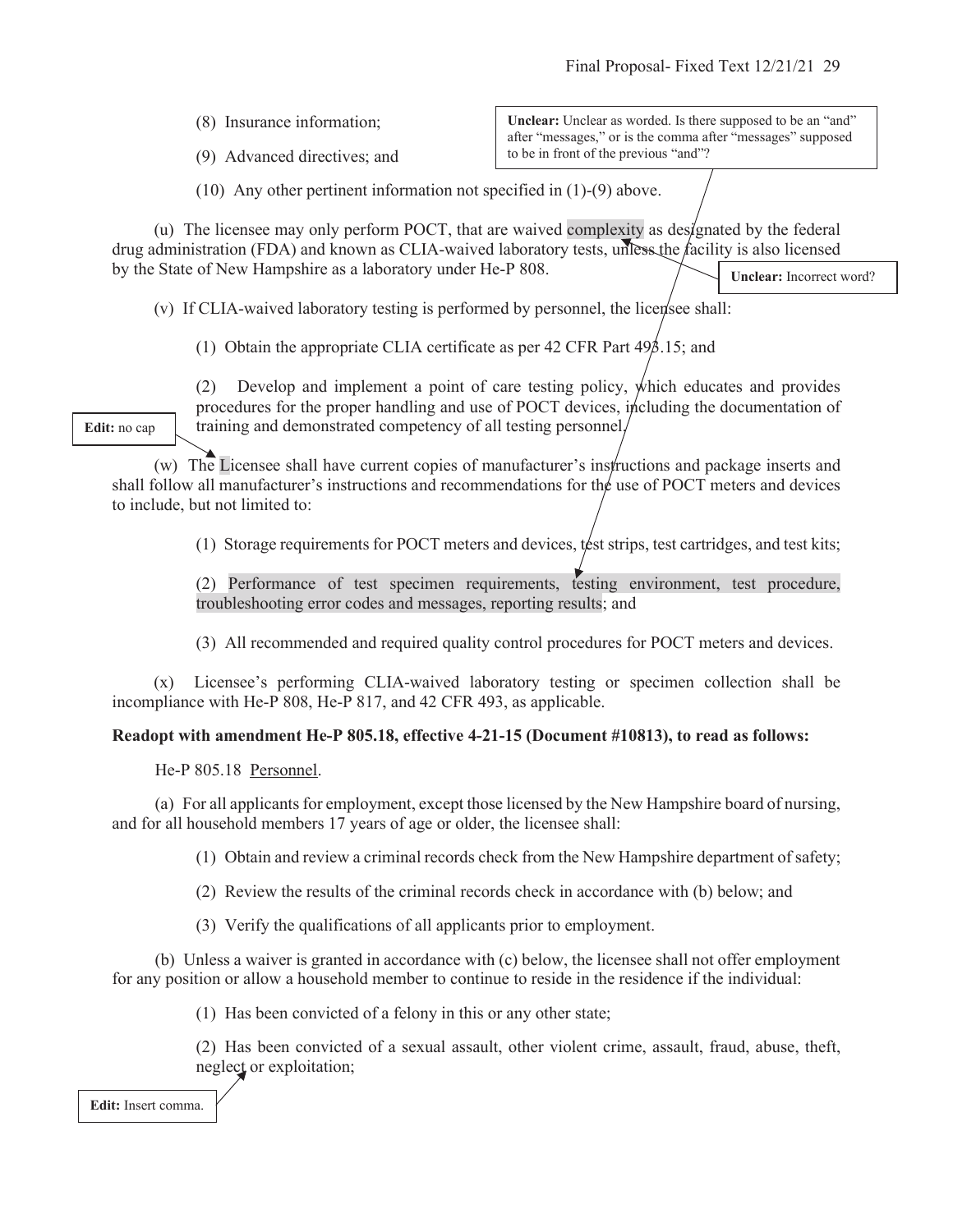**Edit:** Insert comma.

(3) Has been found by the department or any administrative agency in this or any other state to have committed assault, fraud, abuse, neglect  $\mathcal{W}$  exploitation of any person; or

(4) Otherwise poses a threat to the health, safety or well-being of the residents.

(c) The department shall grant a waiver of (b) aboye if, after reviewing the underlying circumstances, it determines that the person does not pose a threat to the health, safety or well-being of residents.

(d) No employee shall be permitted to maintain their employment, and no household member shall be permitted to remain residing in the facility, if he or she has been convicted of a felony, sexual assault, other violent crime, assault, fraud, abuse, neglect or exploitation of any person in this or any other state by a court of law or has had a complaint investigation for abuse, neglect, or exploitation adjudicated and founded by the department unless a waiver has been granted by the department.

 (e) The licensee shall check, prior to hiring, the names of all prospective employees against the bureau of elderly and adult services (BEAS) state registry maintained pursuant to RSA 161-F:49 and He-W 720, and the NH board of nursing, nursing assistant registry maintained pursuant RSA 326-B:26 and 42 C.F.R. section 483.156. **Unclear:** He-W 720 does not exist. Please correct citation.

 (f) The licensee shall not make a final offer of employment to any prospective employee listed on the BEAS state registry or the NH board of nursing, nursing assistant registry unless a waiver is granted by the bureau of elderly and adult services or the NH board of nursing, respectively.

 (g) For an SRHCF licensed for 17 or more beds, all administrators shall be at least 21 years of age and have one of the following combinations of education and experience:

> (1) A bachelor's degree from an accredited institution and 2 years of relevant experience working in a health care setting;

> (2) A New Hampshire license as an RN, with at least 2 years of relevant experience working in a health care setting;

> (3) An associate's degree from an accredited institution plus 4 years of relevant experience working in a health care setting; or

> (4) A New Hampshire license as an LPN, with at least 4 years of relevant experience working in a health care setting.

 (h) For an SRHCF licensed for 16 or fewer beds, all administrators shall be at least 21 years of age and have one of the following combinations of education and experience:

> (1) A bachelor's degree from an accredited institution and one year of relevant experience working in a health care setting;

> (2) A New Hampshire license as an RN, with at least one year of relevant experience working in a health care setting;

> (3) An associate's degree from an accredited institution plus 2 years of relevant experience working in a health care setting;

> (4) New Hampshire license as an LPN, with at least 2 years of relevant experience working in a health care setting; or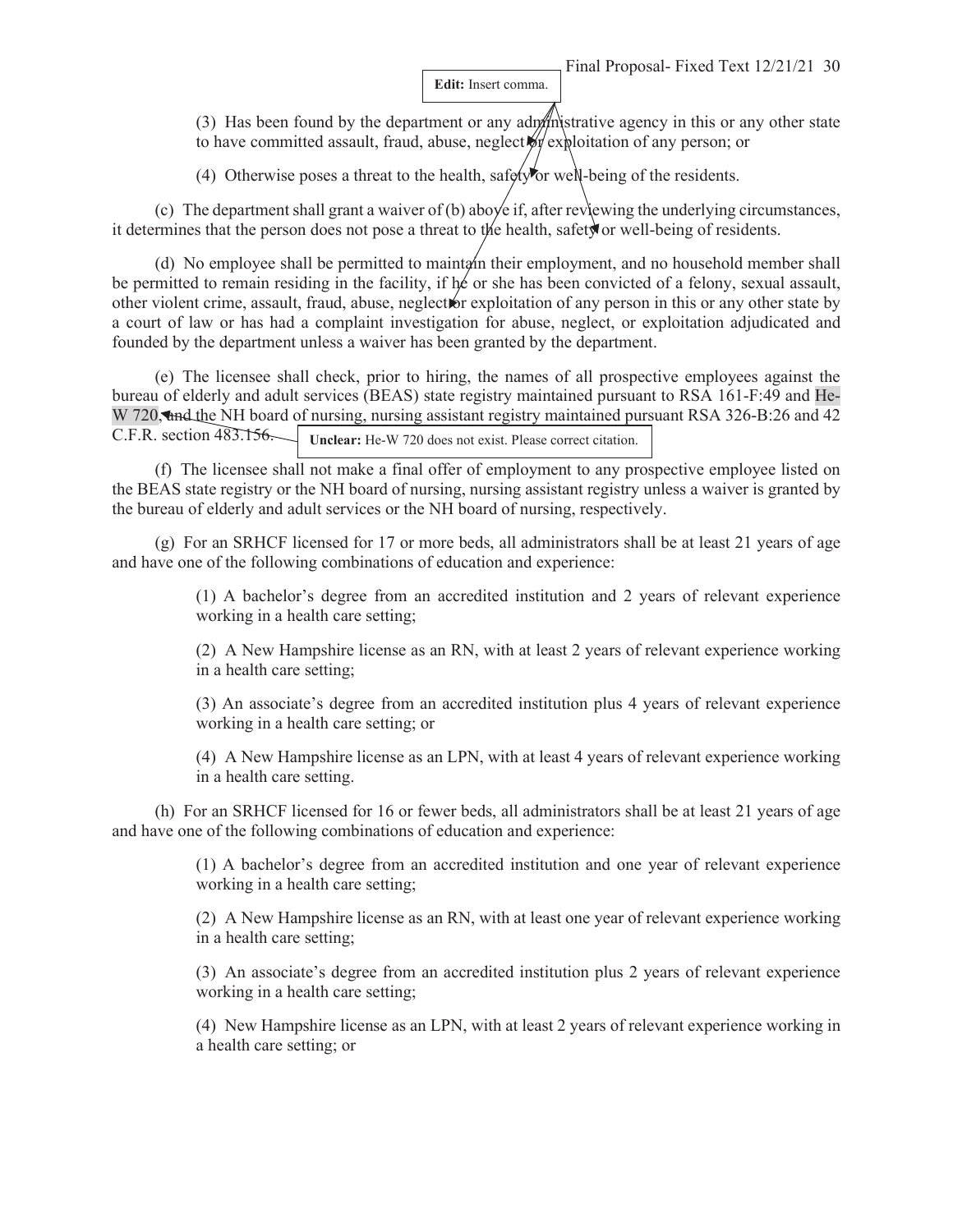(5) Be a high school graduate or have a GED with 6 years of relevant experience working in a health care setting with at least 2 of those years as direct care personnel in a long-term care setting within the last 5 years. **Edit:** "s"

(i) All administrators shall obtain and document in accordance with  $(q)(7)$  and (8) below, 12 hours of continuing education related to the operation and services of the SRHCF each annual licensing period.

(j) All personnel shall be at least 18 years of age if working as direct care personnel unless they are:

(1) A licensed nursing assistant working under the supervision of a nurse in accordance with Nur 700; or

(2) Involved in an established educational program working under the supervision of a nurse.

(k) The licensee shall inform personnel of the line of authority at the SRHCF.

 (l) The licensee shall educate personnel about the needs and services required by the residents under their care.

 (m) Prior to having direct care contact with residents, personnel, including volunteers and independent contractors shall:

> (1) Submit to the licensee the results of a 2-step tuberculosis (TB) test, Mantoux method, or other method approved by the Centers for Disease Control, conducted not more than 12 months prior to employment and for personnel other than volunteers and independent contractors, submit the results of a physical examination or a health screening;

> (2) Be allowed to work while waiting for the results of the second step of the TB test when the results of the first step are negative for TB;

> (3) Comply with the requirements of the Centers for Disease Control and Prevention "Guidelines for Preventing the Transmission of *M. tuberculosis* in Health-Care Settings" (2005 edition), available as noted in Appendix A, if the person has either a positive TB test, or has had direct contact or potential for occupational exposure to M. tuberculosis through shared air space with persons with infectious tuberculosis; and

> (4) In lieu of (1) above, independent contractors hired by the facility may provide the facility with a signed statement that they have complied with (1) and (3) above for their employees working at the SRHCF.

 (n) Within the first 7 days of employment, all personnel who have direct or indirect contact with residents, to include volunteers who have direct care contact or who prepare and serve food shall receive a tour of the SRHCF and an orientation that includes the following:

(1) The residents' rights in accordance with RSA 151:21;

(2) The SRHCF's complaint procedures;

(3) The duties and responsibilities of the position;

(4) The medical emergency procedures;

(5) The emergency and evacuation procedures;

(6) The infection control procedures as required by He-P 805.22;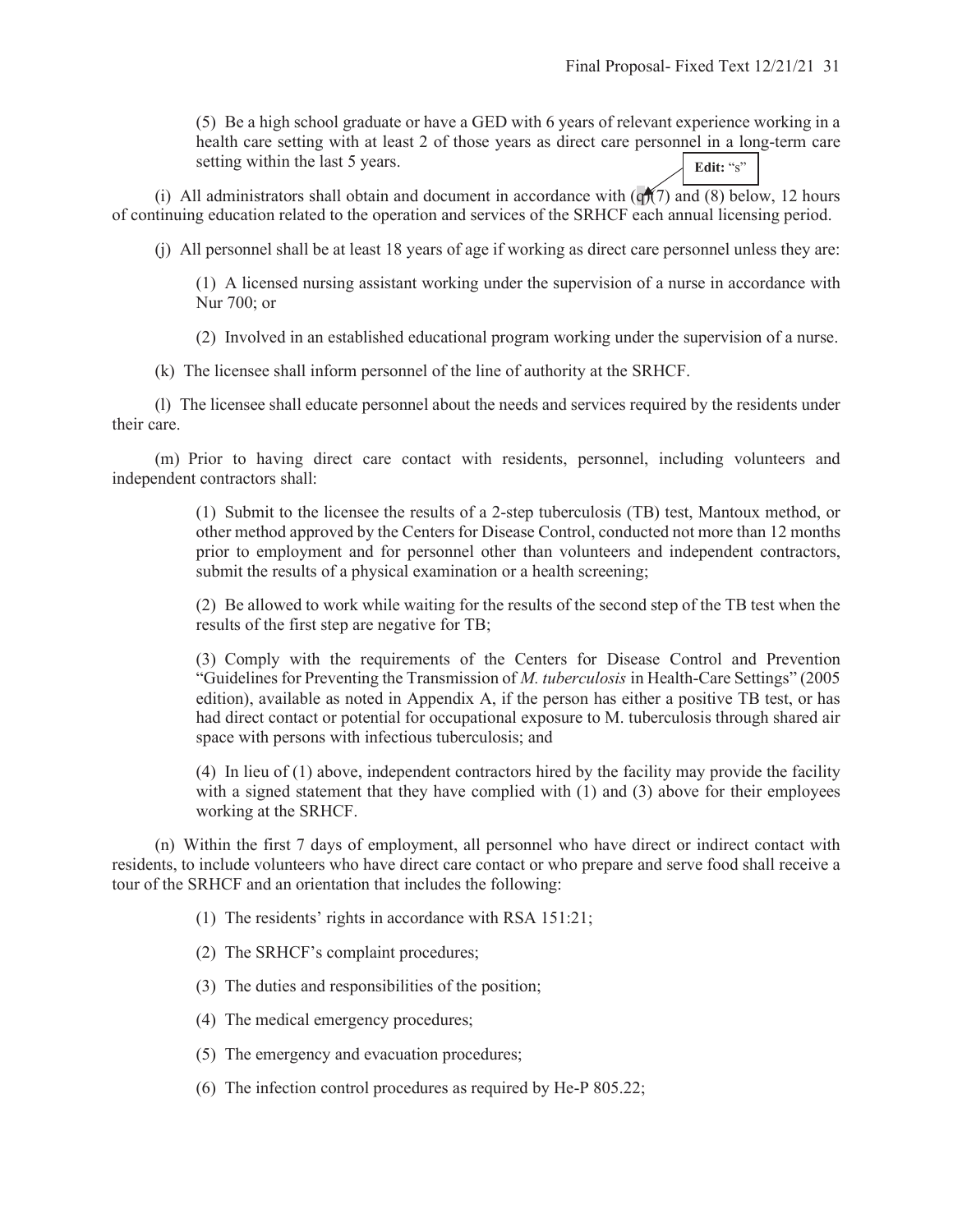Final Proposal- Fixed Text 12/21/21 32 **Edit:** Insert comma.

(7) The procedures for food safety for personnel involved in preparation, serving and storing of food; and

(8) The mandatory reporting requirements including RSA 161-F:46 and RSA 169-C:29.

 (o) The licensee shall provide all personnel with an annual continuing education or in-service education training, which at a minimum contains the following:

(1) The licensee's resident's rights and complaint procedures required under RSA 151;

(2) The licensee's infection control program;

- (3) The licensee's written emergency plan;  $\triangle$ **Edit:** Insert "and". **Edit:** Period.
- (4) The mandatory reporting requirements including RSA 161-F:46 and RSA 169-C:29;

(p) The licensee shall comply with all dementia training requirements pursuant to RSA 151:47-49 including continuing education.

(q) Such continuing education shall include new information on best practices in the treatment and care of persons with dementia and be provided for:

> (1) A minimum of 6 hours for initial continuing education to covered administrative staff members and covered direct service staff members; and

(2) A minimum of 4 hours of ongoing training each calendar year.

 (r) The licensee shall provide an annual review of its policies and procedures for self-administration of medication without assistance, self-administration of medication with assistance and self-directed medication administration to all direct care personnel.

(s) The personnel file for each individual shall include the following:



(1) A completed application for employment or a resume;

(2) Proof that the individual meets the minimum age requirements;

(3) A statement signed by each individual that he or she has received a copy of and received training on the implementation of the licensee's policy setting forth the residents rights and responsibilities as required by RSA 151:21;

(4) A copy of the results of the criminal record check as described in (a) above;

(5) A job description signed by the individual that identifies the:

- a. Position title;
- b. Qualifications and experience; and
- c. Duties required by the position;

(6) Record of satisfactory completion of the orientation program required by (n) above;

(7) Information as to the general content and length of all in-service or educational programs attended;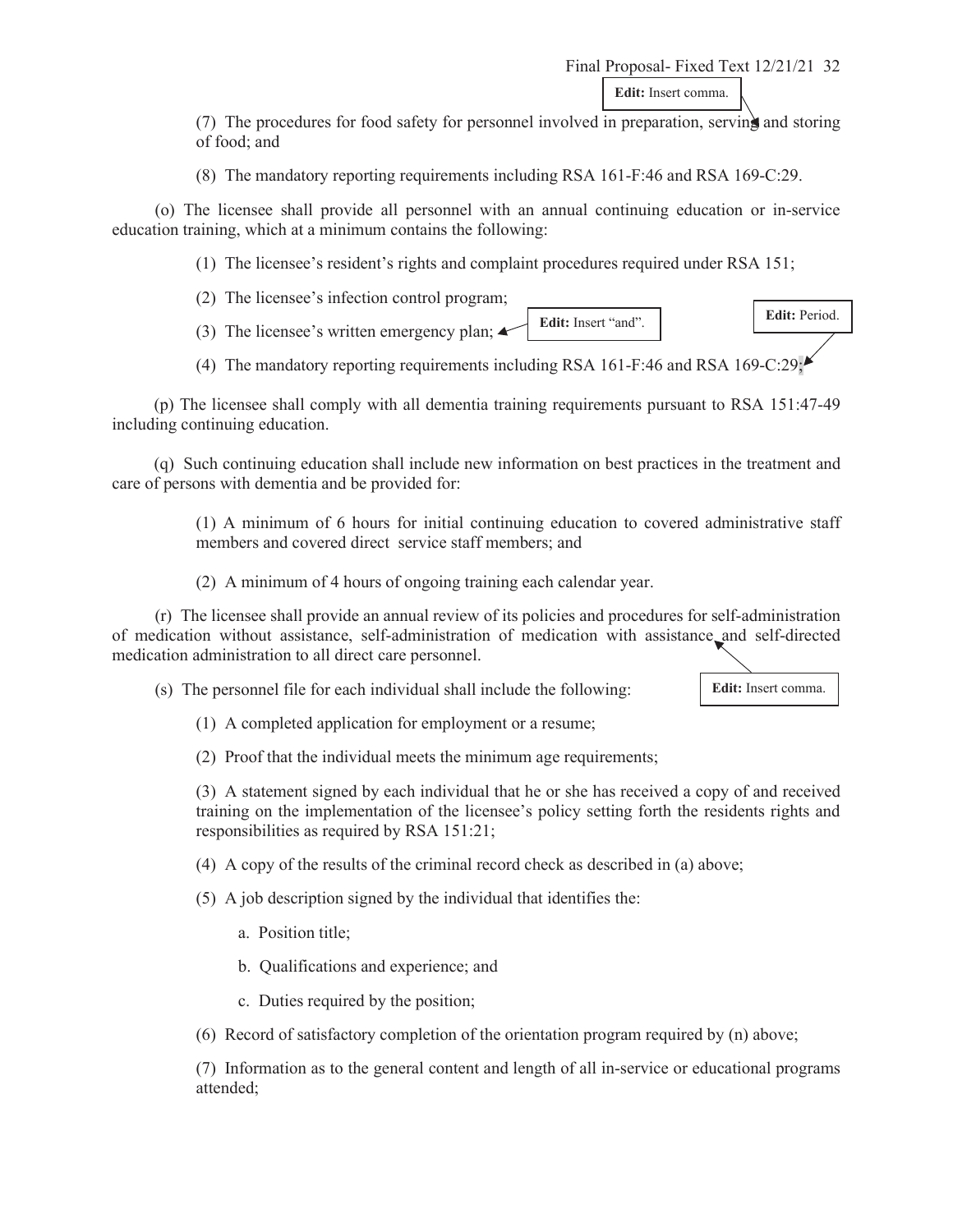(8) Record of satisfactory completion of all required education programs and demonstrated competencies that is signed and dated by the employee;

(9) Documentation that the required physical examinations, health screenings, TB test results, and radiology reports of chest x-rays, if required, have been completed by the appropriate health professionals; and **Edit:** "t"

(10) The statement required by  $(s)$  below.

 (t) All personnel shall sign a statement at the time the initial offer of employment is made and then annually thereafter stating that they: **Edit:** Insert comma.

(1) Do not have a felony conviction in this or any other state;

(2) Have not been convicted of a sexual assault, other violent crime, assault, fraud, abuse, neglect ar exploitation or pose a threat to the health, safety or well-being of a resident; or

(3) Have not had a finding by the department or any administrative agency in this or any other state for assault, fraud, abuse, neglector exploitation of any person.

 (u) The licensee shall maintain separate personnel records that: **Edit:** "s"

(1) Contain the information required by (r) above; and

(2) Are protected and stored in a secure and confidential manner.

### **Readopt with amendment He-P 805.20, effective 4-21-15 (Document #10813), to read as follows:**

He-P 805.20 Respite Care in SRHCF.

 (a) The licensee shall only admit an individual for respite care services when the needs of the individual are compatible with the services and programs offered by the facility and the facility can meet the needs of the individual in accordance with He-P 805.15.

 (b) When a temporary admission to an SRHCF occurs and the individual is scheduled for a stay of no more than 30 consecutive days as agreed upon by the individual and the licensee as part of a discharge plan, the licensee shall:

> (1) Obtain written verification signed by the resident, guardian or agent, if any, or personal representative, indicating they have been given a copy of the resident rights and responsibilities as required by RSA 151:20, I;

(2) Obtain a signed admissions contract listing the services that shall be provided;

(3) Obtain information regarding allergies, diagnoses, if any, and written and signed orders for medications, treatments, and special diets within 72 hours from the licensed practitioner;

(4) Be permitted to use the prescription label on the medication container supplied by the individual as the licensed practitioner's order provided that:

- a. The medication is in the original bottle as dispensed by the pharmacy;
- b. The pharmacy label has not been altered in any manner; and
- c. The prescription label indicates that the medication is still current;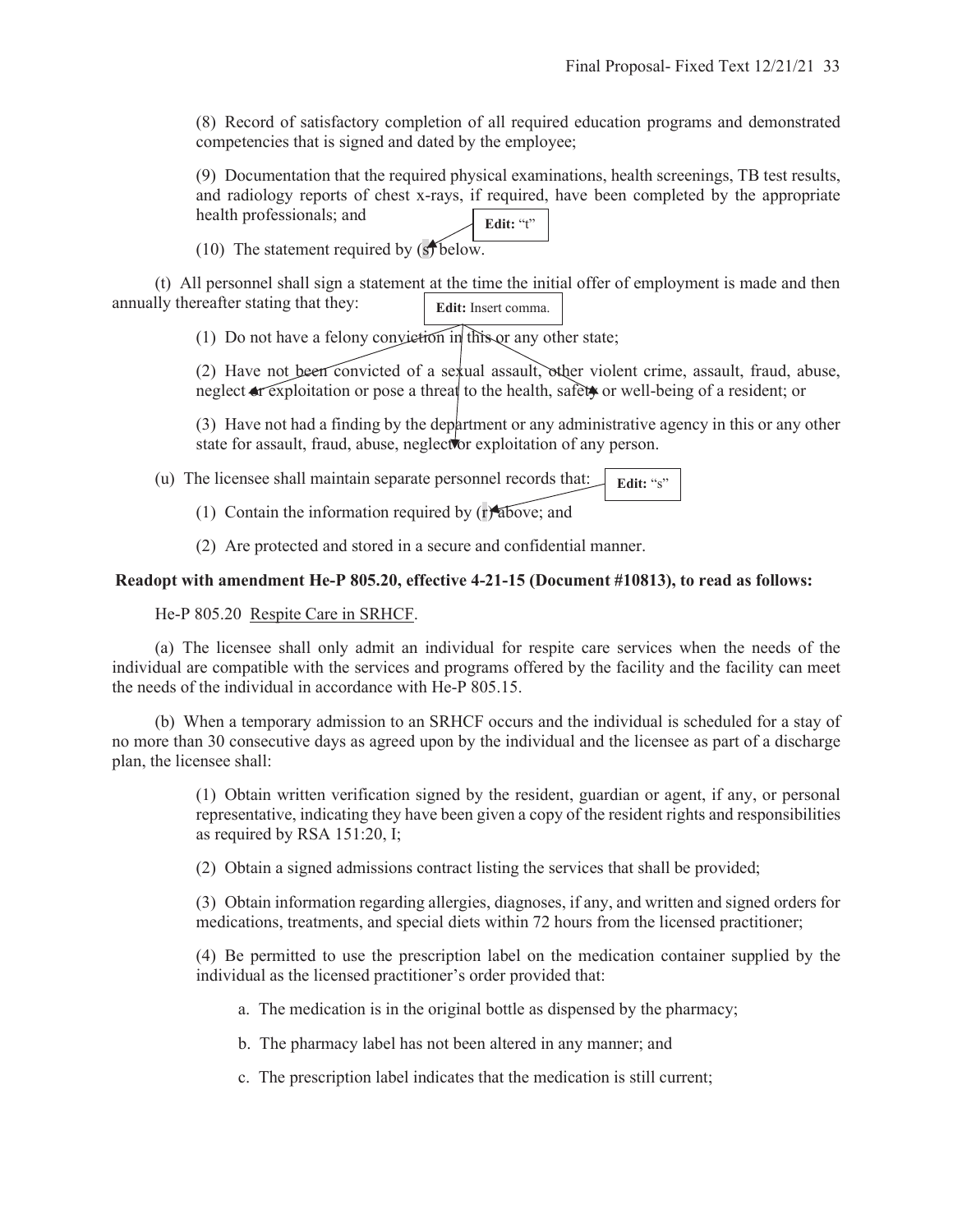- (5) Complete the CARES tool prior to or immediately on admission;
- (6) Identify the resident's history of wandering or unexplained absences; and
- (7) Obtain advanced directives information, if available.

 (c) For planned recurrent respite care the resident shall be discharged but may be readmitted using the same admission documents completed within the previous 6 months, as long as there are no identified changes in the resident's condition or care needs.

 (d) If the resident exceeds the 30-day time period, they shall no longer be considered respite care and a complete admission shall occur within 72 hours.

## **Readopt with amendment He-P 805.24 and He-P 805.25, effective 4-21-15 (Document #10813), to read as follows:**

He-P 805.24 Physical Environment.

 (a) The physical environment shall be maintained, inside and outside, so as to provide for the health, safety, well-being and comfort of resident(s) and personnel, including reasonable accommodations for residents and personnel with disabilities.

 (b) Equipment providing heat within an SRHCF including, but not limited to, gas furnace or boiler, oil furnace or boiler, wood stove or pellet stove shall:

> (1) Maintain a temperature as follows, except where residents have control of the thermostat in their own room:

- a. Be at least 65 degrees Fahrenheit at night; and
- b. Be at least 70 degrees Fahrenheit during the day if the resident(s) are present; and

(2) Be serviced once a year or as recommended by the manufacturer with written documentation of such service retained for at least 4 years. **Edit:** "b"

(c) Electric heating systems shall be exempt from  $(a)(2)$  above.

(d) Portable space heating devices shall be prohibited, unless the following are met:

(1) Such devices are used only in employee areas where personnel are present and awake at all times; and

(2) The heating elements of such devices do not exceed 212 degrees Fahrenheit; **Edit:** Period.

(e) Unvented fuel-fired heaters shall not be used in any SRHCF.

 (f) Plumbing shall be sized, installed, and maintained in accordance with the state plumbing code as adopted under RSA 329-A:15 and RSA 155-A. **Unclear:** This chapter has been repealed. Please update citation.

 (g) Ventilation shall be provided in all enclosed living areas by means of a mechanical ventilation system or one or more screened windows that can be opened.

 (h) Each resident bedroom shall have natural lighting provided by at least one operable window with a screen to the outside, which is of a size equivalent to or greater than 8% of the room's gross square footage.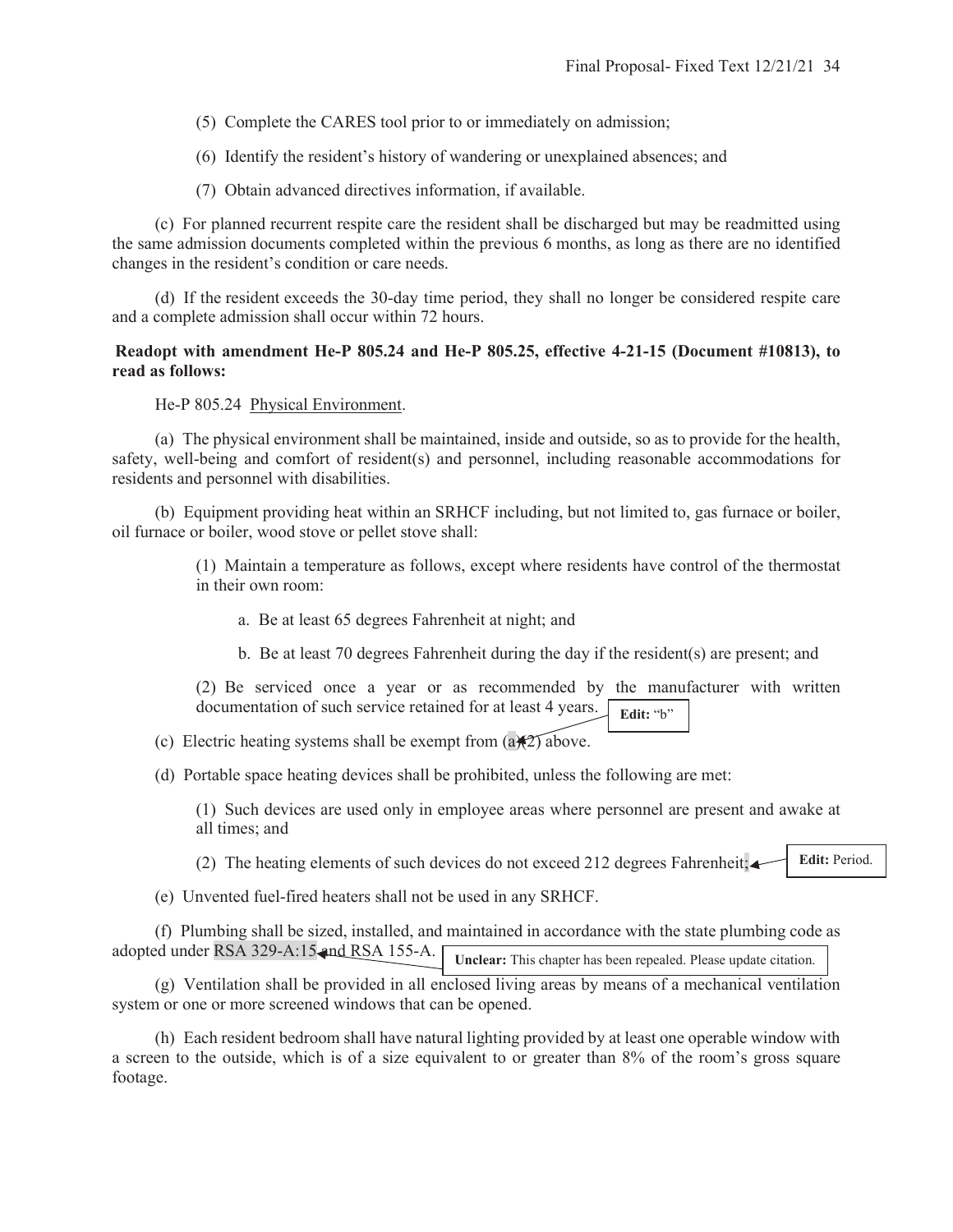**Edit:** Insert comma.

 (i) The number of sinks, toilets, tubs or showers shall be in a ratio of one for every 6 individuals, unless household members and personnel have separate bathroom facilities not used by residents.

 (j) All showers and tubs shall have slip resistant floors and surfaces which are intact, easily cleanable, and impervious to water.

(k) All hand-washing facilities shall be provided with hot and cold running water.

 (l) In an SRHCF licensed for 16 or fewer residents, there shall be at least 80 square feet per room with a single bed and 160 square feet per room with 2 beds, exclusive of space required for closets, wardrobe and toilet facilities. **Edit:** Insert comma.

 (m) In an SRHCF licensed for 17 or more residents, there shall be at least 100 square feet for each resident in each private-bedroom and at least 80 square feet for each resident in a semi- private bedroom, exclusive of space required for closets, wardrobes and toilet facilities;

 (n) The space requirements in (l), (m), and (n) above shall be exclusive of space required for closets, wardrobes, and bathroom.

(o) Each bedroom shall:

(1) Contain no more than 2 beds;

Edit: "or"

(2) Have its own separate entry to permit the resident to reach his/her bedroom without passing through the room of another resident;

(3) Have a side hinge door and not a folding or sliding door or a curtain;

(4) Not be used simultaneously for other purposes; **Edit:** Insert comma.

(5) Be separated from halls, corridors and other rooms by floor to ceiling walls;

(6) Be located on the same level as the bathroom facilities, if the resident has impaired mobility as identified by the RAT; and **Edit:** "the CARES tool"

(7) If a licensed bedroom is temporarily being utilized for another purpose, it shall retain the capability of being restored to meet the requirements of a licensed bedroom without requiring additional construction or renovation.

 (p) The licensee shall provide the following for the residents' use, as needed, except as requested by the resident or guardian and documented in their resident record:

(1) A bed appropriate to the needs of the resident;

(2) A firm mattress that complies with the state fire code and codes adopted by referenced as defined in RSA 153:1, VI-a, except as modified in Saf-FMO 300;

(3) Clean linens, blankets and a pillow;

(4) A bureau;

(5) A mirror;

**Edit:** Insert comma.

**Edit:** Delete "adopted by referenced". The department does not need to incorporate or adopt by reference something that is already required by statute.

(6) A bedside table;

(7) A lamp;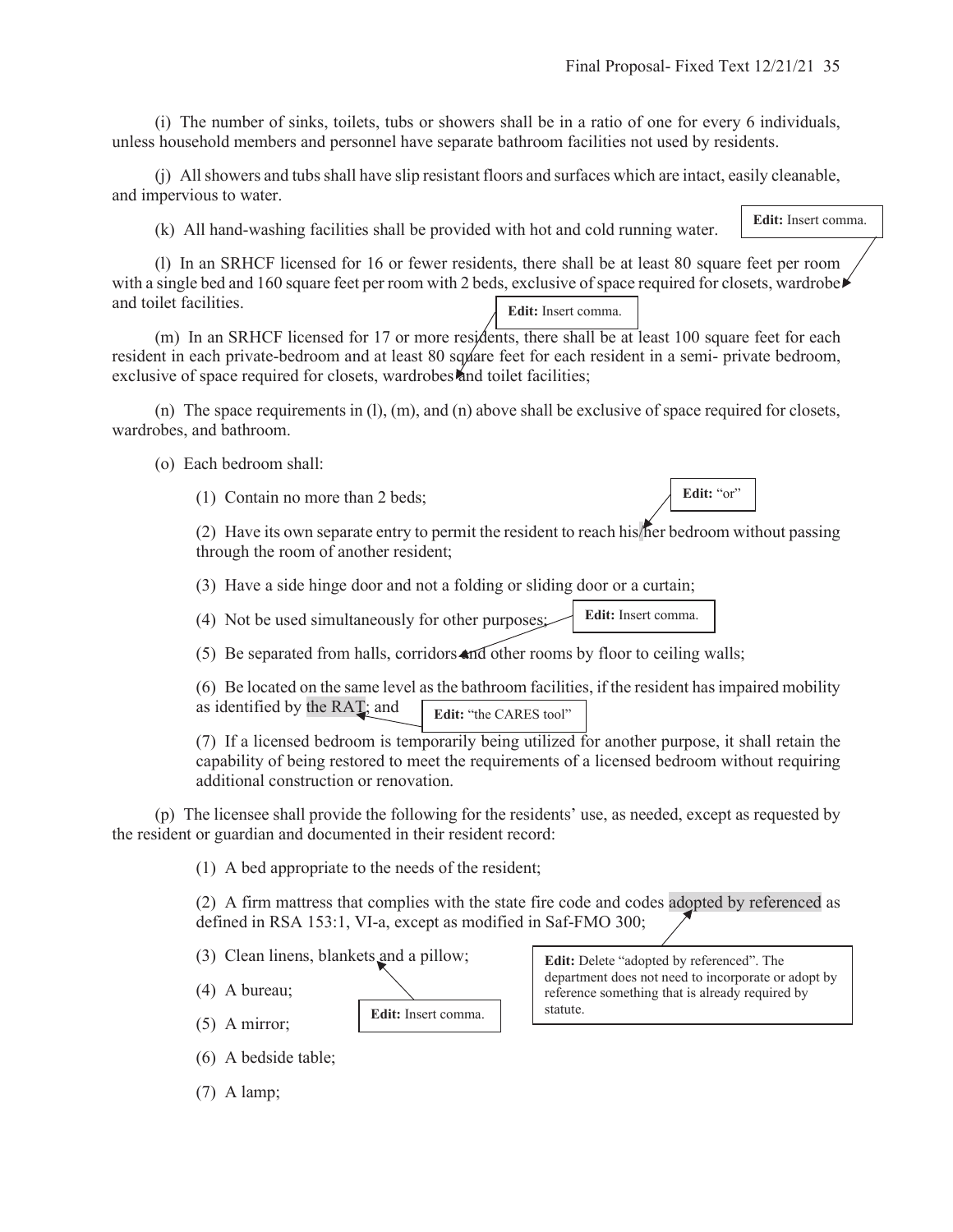(8) A chair;

**Edit:** Insert comma.

(9) A closet or storage space for personal belongings; and

(10) Window blinds, shades or curtains that provide privacy.

**Edit:** This is the first time UL Listed has been mentioned and the acronym should be spelled out. Is this Underwriters Laboratories?

(q) The resident may use his or her own personal possessions provided they do not pose a risk to the resident or others.

(r) The licensee shall provide the following rooms to meet the needs of residents:

(1) One or more living rooms or multi-purpose rooms; and

(2) Dining facilities with a seating capacity capable of meeting the needs of all residents.

 (s) Each licensee shall have a UL Listed communication system in place so that all residents can effectively contact personnel when they need assistance with care or in an emergency.

 (t) Lighting shall be available to allow residents to participate in activities such as reading, needlework or handicrafts. **Edit:** Insert comma.

 (u) All bathroom, bedroom and closet door latches or locks shall be designed for easy opening from the inside and outside in an emergency.

(v) During seasons when insects are active, screens shall be provided for:

- (1) Doors;
- (2) Windows; and
- (3) Other openings to the outside.

 (w) Doors that are self-closing and remain closed when not in use shall be exempt from the requirement in (w) above.

He-P 805.25 Fire Safety.

**Edit:** Delete "adopted by reference". The department does not need to incorporate or adopt by reference something that is already required by statute.

(a) SRHCFs shall meet one of the following requirements:

(1) All SRHCFs established after October  $25$ , 2006, shall meet the Health Care Occupancy Chapter of NFPA 101 adopted by reference as defined in RSA 153:1, VI-a, except as modified in Saf- FMO 300; or

(2) All SRHCFs established prior to October 25, 20 $\sqrt{6}$ , shall meet at a minimum the Residential Board and Care Chapter of NFPA 101 adopted by reference as defined in RSA 153:1, VI-a, except as modified in Saf- FMO 300..

(b) All SRHCFs shall have:

**Edit:** Delete extra period.

(1) Smoke detectors on every level and in every bedroom that are interconnected and either hardwired, powered by the SRHCF's electrical service, or wireless, as approved by the state fire marshal for the SRHCF;

(2) At least one ABC type fire extinguisher on every level or every 75 feet of corridor as required by NFPA 10 and: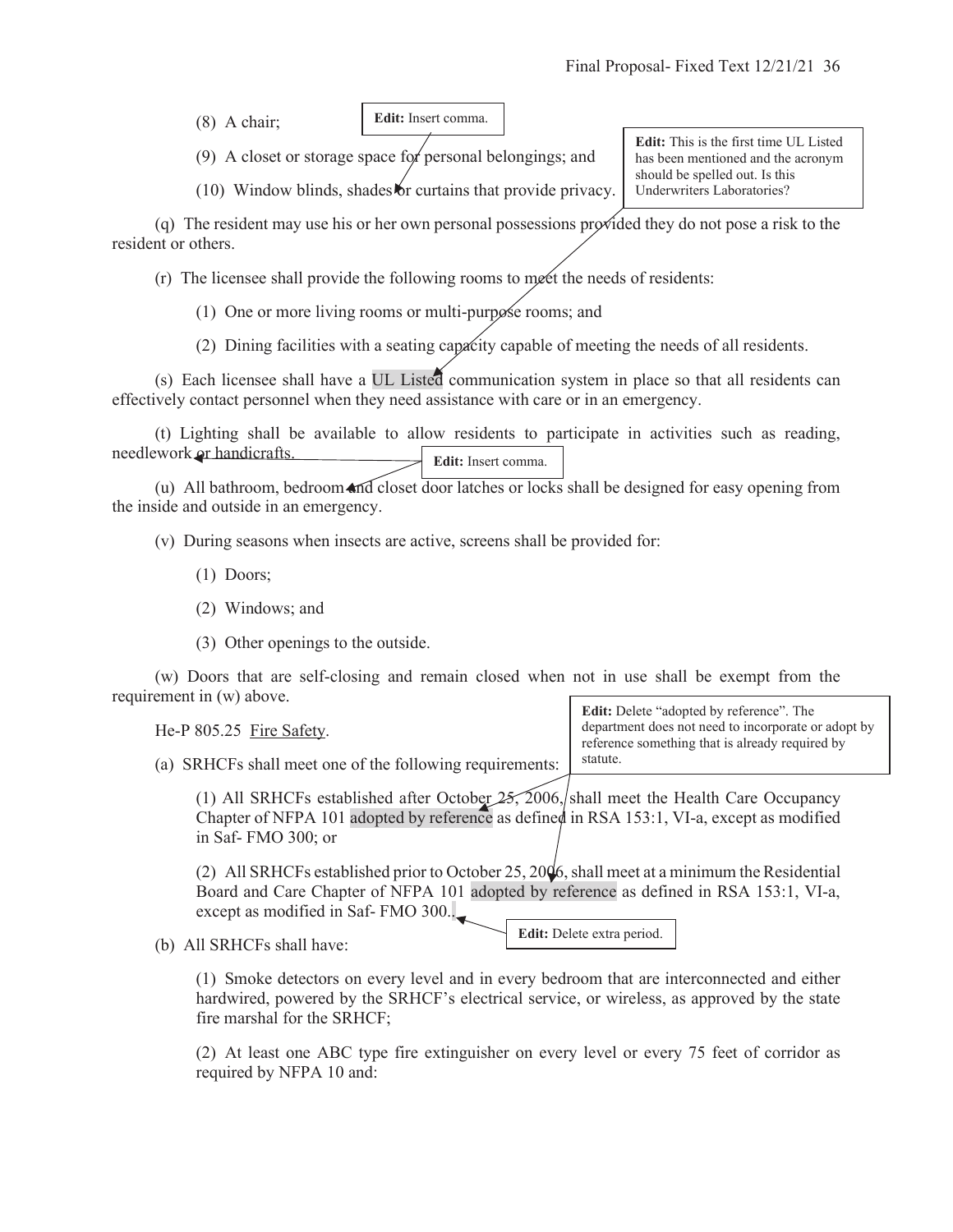Edit: "or"

a. Be manually inspected when initially placed in service;

b. Be inspected either manually or by means of an electronic monitoring device/system at intervals not exceeding 31 days; and Edit: "and"

c. Be inspected at least once per calendar month; documentation of manual fire extinguisher inspections must be maintained on-site in accordance with NFPA 10 and available at the time of the inspection or investigation. Documentation of electronically monitored fire extinguishers must be provided to the department within 2 business days of the completion of the inspection or investigation; and

(3) An approved carbon monoxide monitor on every level.

 (c) Immediately following any fire or emergency situation, licensees shall notify the department by phone to be followed by written notification within 72 hours, with the exception of:

> (1) A false alarm or emergency medical services (EMS) transport for a non-emergent reason; or

(2) Emergency EMS transport related to pre-existing conditions.

(d) The written notification required by (c) above shall include:

(1) The date and time of the incident;

**Edit:** "shall"

(2) A description of the location and extent of the incident, including any injury or damage;

(3) A description of events preceding and following the incident;

(4) The name of any personnel or residents who were evacuated as a result of the incident, if applicable;

(5) The name of any personnel or residents who required medical treatment as a result of the incident, if applicable; and

(6) The name of the individual the licensee wishes the department to contact if additional information is required.

 (e) If the licensee has chosen to allow smoking, a designated smoking area shall be provided which has, at a minimum:

> (1) A dedicated ventilation system, so that smoke or odors cannot escape or be detected outside the designated smoking room;

(2) Walls and furnishings constructed of non-combustible materials; and

(3) Metal waste receptacles and safe ashtrays.

 (f) A copy of the fire safety plan including fire drill actions shall be made available to and reviewed with the resident, or the resident's guardian or a person with durable power of attorney (DPOA), at the time of admission and a summary of the resident's responsibilities shall be provided to the resident. Each resident shall receive an individual fire drill walk-through within 5 days of admission, as appropriate.

(g) The fire safety plan shall be reviewed and approved as follows: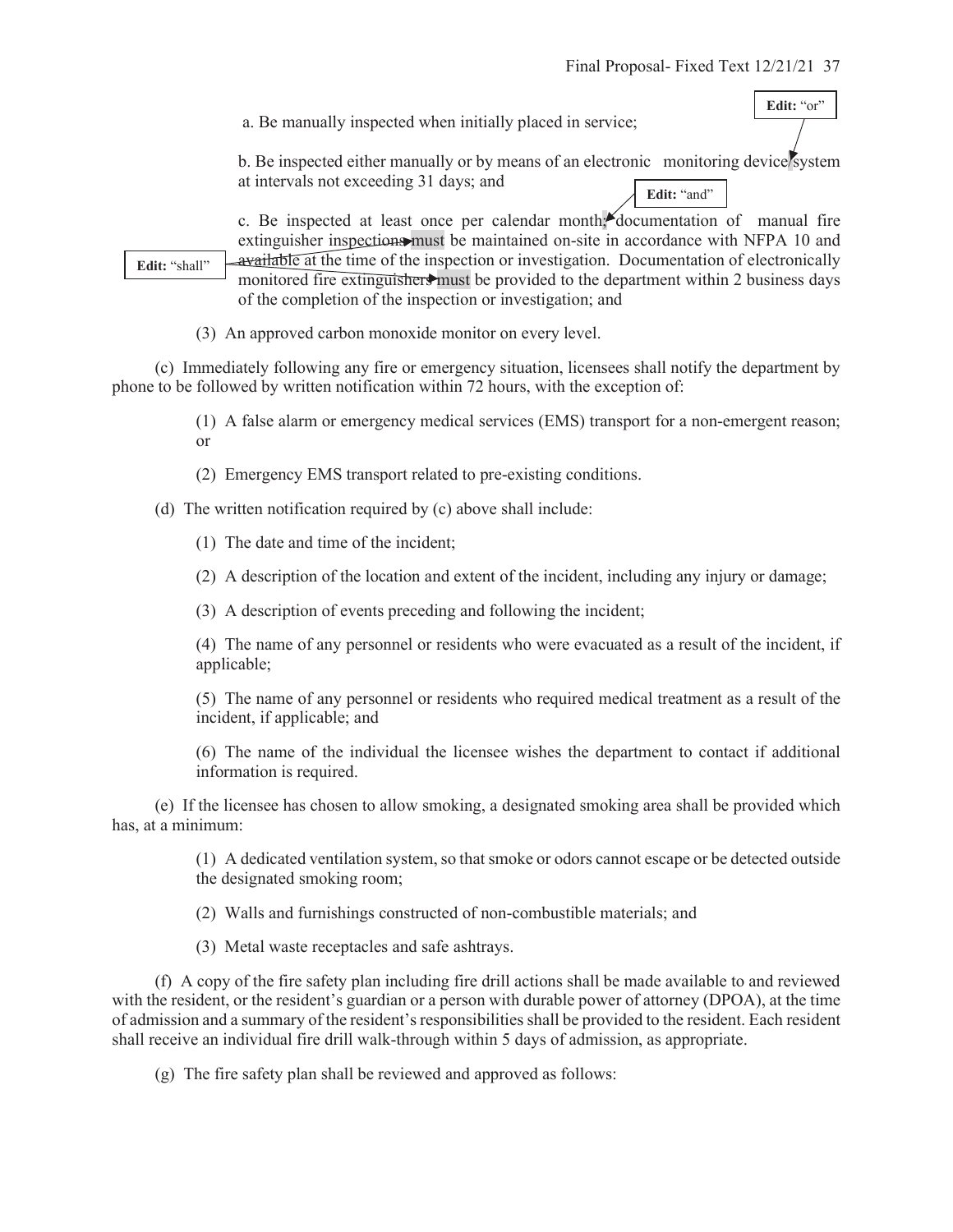(1) A copy of the fire safety plan shall be made available, annually and whenever changes are made, to the local fire chief for review and approval;

(2) The local fire chief shall give written approval initially to all fire safety plans; and

(3) If changes are made to the plan, they shall be submitted to the local fire chief for review and approval, as appropriate, prior to the change.

(h) Fire drills shall be conducted as follows:

(1) For buildings constructed to the Residential Board and Care or One and Two Family Dwelling Chapters of the Life Safety Code (NFPA 101), the following shall be required:

a. The administration of every residential board and care facility shall have, in effect and available to all supervisory personnel, written copies of a plan for protecting all persons in the event of fire, for keeping persons in place, for evacuating persons to areas of refuge, and for evacuating persons from the building when necessary;

b. Residents shall be trained to assist each other in case of fire or emergency to the extent that their physical and mental abilities permit them to do so, without additional personal risk;

c. All SRHCF facilities shall conduct fire drills not less than 6 times per year on a bimonthly basis, with not less than 2 drills conducted during the night when residents are sleeping. Actual exiting from windows shall not be required, however opening the window and signaling for help shall be an acceptable alternative;

d. The drills shall involve the actual evacuation of all residents to an assembly point, as specified in the emergency plan, and approved by the department and the local fire authority based on construction of the building and shall provide residents with experience in egressing through all exits and means of escape; Edit: "or"

e. Facilities shall complete a written record of fire drills that includes the following:

1. The date and time including  $AM/M$  the drill was conducted and if the actual fire alarm system was used;

2. The location of exits used;

**Edit:** Insert comma.

3. The number of people, including residents, personnel, and visitors, participating at the time of the drill;

- 4. The amount of time taken to completely evacuate the facility;
- 5. The name and title of the person conducting the drill;
- 6. A list of problems and issues encountered during the drill;

7. A list of improvements and resolution to the issues encountered during the fire drill; and

8. The names of all staff members participating in the drill;

f. At no time shall a staff member who has not participated in a fire drill be the only staff member on duty within the facility;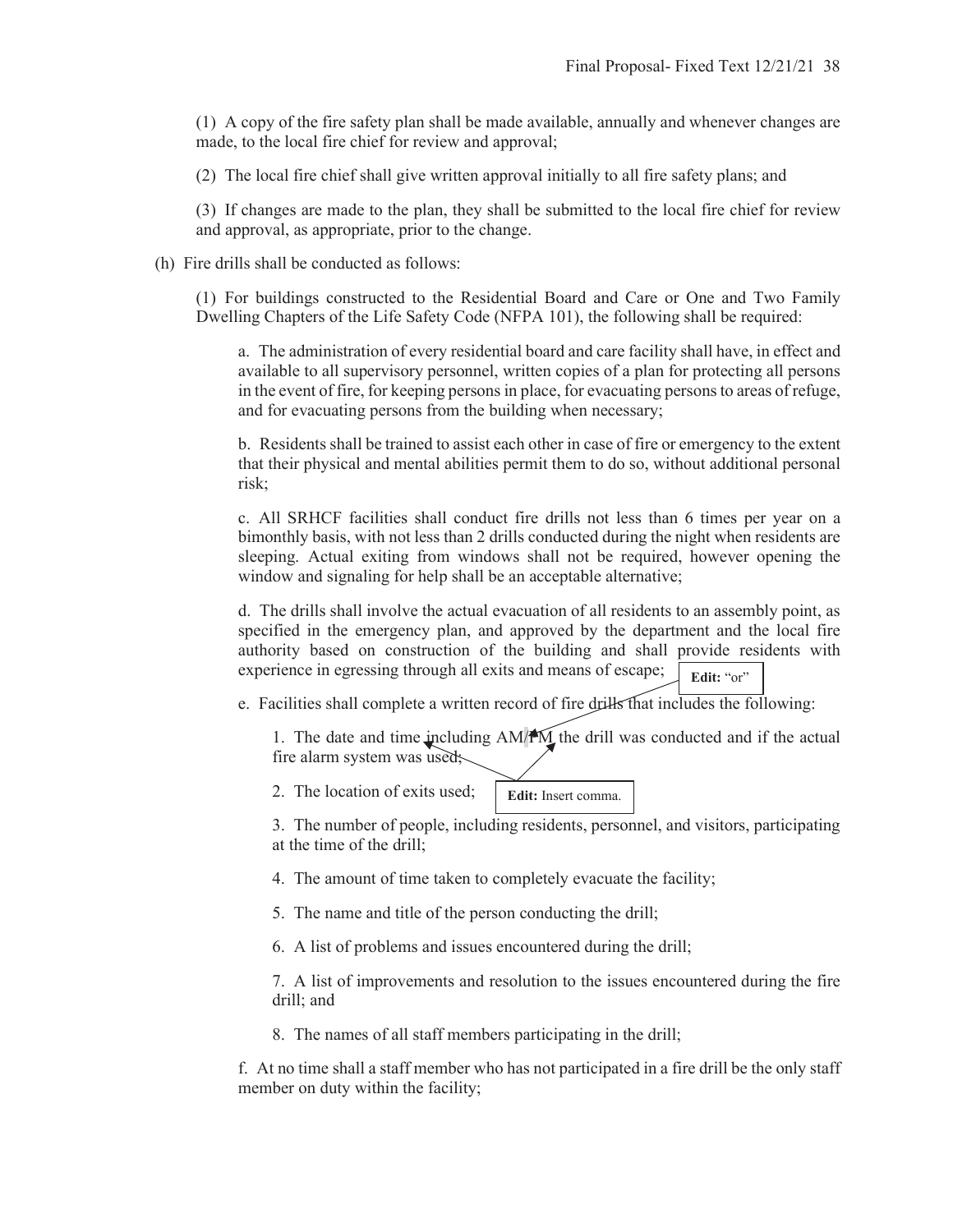g. At least annually, the facility shall conduct a resident Fire Safety Evacuation Scoring System (FSES) as listed in NFPA 101A, Alternatives to Life Safety, to determine the residents needs during a fire drill including, but not limited to, mobility, assistance to evacuate, staff needed, risk of resistance, residents ability to evacuate on their own and choose an alternate exit; and

h. The fire drills for facilities built to the Residential Board and Care chapter of the Life Safety Code (NFPA 101), shall be permitted to be announced, in advance, to the residents just prior to the drill;

(2) For all SRHCFs that were originally constructed to meet the Health Care Occupancy Chapter of Life Safety Code, NFPA 101 adopted by reference as defined in RSA 153:1, VI-a, except as modified in Saf- FMO 300, and the rules and regulations adopted and enforced by the state fire marshal's office and/or the municipality or have been physically evaluated, renovated and approved by a New Hampshire licensed fire protection engineer, the NH state fire marshal's office and the department to meet the Health Care Occupancy Chapter, the following shall be required:

**Unclear:** Please pick one. Is it "and" or is it "or"?

**Edit:** Insert comma.

a. The facility shall develop a fire safety plan, which provides for the following:

- 1. Use of alarms;
- 2. Transmission of alarms to fire department;
- 3. Emergency phone call to fire department;
- 4. Response to alarms;
- 5. Isolation of fire;
- 6. Evacuation of immediate area;
- 7. Evacuation of smoke compartment;
- 8. Preparation of floors and building for evacuation;
- 9. Extinguishment of fire; and

10. Written emergency telephone numbers for key staff, fire and police departments, poison control center, 911, and ambulance service(s);

b. Fire drills shall be conducted quarterly on each shift to familiarize facility personnel including, but not limited to, medical personnel, maintenance engineers, and administrative staff, with the signals and emergency action required under varied conditions;

c. Fire drills shall include the transmission of a fire alarm signal and simulation of emergency fire conditions;

d. Buildings that have a shelter in place, also known as defend in place, shall have this plan approved by the department and their local fire chief and shall be constructed to meet the Health Care Occupancy Chapter of the Life Safety Code;

e. When drills are conducted between 9:00 p.m. and 6:00 a.m., a coded announcement shall be permitted to be used instead of audible alarms;

**Edit:** Delete "adopted by reference". The department does not need to incorporate or adopt by reference something that is already required by statute.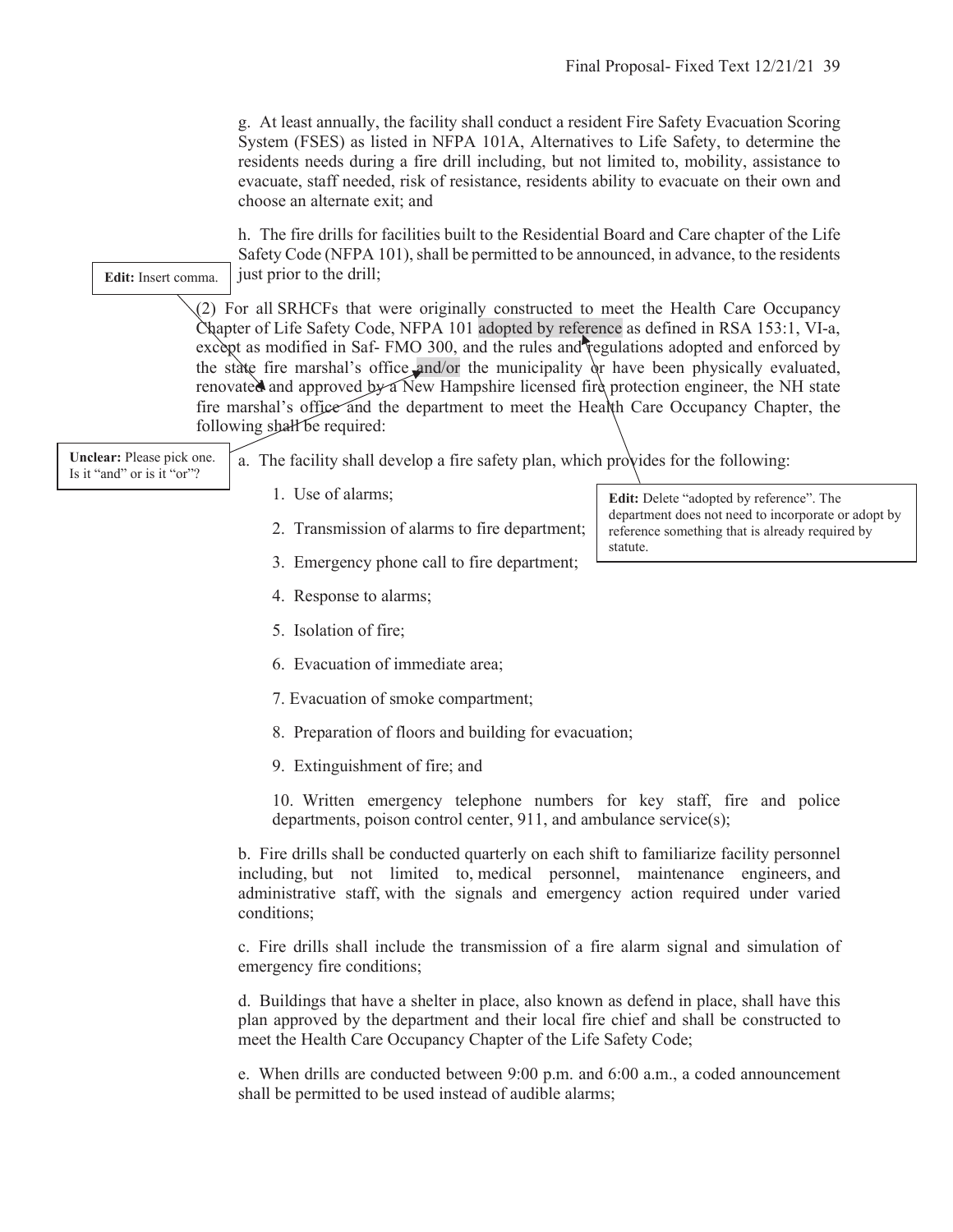**Edit:** "or"

f. If the facility has an approved defend/shelter in place plan, then all personnel, residents, and visitors shall evacuate to that appropriate location or to the outside of the building to a selected assembly point and drills shall be designed to ensure that residents shall be given the experience of evacuating to the appropriate location or exiting through all exists;

g. Facilities shall complete a written record of fire drills and include the following:

1. The date and time including AM/PM the drill was conducted and if the actual fire alarm system was used; **Edit:** Insert comma.

2. The location of exits used;

**Unclear:** Unclear as written. Please rephrase.

3. The number of people, including residents, personnel, and visitors, participating at the time of the drill;

4. The amount of time taken to completely evacuate the facility or to an approved area of refuge or through a horizontal exit;

5. The name and title of the person conducting the drill;

6. A list of problems and issues encountered during the drill;

7. A list of improvements and resolution to the issues encountered during the fire drill;

8. The names of all staff members participating in the drill; and

9. Written records of the fire drills shall be maintained on site and available to the department during an inspection or investigation conducted in accordance with RSA 151:6 and RSA 151:6-a; and

h. At no time shall a staff member who has not participated in a fire drill be the only staff member on duty within the facility; and

(3) The facility shall conduct a fire drill in the presence of a representative of the department, state fire marshal's office, or the local fire department upon request.